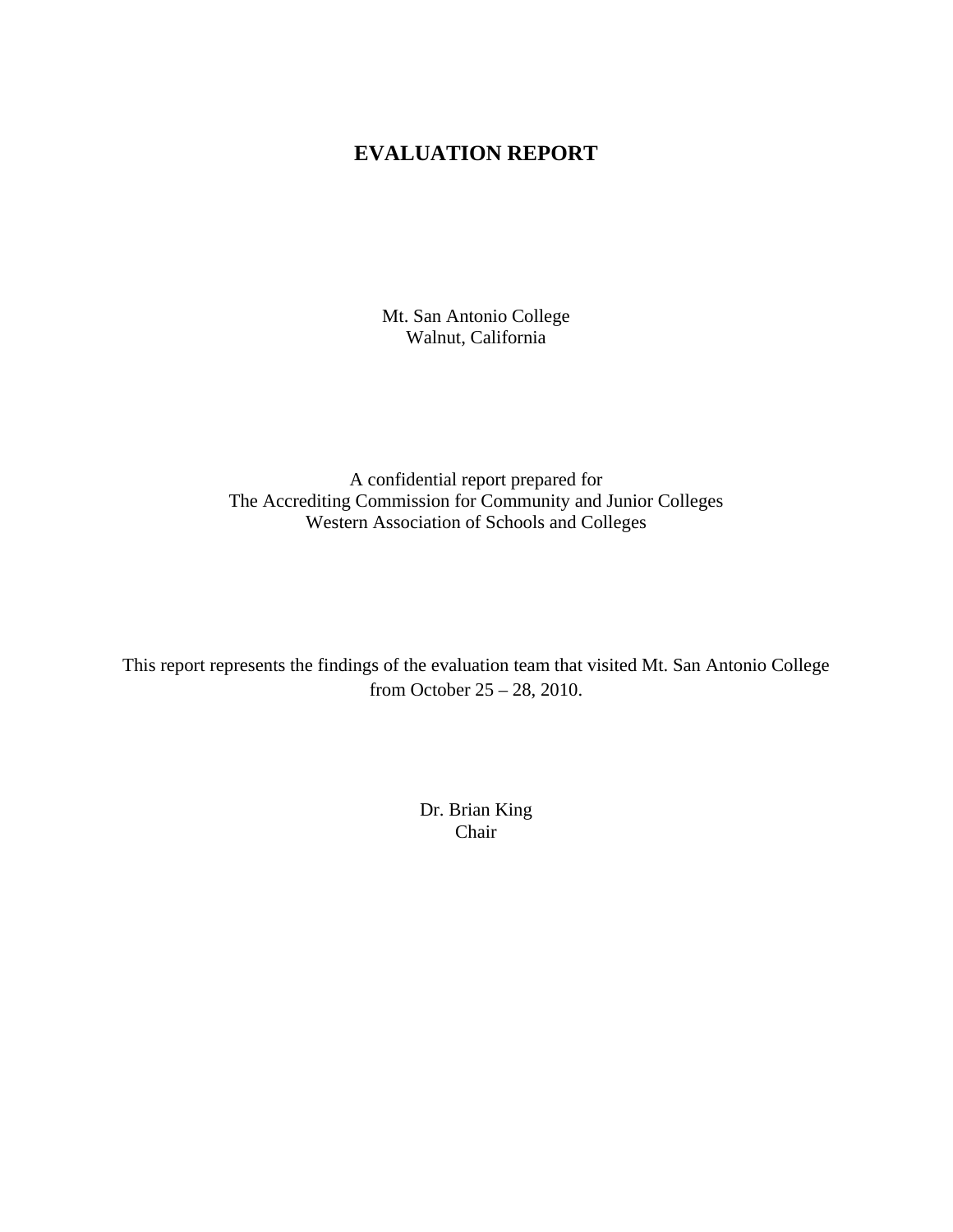# **Mt. San Antonio College Comprehensive Evaluation Visit Team Roster October 25 –28, 2010**

Cabrillo College Dr. Brian King (Chair) Superintendent/President

Mr. Dennis Bailey-Fougnier Vice President, Student Services Cabrillo College

Palo Verde College<br>Dr. Benjamin Duran Ms. Geri Butler Vice President, Administrative Services

Dr. Benjamin Duran Superintendent/President Merced College

Ms. Virginia Findley Division Chair, Business Education Division Cuesta College

 Director, Institutional Research El Camino College Ms. Irene Graff

Ms. Dominique Hansen (Assistant) Executive Assistant to the President Cabrillo College

Ms. Sydney Larson Professor, Early Childhood Education College of the Redwoods

Mr. Joseph Meyer Professor of Political Science Los Angeles City College

Dr. Peter Quigley Associate VP – Academic Affairs and Community Colleges University of Hawaii System Office

Ms. Cheryl Stewart Librarian Coastline Community College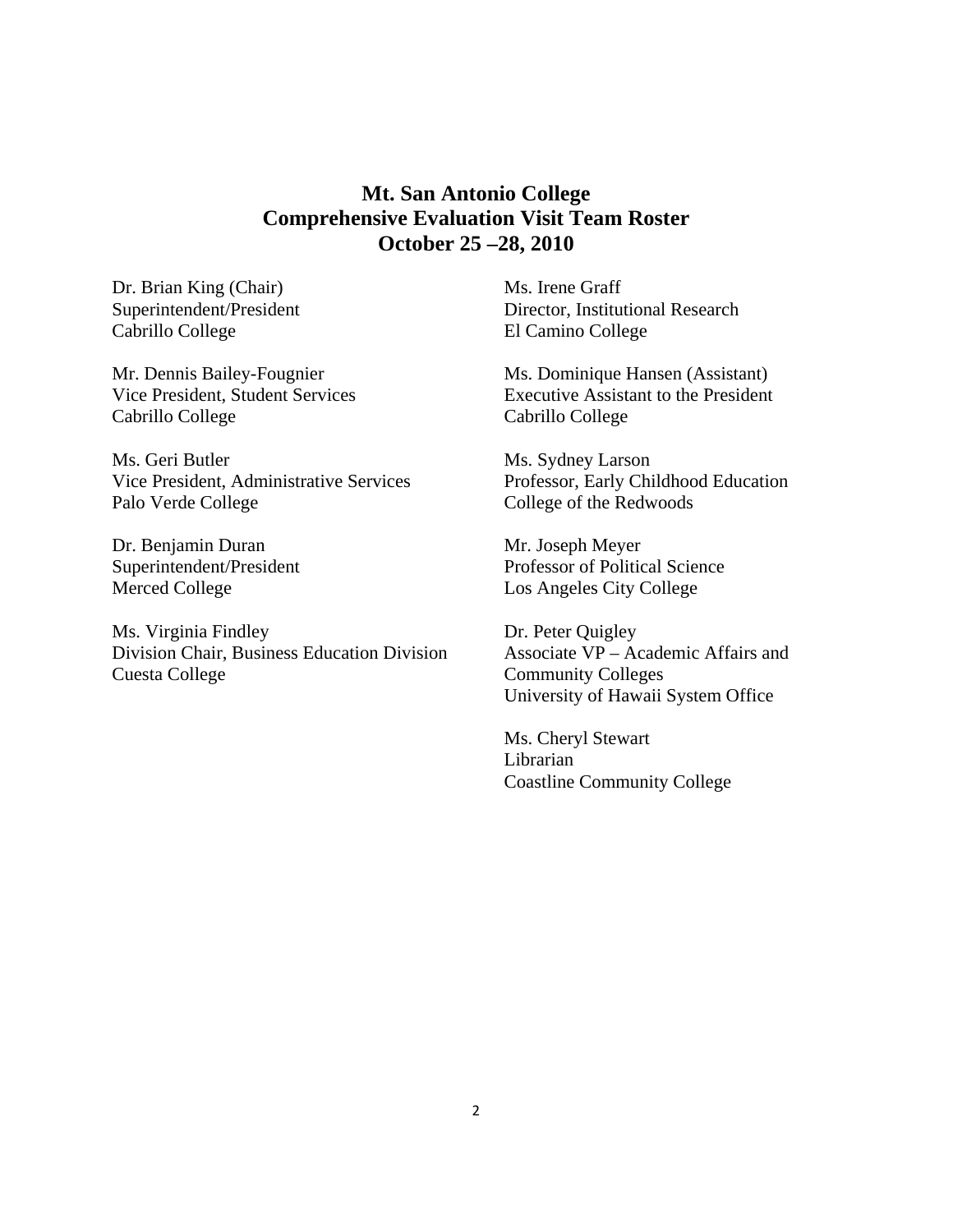# **SUMMARY OF EVALUATION REPORT**

| INSTITUTION: | Mt. San Antonio College                                      |
|--------------|--------------------------------------------------------------|
|              | DATES OF VISIT: October $25 - 28$ , 2010                     |
| TEAM CHAIR:  | Dr. Brian King, Superintendent/President<br>Cabrillo College |

An eleven-member accreditation team visited Mt. San Antonio College (Mt. SAC) from October 25 – 28, 2010, for the purpose of evaluating how well the institution is achieving its stated purposes, analyzing how well the college is meeting the commission standards, providing recommendations for quality assurance and institutional improvement, and submitting recommendations to the Accrediting Commission for Community and Junior Colleges (ACCJC) regarding the status of the college.

In preparation for the visit, team members attended an all-day training session on September 9, 2010, conducted by the ACCJC and studied commission materials prepared for visiting teams. The team members were divided up by standard with a lead and a second assigned to each substandard. Team members read carefully the college's self-study report, including the recommendations from the 2004 visiting team, and assessed the online evidence provided by the college.

Prior to the visit, team members completed written evaluations of the self-study report and began identifying areas for further investigation. Via email, team members began discussing their views of the materials provided by the college.

During the visit, the team met with over 50 faculty, staff, administrators, members of the Board of Trustees, and students. The team chair met with members of the Board of Trustees, the president of the college and various administrators. The team attended two open meeting to allow for comment from any member of the campus or local community, and also attended a regularly scheduled meeting of the governing board.

The self-study report was lengthy and thorough. Though some sections were duplicative, the self-study did provide appropriate information for the team to begin its review. College staff members were very accommodating to team members and available for interviews and follow-up conversations. The college was well prepared and ready for the team's visit.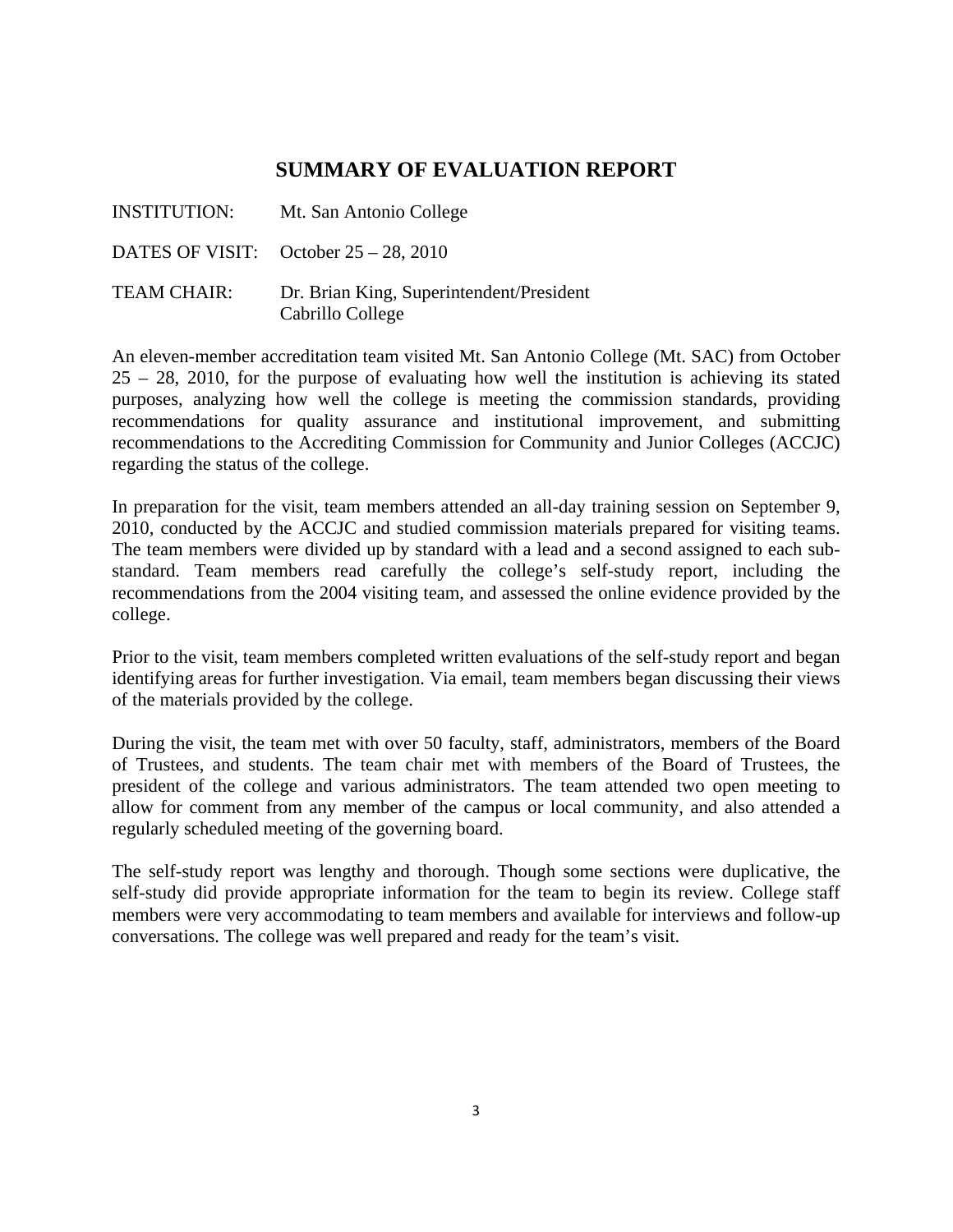# **Major Findings and Recommendations of the 2010 Visiting Team**

As a result of the October 2010 visit, the team made the following commendations and recommendations:

# Commendations:

- 1. The team commends the college for its academic approval and quality control committees, policies, and achievements. The college, through these policies and practices, demonstrates an intense focus on quality courses and delivery systems. Committees such as the Educational Design Council (EDC) have highly impressive processes and values that insist on an integrated curriculum of the finest quality.
- 2. The team commends the college for including academic and student services planning and assessment in its comprehensive Planning for Institutional Effectiveness (PIE) process. The linkages between planning and budgeting are evidenced by dialog and successful collaboration.
- 3. The team commends the college for its many publications and other communication vehicles that have been deployed to move the campus forward on issues regarding academic quality.
- 4. The team commends the college for thoughtful fiscal planning in incredibly difficult times, resulting in a solid financial position.
- 5. The team commends the college for excellent and innovative programs that recruit, orient, and prepare students for college success. In addition, the college commitment continues with support services including library and learning support services. The data demonstrate real progress in student success and retention of students who are academically at risk.

## Recommendations

1. In order to strengthen institutional effectiveness, the team recommends that the college continue its dialogue with classified leadership to improve classified employee participation in the participatory governance process. It is recommended that the college and classified leadership work collaboratively to implement the components of the planning agendas itemized on pages 3 and 4 of the August 23, 2010 addendum to the self-study and continue to encourage participation by members of the classified service. (Standard IV.A.1; IV.3)

2. The team recommends that the college review and clarify its student learning assessment terminology to alleviate potential confusion involving "measurable outcomes" and "student learning outcomes." By comprehensively assessing what the college refers to as "measurable outcomes," students and faculty could better understand assessment outcomes. The team also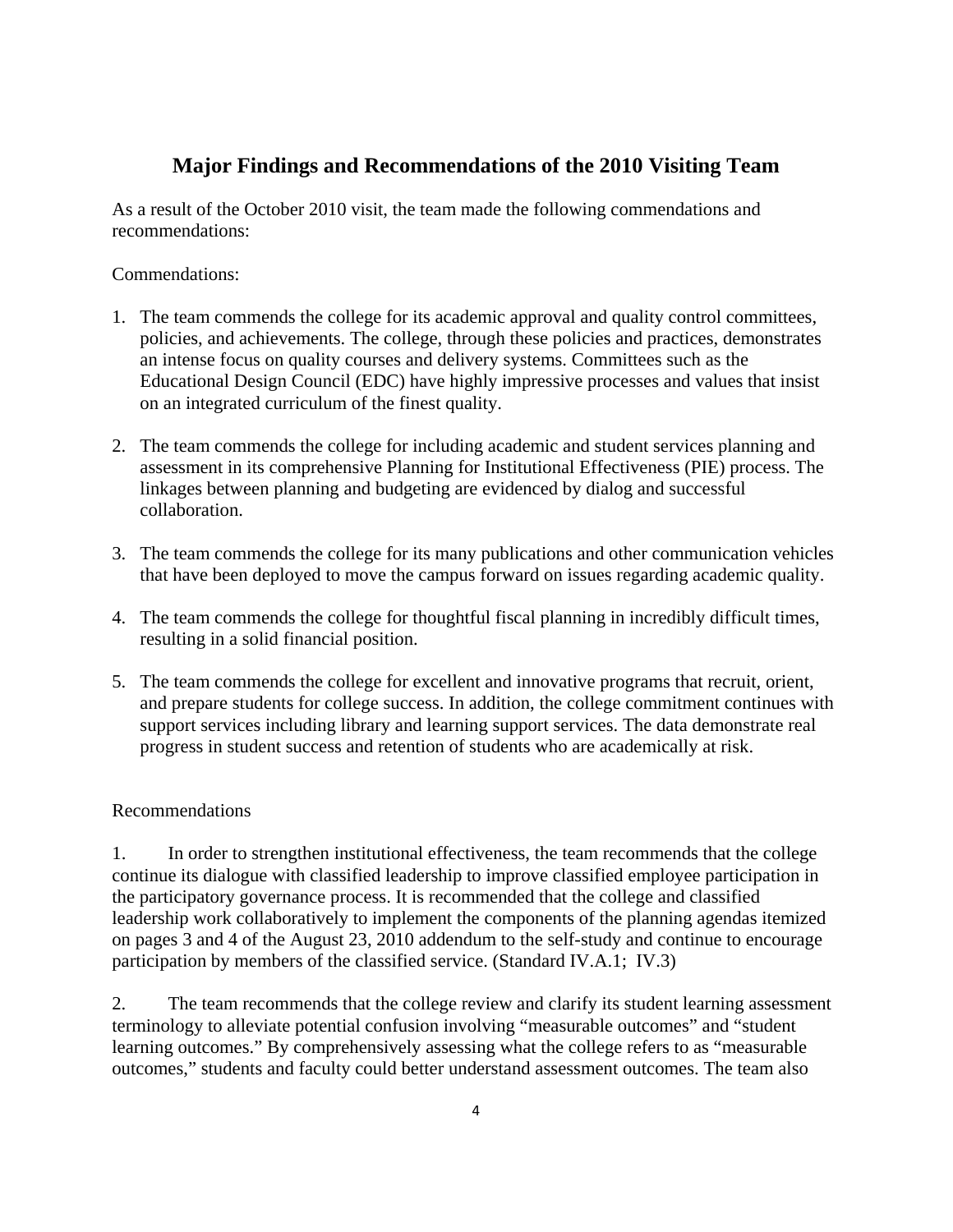recommends that outcomes should be more easily accessible to students. (IIA.1.c; IIA.2.e,f, IIA.1.6)

3. The team recommends that the college award degrees and certificates based on student achievement of a program's stated learning outcomes. The team reminds the college of the approaching deadline for compliance with this standard. (Standard IIA.1.c; IIA.2.h,i)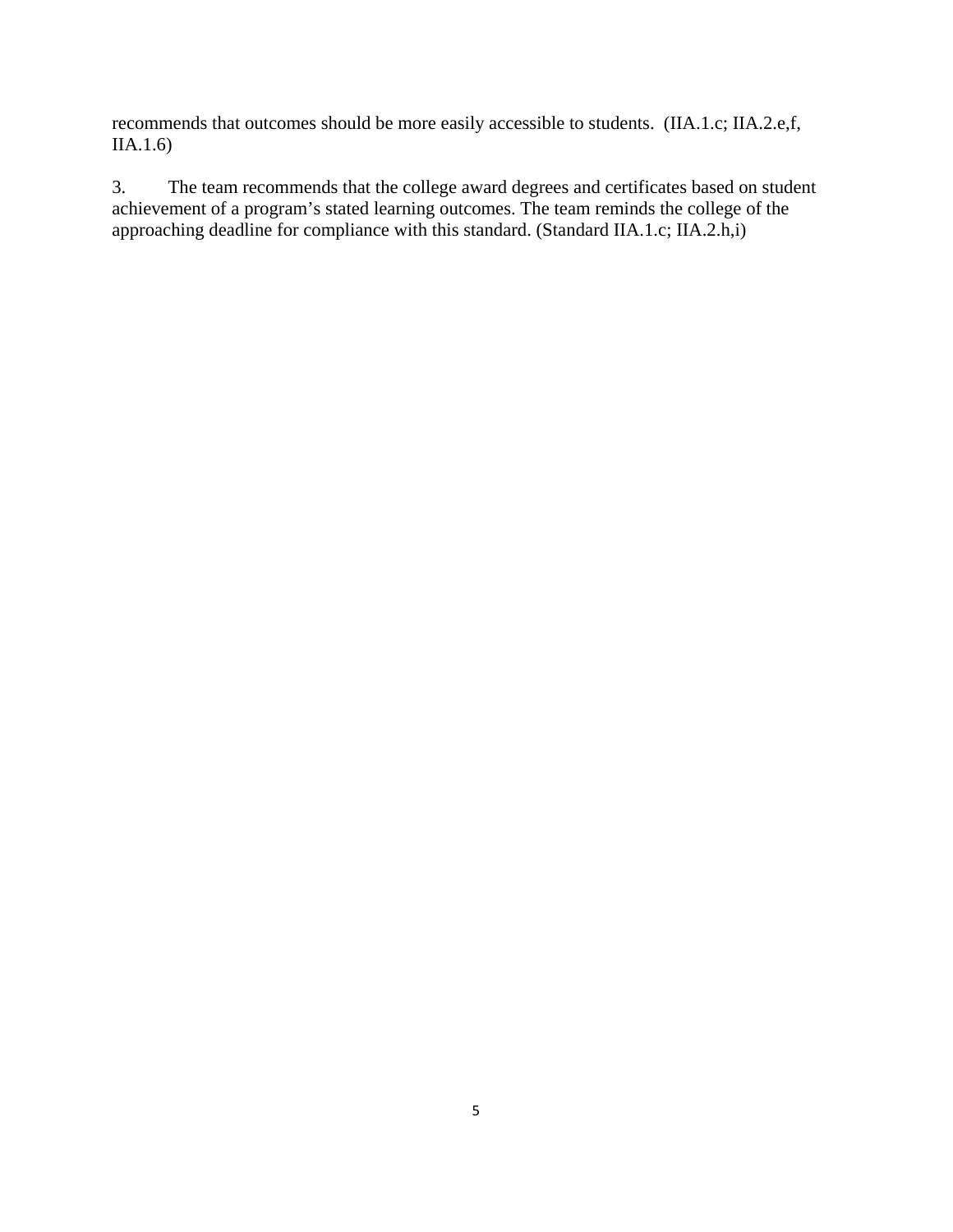# **ACCREDIATION EVALAUTION REPORT**

# **FOR**

# **MT. SAN ANTONIO COLLEGE**

# **Introduction**

Mt. San Antonio Community College District is a single-college district. The campus is situated on 421 acres which were originally part of the 48,000 acre La Puente Rancho.

Mt. SAC reports that it began in 1945 when voters of four local high school districts approved the formation of a community college district. Initially named Eastern Los Angeles County Community College, Mt. SAC opened in the fall of 1946 with 635 students, and now serves over 60,000 students annually. The college district boundaries encompass the communities of Baldwin Park, Bassett, Charter Oak, Covina, Diamond Bar, the southern portion of Glendora, Hacienda Heights, City of Industry, Irwindale, La Puente, La Verne, Pomona, Rowland Heights, San Dimas, Valinda, Walnut, and West Covina.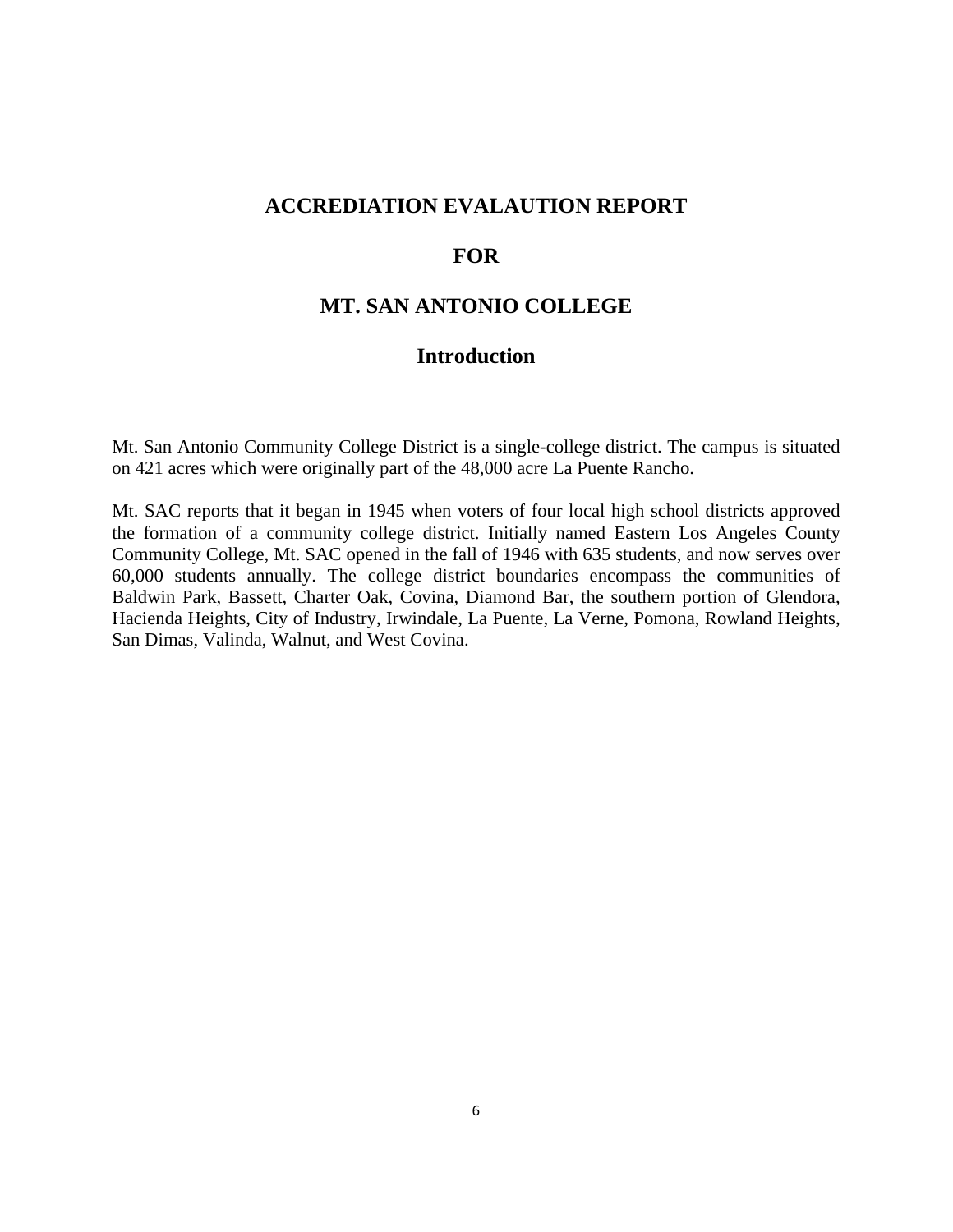# **Evaluation of Institutional Responses to Previous Recommendations**

# **Recommendation #1 (2004 – page 71 of the self-study report)**

*"To support the momentum and progress in addressing the college's themes of student learning outcomes (SLOs), and self-reflective dialogue, the team recommends, a) that the college, as a whole, analyze what is already part of their culture, and address gaps between old and new planning and assessment paradigms, and, b) using forums, such as the newly formed IEC, promote recognition of data analysis as evidence."* 

See Recommendation #2.1

## **Recommendation #2.1 (2004 – page 71 of the self-study report)**

*"In order to build on progress already made on institutional evaluation, planning and improvement, the team recommends the college establish an ongoing and systematic cycle of integrated planning, resource allocation, and evaluation that is driven by the college's mission and goals with clear links between the institutional and program levels. Attention should be paid to the appropriate uses of data and evidence documentation, communication, and mechanisms to assure systematic review…"* 

Recommendations #1 and #2.1 (2004 – p. 71)

The college addressed recommendations #1 and #2.1 together. It provided a thorough response to the recommendations involving the use of evidence for self-reflection and to drive planning and decision-making. Through its new planning and program review processes, the college has implemented more inclusive and meaningful processes of planning and budgeting, program review, and SLO assessment.

The Office of Research and Institutional Effectiveness now not only plays a central role in evidence-based program review and planning, but has expanded its outreach on available data and ways it can be used in self-reflection and institutional improvement. The periodic newsletters and research briefs produced by the office are excellent and very accessible. The extent of the readership of these publications is unclear.

The team concludes that the college has successfully incorporated the new process into the culture, perhaps due in part to the "carrot" of funding requests tied to participation in the PIE process leading to broader interest in institutional improvement.

The team concludes the college has met both recommendations.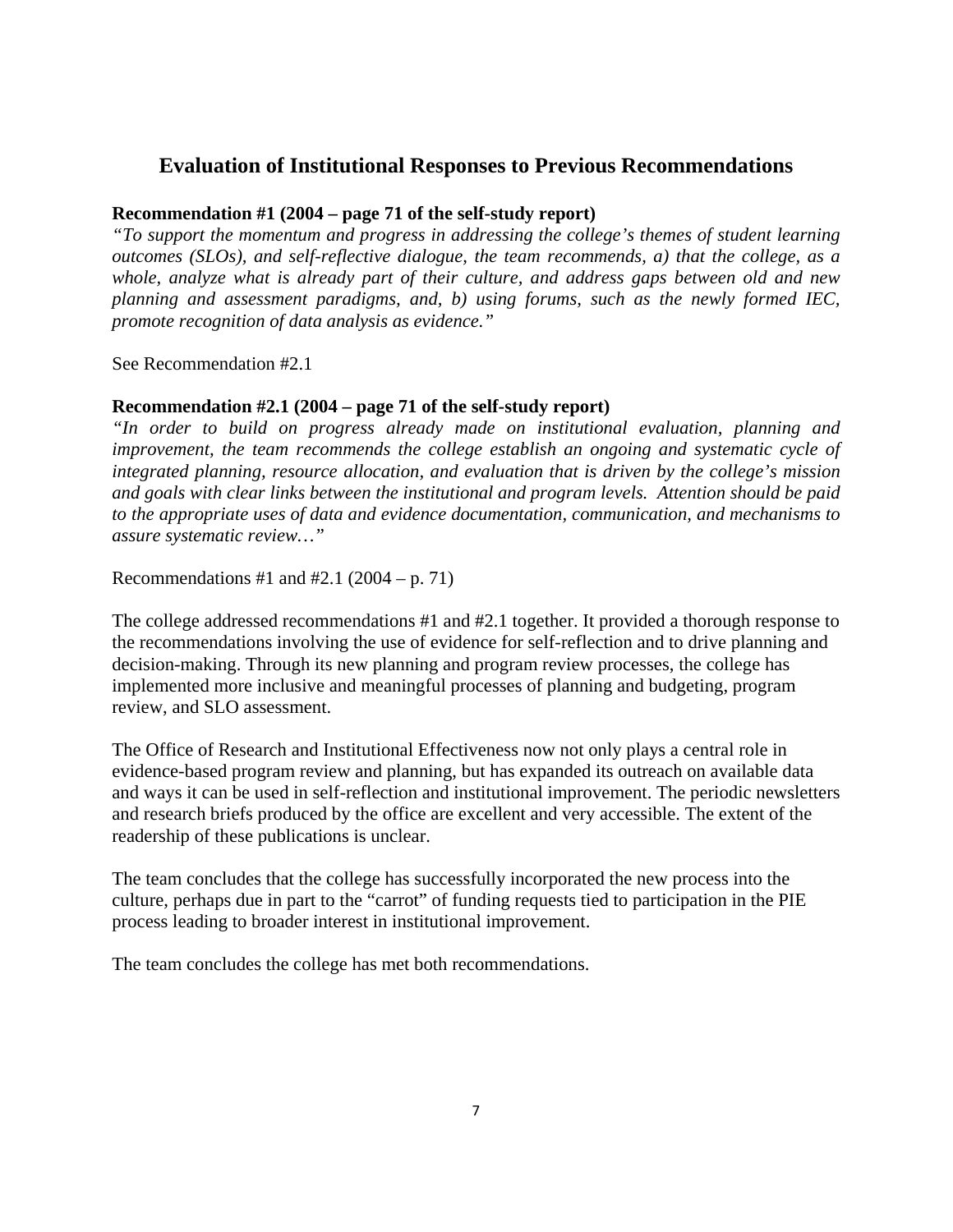#### **Recommendation #2.2 (2004 – page 73 of the self-study report)**

*"…The college should consider maximizing the use of the Research and Institutional Effectiveness Office as a resource in planning and evaluating processes within the institution."* 

The college has responded admirably to the previous recommendations in this area. The college has designed and implanted a full scale comprehensive and integrated planning process that includes academic program review.

#### **Recommendation #3.1 (2004 – page 74 of the self-study report)**

*"In order to promote institutional commitment and increase effectiveness, the visiting team makes the following recommendation: a) as Mt. San Antonio College heightens its focus on all aspects of institutional effectiveness, including the significant contribution of academic counseling to student learning, the college should make increasing the counseling services available to the general student population a priority…"* 

The college has expanded the number of counselors and types of counseling available to students. The college has almost doubled the number of general counselors and those in specific programs (EOP&S, Bridge, and ASPIRE). In 2004, the college had approximately 15 counselors; in 2010 it has 31 in various programs, including an increase in general counseling. It also uses multiple mediums to counsel and advise students: in-person, the portal, email, and group sessions. The team concludes that Mt. SAC has met this recommendation.

#### **Recommendation #3.2 (2004 – page 76 of the self-study report)**

*"…to assure students are aware of an can make appropriate use of the student complaint and grievance procedures, the college should include a description of these procedures in the college catalog, schedule of classes, and other appropriate publications. In addition, the existing academic freedom policy should be widely published."* 

The college uses several different mediums to communicate college policy, including the student complaint and grievance procedures. These procedures are communicated to students in the college's catalog (2010-11 edition, pages 248-252), class schedule, the portal, web site, printing material, email, and listing on classroom signs. The team concludes that Mt. SAC has met this recommendation.

#### **Recommendation #4.1 (2004 – page 76 of the self-study report)**

*"…[the college should enhance] self-reflective dialogue, particularly in lateral communications, between the representatives to governance committees and their constituent groups and peers."* 

Though the team concludes that Mt. SAC has met this recommendation, the first recommendation of the 2010 team acknowledges that work to improve the dialogue, specifically with classified leadership and employees, remains.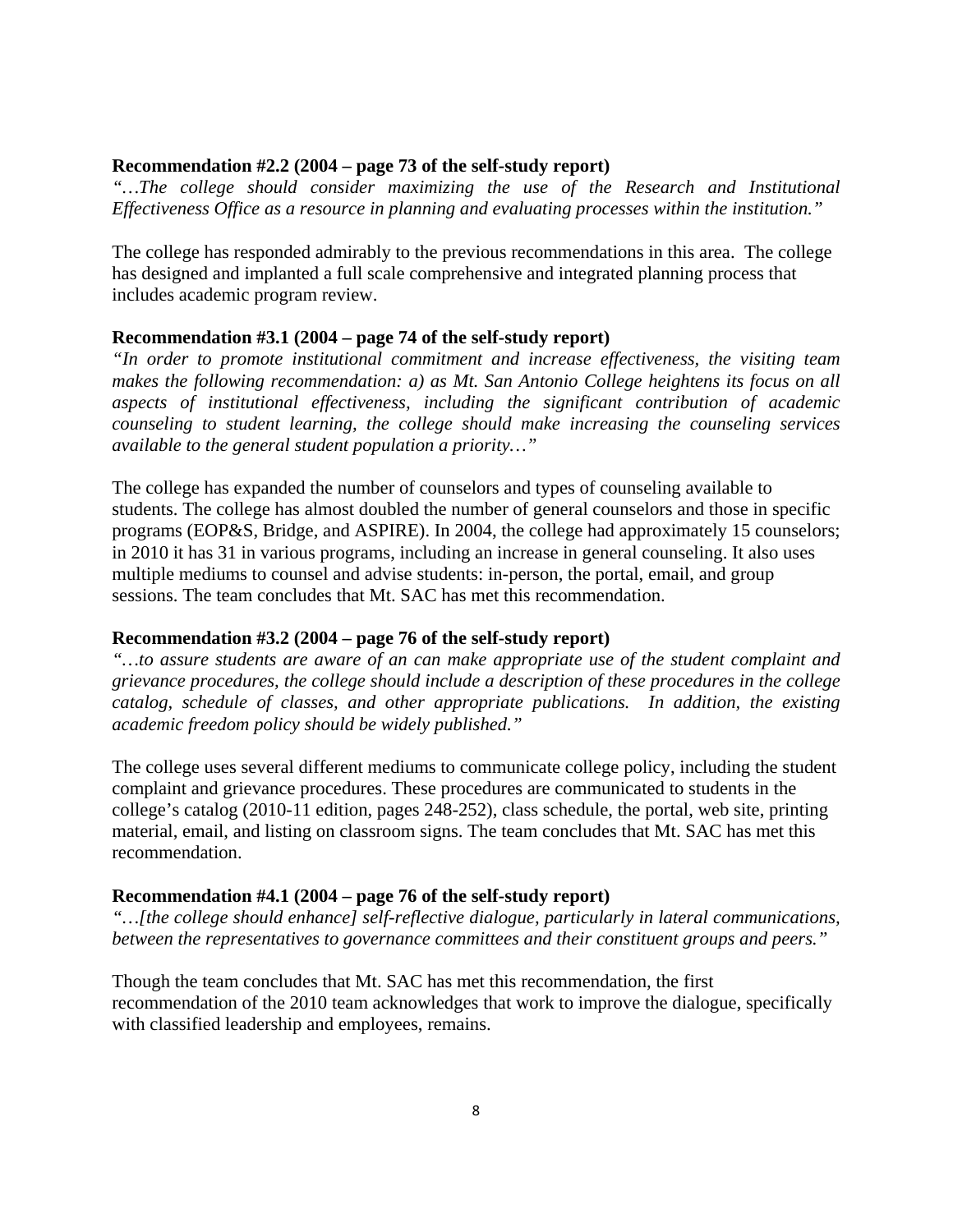## **Recommendation #4.2 (2004 – page 80 of the Self-study Report)**

*"….the Board of Trustees [should] give serious consideration to developing good practices in self-reflective dialogue and, through their leadership promote institutional integrity through candid self-evaluation and continuing board training."* 

- Board Policy (BP) 2745 specifies that each year the self-assessment instrument will be completed by each board member; the board will discuss a compilation of the results; and the board will develop a set of objectives for the next year.
- Board of Trustees' self-evaluation was an agenda item for meetings on Saturday, 2/5/05; Sunday, March 12, 2006; Tuesday, June 18, 2008; July 23, 2008; Saturday, April 11, 2009; Saturday, February 27, 2010.

Though the recommendation was met, the team observed that Mt. SAC could be well-served by holding its self-evaluation at a regularly scheduled meeting instead of during a weekend meeting and by considering making more public some of the outcomes of the self-evaluation, as well as the college's annual goals, including the possible publication of college goals on the college's web site.

The team concludes that Mt. SAC has met the recommendation through its policy of selfevaluation and through regular evaluations.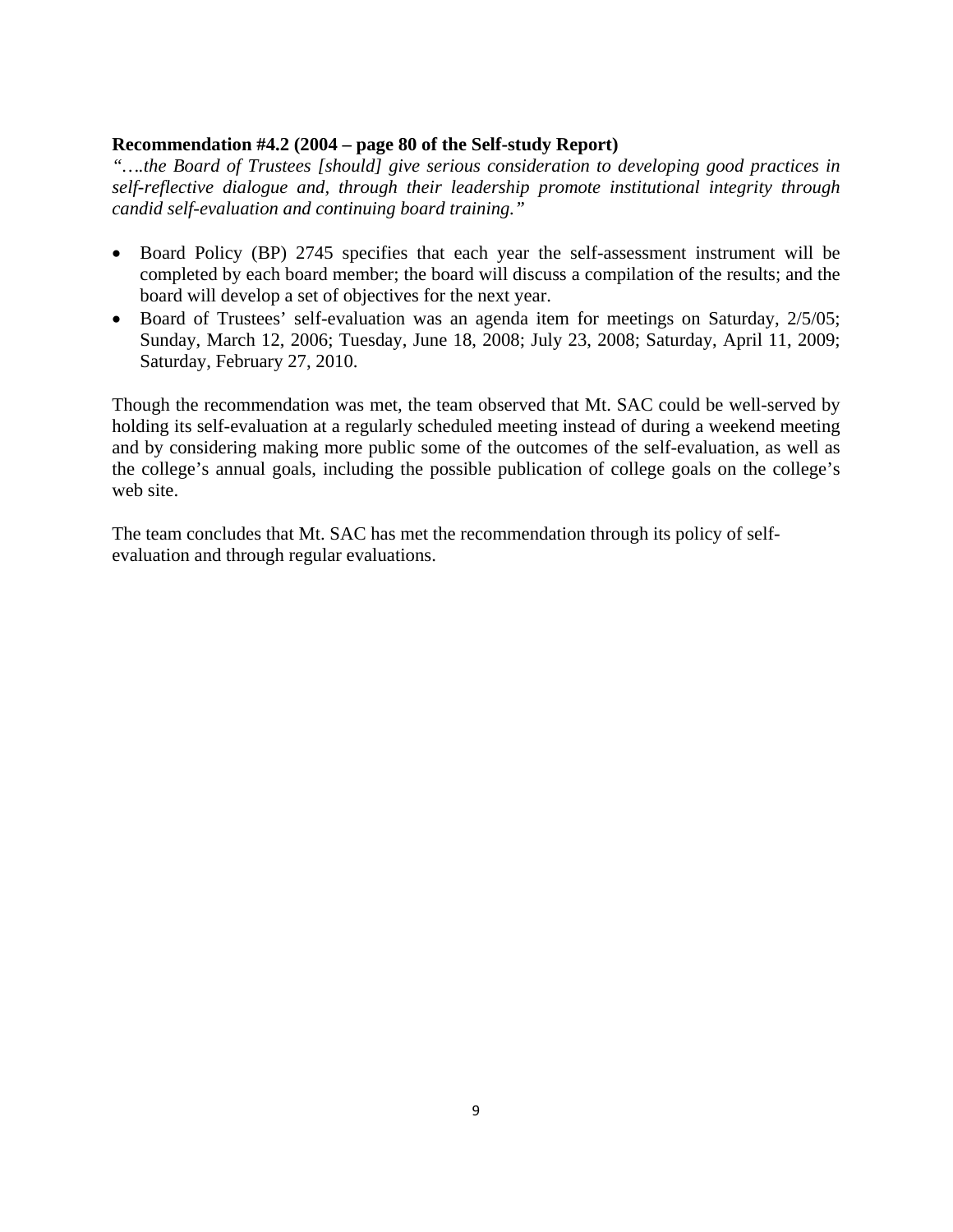# **Eligibility Requirements**

**1. Authority:** The evaluation team confirmed that the Mt. San Antonio Community College District is an institution of the California Community College System and is authorized to provide educational programs by the California Education Code. The college is accredited by the Accrediting Commission of Community and Junior Colleges (ACCJC).

## **2. Mission:**

The evaluation team confirmed the first mission statement. BP 1200 was approved on May 26, 2004 and was revised in 2008. The mission statement is regularly reviewed, updated, and published in the college catalog.

## **3. Governing Board:**

The evaluation team confirmed that Mt. SAC has a Board of Trustees consisting of five members representing specific geographic regions serviced by the college. The board is empowered to formulate policy, maintain integrity, financial stability, and ensure the college mission is being carried out. BP's were reviewed between 2003 and 2004. The Board of Trustees has a Conflict of Interest policy and a Code of Ethics.

# **4. Chief Executive Officer:**

The Board of Trustees selects the Chief Executive Officer (CEO). The board not only confirms the appointment of the CEO but establishes a search process to establish a vacancy. The search process shall be fair and open and comply with all relevant regulations.

#### **5. Administrative Capacity:**

The number of administrative staff members at Mt. SAC supports the services necessary to carry out the institution's mission and purpose. Their preparation and experience is scrutinized through rigorous Management Employee Selection Procedures delineated in Administrative Procedure 7120.

#### **6. Operational Status:**

Mt. SAC serves students who are actively pursuing its degree and certificate programs.

#### **7. Degrees:**

Mt. SAC offers a wide range of courses that fulfill program requirements for Associate of Art and Associate of Science degrees or certificates.

#### **8. Educational Programs:**

Mt. SAC's degree programs fit its mission and are sufficient in their content and length of study required. Instructors are contractually obligated to teach to the standards of their disciplines and to honor the official course outline of record, both of which ensure that faculty honor the official course outline of record and that courses are taught with quality and rigor and focus on identified student outcomes. Courses offered via distance education are of the same quality and rigor as those offered through traditional instruction. All faculty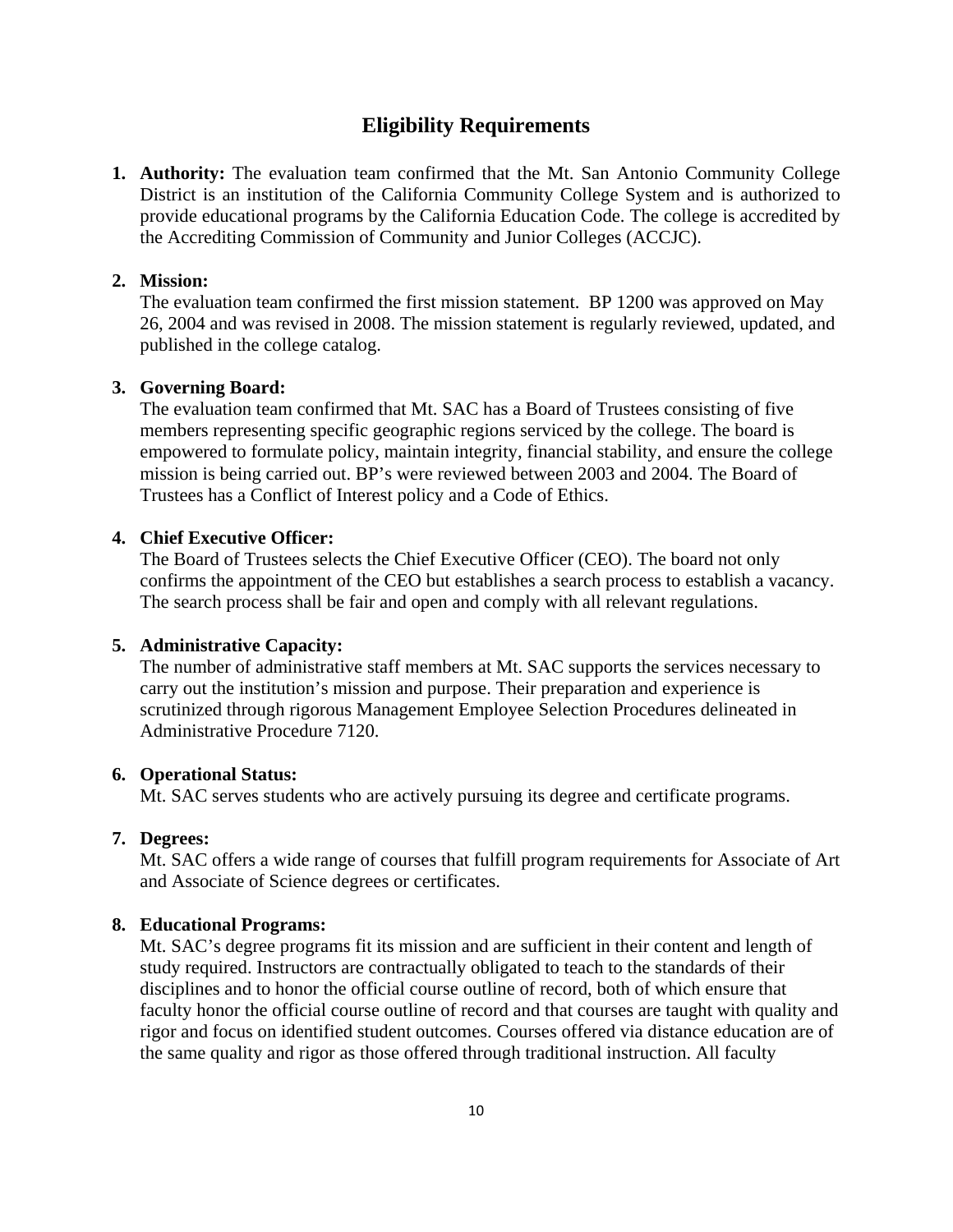teaching distance education courses have been certified to do so through completion of the college's Skills and Pedagogy for Online Teaching (SPOT) program.

#### **9. Academic Credit:**

Mt. SAC awards academic credit based on accepted practices of higher education. The Curriculum and Instructional Council determines specific unit credit total for individual courses as well as credit or noncredit status. The committee follows guidelines established in the California Community College's Program and Course Approval Handbook.

### **10. Student Learning Achievement:**

Mt. SAC defines and publishes measurable objectives for all of its courses and programs. In addition, courses and programs have student learning outcomes upon which the discipline faculty have agreed. The assessment of these outcomes ensures that students completing the college's course, programs, degrees, and certificates are achieving these expected outcomes.

## **11. General Education:**

General education programs and courses meet, and often exceed, requirements of Title V (55805). The quality and rigor of Mt. SAC general education is consistent with the academic standards appropriate to higher education, providing breadth and knowledge, demanding critical thinking within the disciplines, and promoting intellectual inquiry.

## **12. Academic Freedom:**

At Mt. SAC, both intellectual freedom and independence are guaranteed in BP 4030 and AP 4030. Intellectual freedom and independence are also guaranteed for all instruction, including distance education instruction.

#### **13. Faculty:**

Mt. SAC has 409 full-time faculty members who have met State mandated minimum qualifications and are qualified to deliver the institution's programs.

#### **14. Student Services:**

Mt. SAC provides a range of student services consistent with its student population supporting student learning and development within the context of the institutional mission.

## **15. Admissions:**

There is a clear statement of open admission in compliance with both California Educational Code and Title V.

#### **16. Information Learning Resources:**

Mt. SAC provides to its students sufficient information and learning resources and services in support of its mission and its educational programs.

# **17. Financial Resources:**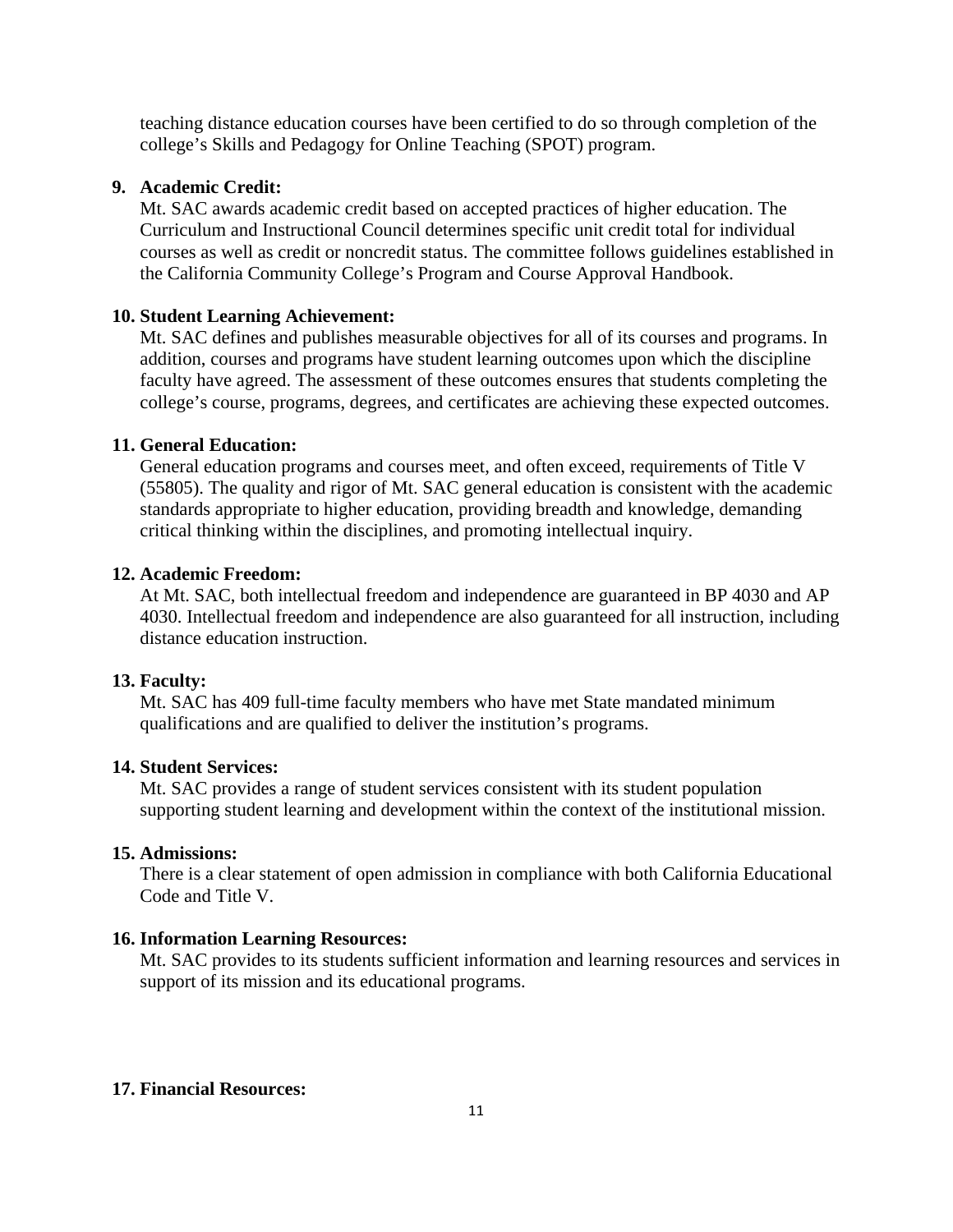Mt. SAC uses and plans for its financial resources so that they adequately support its student learning programs and services, financial stability is assured, and institutional effectiveness is regularly being improved.

## **18. Financial Accountability:**

On April 1 of each year, Mt. SAC contracts with an independent certified public auditor. The audit is conducted in accordance with standards applicable to financial audits contained in Governmental Accounting Standards Board Statements Numbers 34 and 35 using the Business Type Activity Model recommended by the Chancellor's Office Committee on Fiscal and Accountability Standards.

## **19. Institutional Planning:**

Mt. SAC evaluates and publicizes how well it is accomplishing its purposes. It has evidence of planning for improvement in all areas. The institution assesses the progress it has made in achieving its goals and uses an evaluation cycle and planning tied to resource allocation to make decisions for improvement. The college is implementing campus-wide assessment of student learning outcomes and the routine publication of those outcomes.

# **20. Public Information:**

Mt. SAC publishes its catalog and schedule, and uploads on its web site, precise and up-todate information on the following:

- Official name, address, telephone number(s), and web site address of the institution
- Educational mission
- Course, program, and degree offerings
- Academic calendar and program length
- Academic freedom statement
- Available student financial aid
- Available learning resources
- Names and degrees of administrators and faculty
- Names of governing board members
- Admission requirements
- Student fees and other financial obligations
- Degrees, certificates, graduation, and transfer requirements
- Academic regulations, including academic honesty
- Nondiscrimination policy
- Acceptance of transfer credits
- Grievance and complaint procedures
- Sexual harassment policy
- Policies on Refund of fees

#### **21. Relations with Accrediting Commission:**

The Board of Trustees and the college fulfill their obligations to the Accrediting Commission. The accreditation standards and recommendations of the Accrediting Commission are incorporated into the board's planning activities.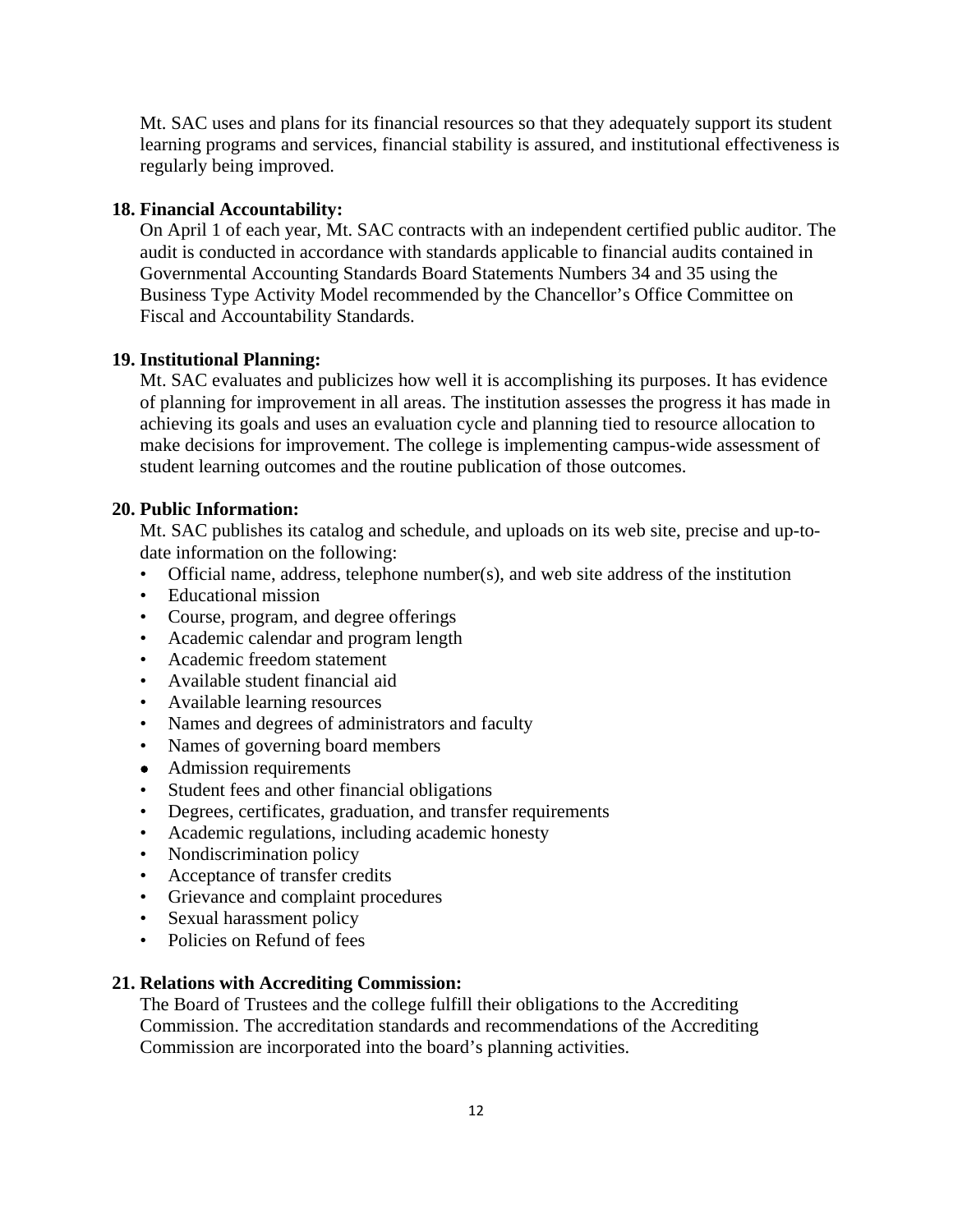# **STANDARD I Institutional Mission and Effectiveness**

# **A. Mission**

# **General Observations:**

There is evidence that the mission statement is integrated and ubiquitous throughout the college. The Board of Trustees approved the mission statement in April 2008. This mission statement is listed in Section 1 of the Mt. SAC catalog and in the fall 2010 class schedule. The mission statement is also included in the college's 2010-11 strategic plan and is displayed in meeting rooms and classrooms throughout the college. The mission statement is also contained in the college's planning documents for program review.

# **Findings and Evidence:**

The mission statement is reviewed regularly by the President's Advisory Committee (PAC). Membership of the PAC includes two students, two classified staff, one confidential representative, five faculty and three management representatives. A subcommittee of this group was formed to develop a mission statement to be brought back to the larger group. In April 2008, PAC adopted a mission statement to be sent forward to the Board of Trustees. The board adopted the mission statement at its April 23, 2008 meeting ((PAC minutes, April 2008 and board minutes April 23, 2008). The next review is scheduled for January 2011. Members receive a copy of it and have a month to review with constituents then it is forwarded to the board for first and second reading. The involvement of the board was limited to ongoing reports from the president at board meetings. Other than the formal approval of the mission, vision and value statements, the board was not directly involved in creation of the statements. (Standard I. A, I.A.2)

The institution's mission is central to institutional planning and decision making. The mission statement is embedded throughout the institutional planning and decision making as evidenced by the statement that the purpose of the PAC is "to ensure the long-term stability of the institution [it] is the primary planning body for the college and provides a forum for review and recommends the direction and focus for the college consistent with the college's mission, vision and core values." The mission statement is prominently displayed at the front of the 2010-11 strategic plan. The PIE annual summary 2009-10 clearly states, "The college's mission statement drives all efforts of the institution."

The mission statement is as follows:

"The mission of Mt. SAC is to welcome all students and to support them in achieving their personal, educational, and career goals in an environment of academic excellence."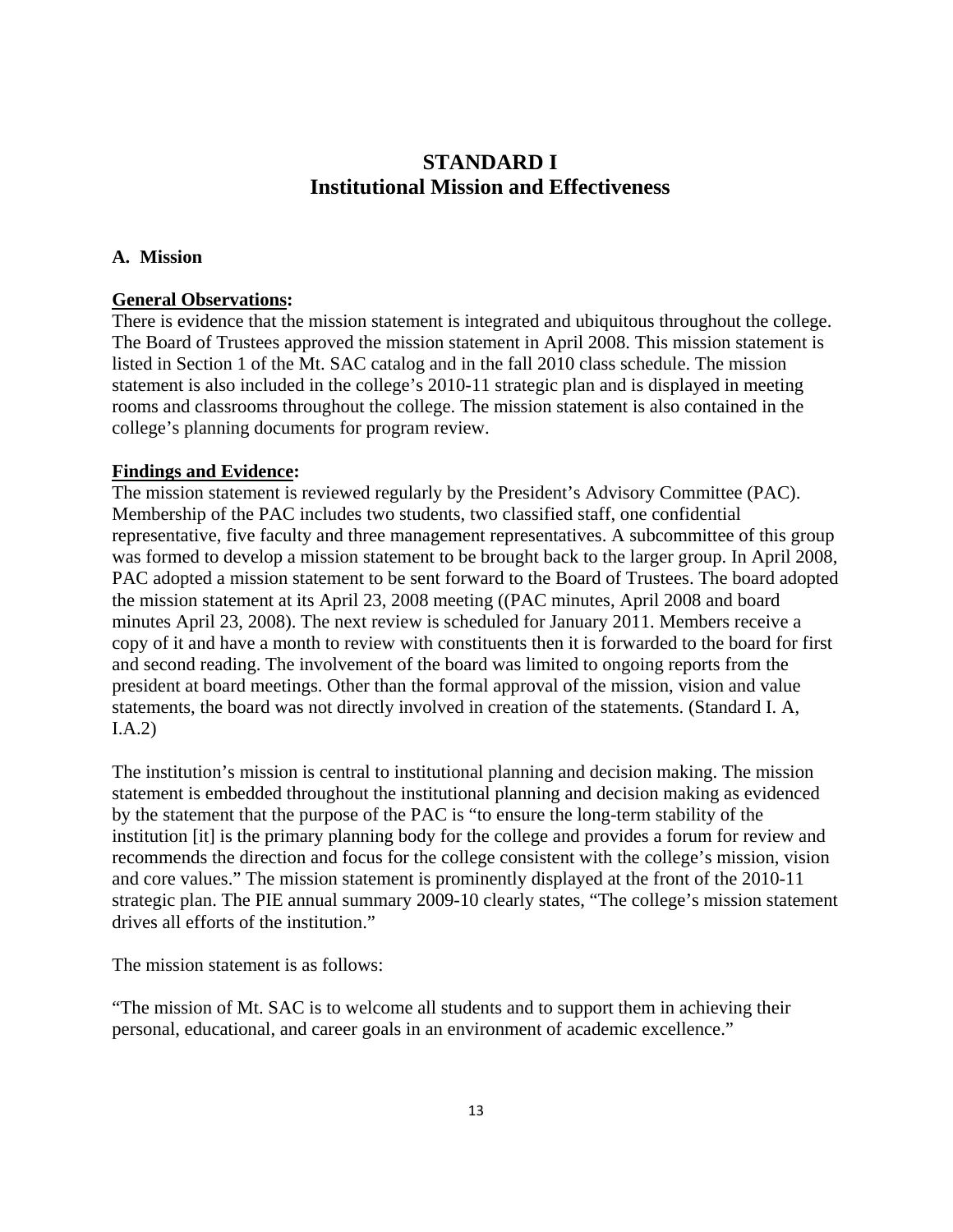Through its vision statement, "Mt. SAC strives to be regarded as one of the premier community colleges in the nation." The college "will be viewed as a leader in community college teaching, programs, and services. As a premiere community college," Mt. SAC "will provide access to quality, focusing on student success within a climate of integrity and respect." The college "will earn this reputation by consistently exceeding the expectations of our students, our staff, and our community."

The following are Mt. SAC's core values:

Integrity – We treat each other honestly, ethically, and responsibly in an atmosphere of trust.

Diversity – We respect and welcome all differences, and we foster equal participation throughout the campus community.

Community Building – We work in responsible partnerships through open communication, caring, and a cooperative spirit.

Student Focus – We address the needs of students and the community in our planning and actions.

Life-Long Learning – We promote the continuing pursuit of high educational goals through equal access to excellence in both teaching and support services.

Positive Spirit – We work harmoniously, show compassion, and take pride in our work.

Under the leadership of the president, the mission statement has been reviewed and renewed and a process has been established for a sustained review through the PAC which includes a wide representation of campus constituents. The mission statement is up for review again in January 2011. At that time, PAC representatives will have one month to review the mission statement with constituencies. Following the review, the mission statement will be forwarded to the board for adoption. (Standard I. A.3)

Mission driven institutional planning is led by PAC and IEC which serve as the district's master planning committees populated by campus constituency representation. The development and assessment of SLOs results from planning and goal setting. In this process, the Educational Master Plan (EMP) and the Information Technology Master Plans integrate the mission into planning and resource allocation recommendations as evidenced by the reference in the first chapter of the EMP which notes, "Mission, Vision, Trends and Goals drive the EMP, department plans and priorities and budget development." (Standards I.A.4)

#### **Conclusions:**

The mission statement is developed by including representatives of the college and a review by campus constituents is provided before finalizing it and sending to the board for approval. The mission statement is ubiquitous throughout the campus and is embedded in planning and the consideration of resource allocation. There is a process established for a review of the mission statement which will again take place in January, 2011. The college meets the Standard IA.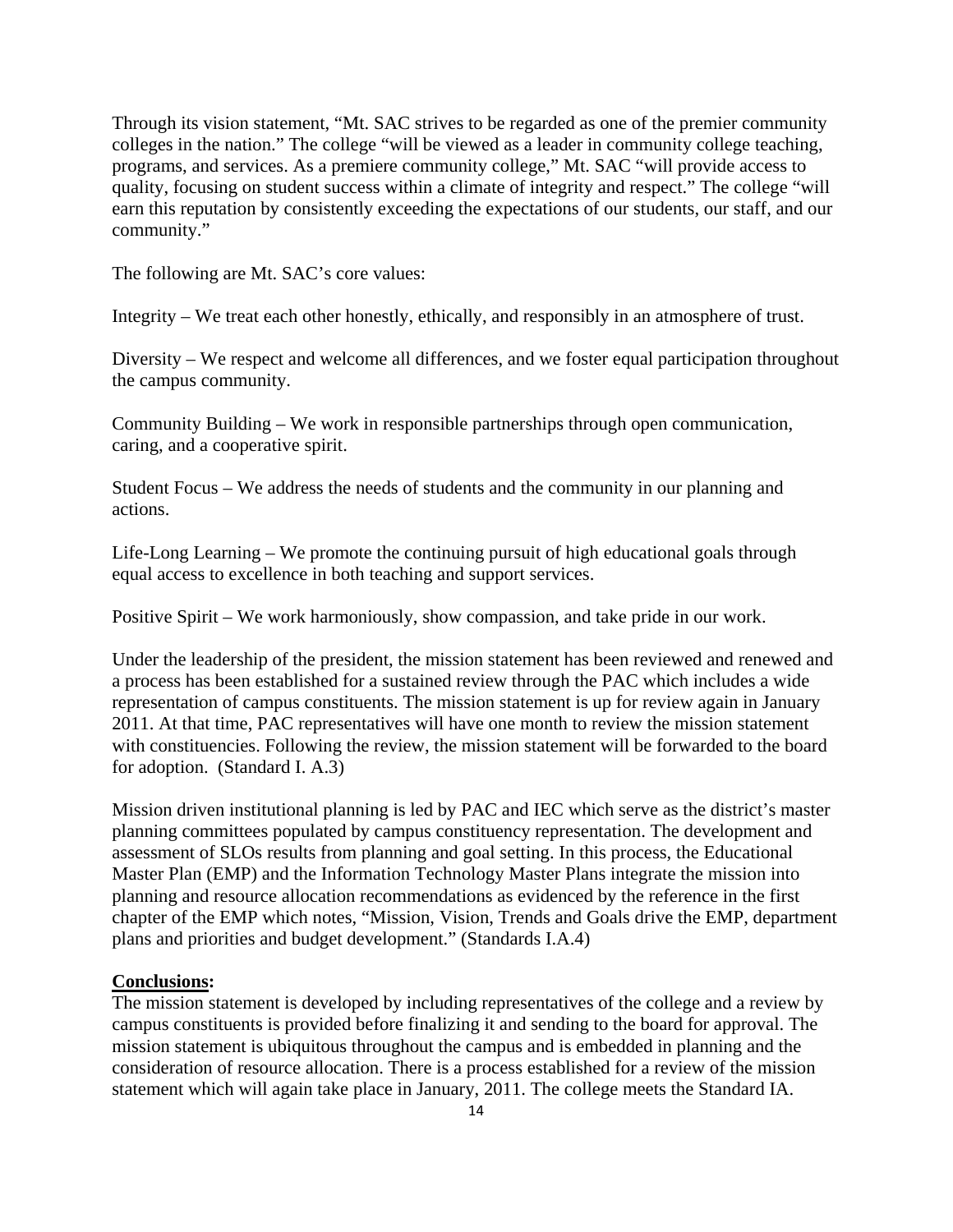## **B. Improving Institutional Effectiveness**

#### **General Observations:**

Over six years ago, Mt SAC redesigned its institutional effectiveness process (PIE), which links annual planning and program review processes with resource allocation and includes a component for the development and assessment of student learning and administrative outcomes. The PIE process develops college goals collaboratively and supports programs and units in the development of strategic objectives linked to college goals. The process is managed through an online tool called ePIE that is evaluated annually and updatable throughout the year. The planning tool is comprehensive but also quite detailed and cumbersome, suggesting that the college may have difficulty sustaining the annual review effort in the long term. The team learned the college may consider more streamlined alternatives in the future. (Standard I.B, I.B.1, I.B.2, I.B.3)

#### **Findings and Evidence:**

The college used an expansive definition of "objectives" to include administrative unit objectives, noncredit program learning objectives, and course- and program-level student learning outcomes (as listed in ePIE). The process of creating these objectives is highly decentralized, with the quality and quantity of objectives focused on "student learning" varying widely. The team found that the level of buy-in and involvement was broader in some areas than others. (Standard I.B, I.B.2, I.B.4, I.B.5, I.B.7)

In terms of a dialogue that supports institutional effectiveness, the self-study documents a shift to a broad-based collegial consultation process that has moved the college toward greater effectiveness. Issues of concern regarding communication and dialogue remain, as exemplified in the most recent employee survey. Members of college leadership are expressing good signs of openness to concerns, specifically those expressed by classified staff leadership. (Standard I.B, I.B.1, I.B.4, I.B.7)

Evaluation of program objectives and other outcomes are supported by a strong Office of Research for Institutional Effectiveness (RIE) whose director now plays a central role in institutional effectiveness processes. Research office staff created a variety of meaningful and accessible reports through newsletters, briefs and specially requested studies. The research office played a primary role in the implementation of the new PIE process, especially through the position of the educational assessment research analyst which supported SLO development and assessment. With the position presently vacant, progress on the assessment phase of the outcomes cycle has slowed. (Standard I.B., I.B.1, I.B.3, I.B.5, I.B.6)

In contrast, the structure to support the development and assessment of student learning outcomes has been well established. The college created a helpful and comprehensive framework in PIE and ePIE. College leadership strongly support a process of institutional improvement through collaboration, self-evaluation and reflection. (Standard I.B, I.B.1, I.B.2, I.B.3, I.B.4, I.B.6, I.B.7)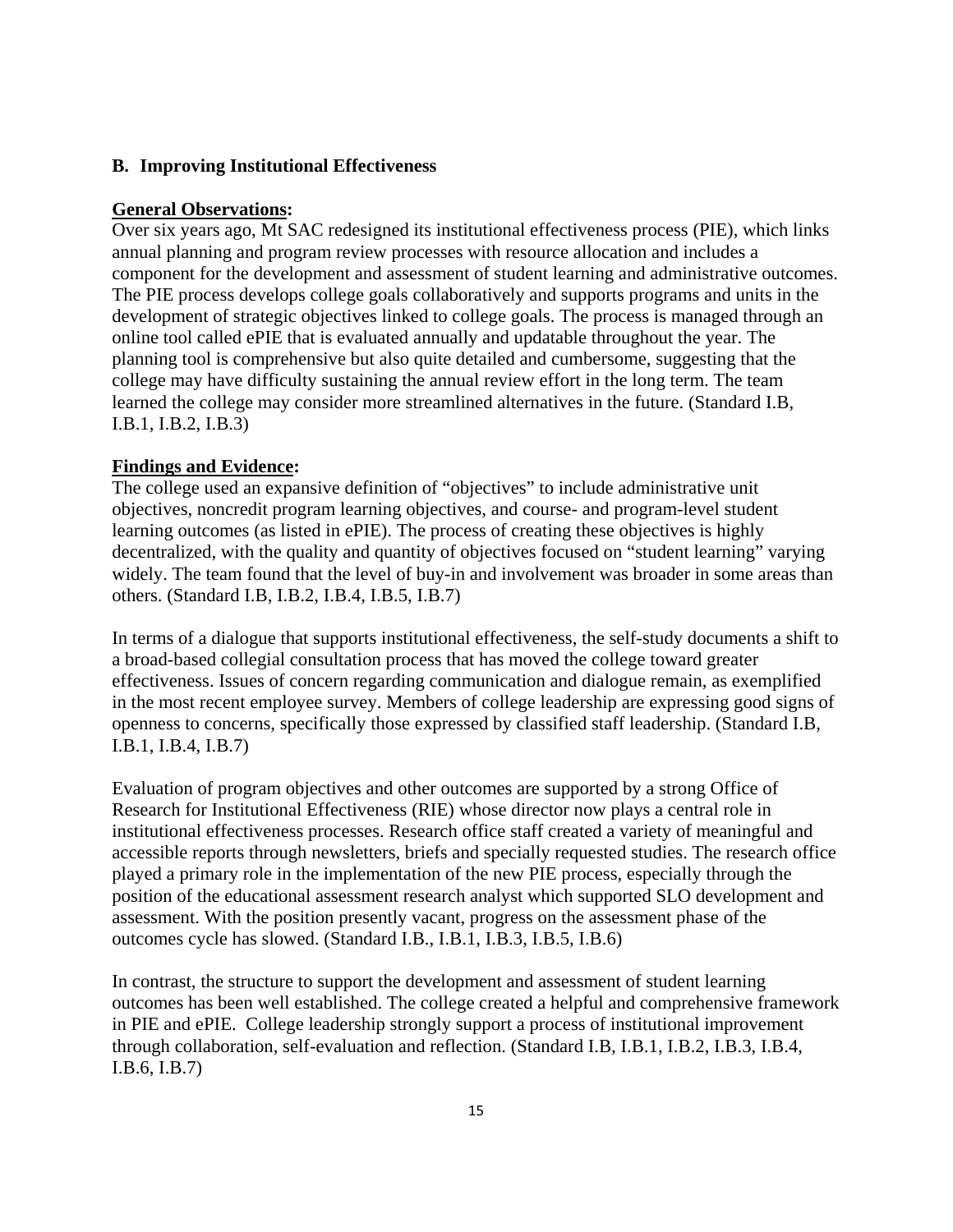Due to the college's expansive view of how outcomes are defined, the team observed the distinctions in ePIE between SLOs, General Education Outcomes (GEOs), and Administrative Unit Objectives (AUOs) are not entirely clear. Many administrative outcomes could be rephrased to reflect student learning versus college action. The college reported achieving 98 percent of student learning outcomes and means of assessment in active courses in 2009-10. However, only 36 percent of courses have gone through an assessment cycle. The college should take care to accelerate its assessment process so that a continuous cycle of assessment, evaluation, and improvement is established by the 2012 deadline. (Standard I.B, I.B.3)

The college has defined and implemented its planning process through PIE, with resource requests working up through the system and with the budget committee making recommendations of top-priority items to the president. During discussions of the college's annual summary 2009-10 report, college constituents recognize that a priority system should be added to the ePIE system. The college appears to be on the way toward broadening its constituent base in terms of participation in the planning process, especially for classified personnel who have reported reduced involvement and dialogue on college-wide planning and other processes in the past. The college appears committed to improving and broadening the dialogue. The college exhibits many examples of continual institutional improvement such as with an employee evaluation of the PIE process used to support changes in the next cycle. (Standard I.B, I.B.1, I.B.2, I.B.3, I.B.4, I.B.5, I.B.6, I.B.7)

#### **Conclusions:**

Mt. SAC has made dramatic progress since the last visit, fully incorporating PIE into the program review and planning processes through extensive training, teamwork, and college-wide discussions. In the space of six years, the college has reorganized its planning process, overhauled its program review process to unite it with planning and budgeting, and made dramatic progress on the development of student learning and other outcomes. The college has much to be proud of in these efforts. It is also clear from shared governance meetings attended and other documents viewed during the team visit that administrative staff, leadership and faculty leaders are invested in the process and involved in a cycle of process improvement.

With only a third of courses with assessment results and spotty assessment data throughout other outcomes or objectives, the college may experience challenges reaching proficiency on SLOs by the 2012 deadline. (Standard I.B., I.B.3., I.B.5., I.B.6.)

The team discerned a history of concern regarding how the college values its staff and includes classified staff in dialogues on institutional effectiveness. Members of the current leadership at Mt. SAC are both hearing and addressing these concerns. However, examples of exclusion and other concerns are recent. The team encourages continued movement in this direction to maintain momentum toward broad dialogue, and respect for different voices and constituencies across the campus. (Standard I.B.1, I.B.2, I.B.4) [See Major Recommendation #1 in Standard IV.A.]

The team encourages the college to consider broadening the participation in meaningful SLO assessment to improve pedagogical approaches, student learning, student service, and institutional quality. The college should continue to foster self-reflective dialogue that is based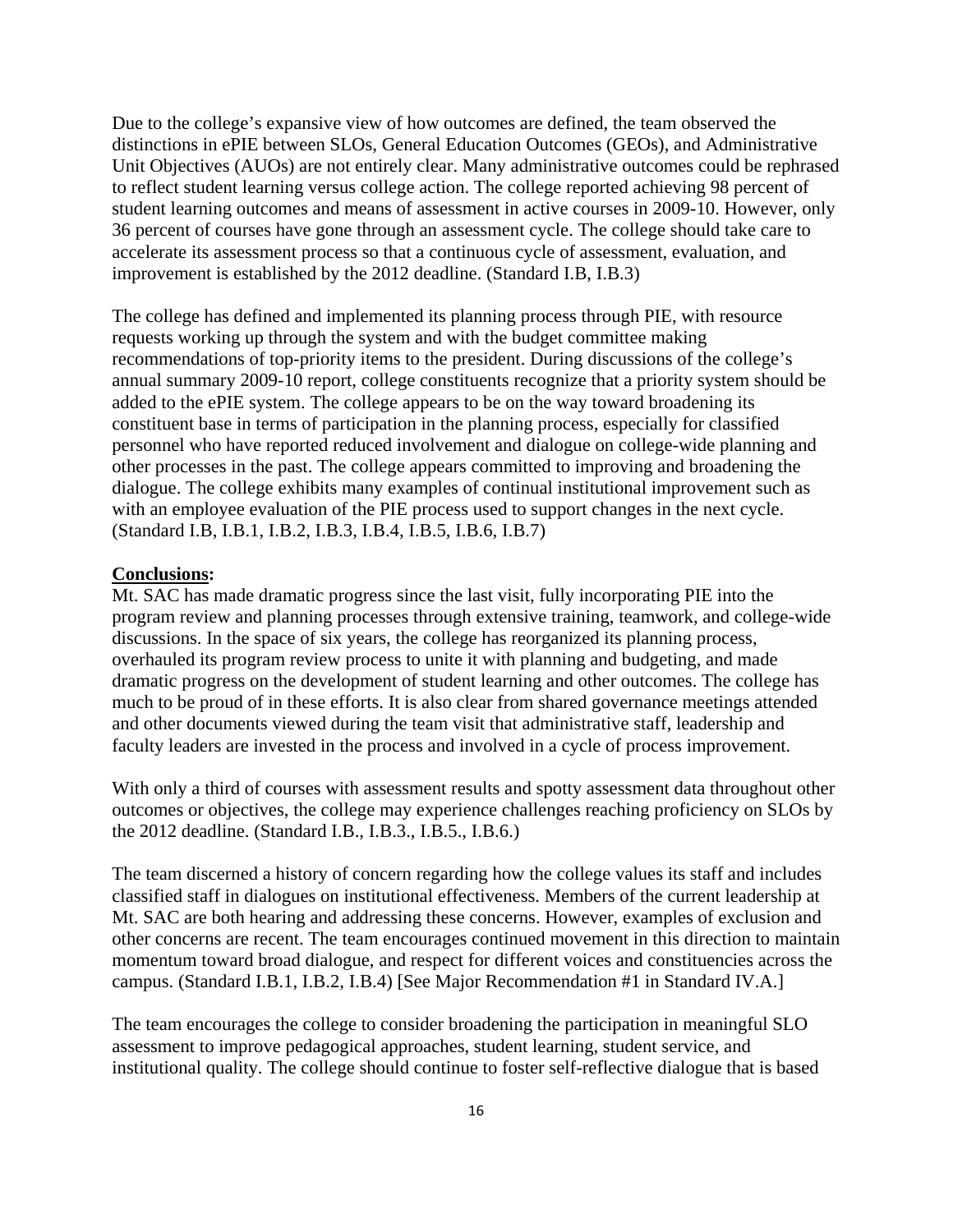on sound evidence with the goal of institutional improvement. (Standard I.B., I.B.1, I.B.2, I.B.3, I.B.5, I.B.6, I.B.7)

The college meets the requirements of Standard I.B.

# **Recommendations:**

In order to strengthen institutional effectiveness, the team recommends that the college continue its dialogue with classified leadership to improve classified employee participation in the participatory governance process. It is recommended that the college and classified leadership work collaboratively to implement the components of the planning agendas itemized on pages 3 and 4 of the August 23, 2010 addendum to the self-study and continue to encourage participation by members of the classified service. (Standard IV.A.1; IV.3)

# **Commendations:**

The team commends Mt. SAC for the PIE model which has been meaningfully institutionalized for annual planning, program review, and resource allocation. There are clear linkages between planning and budgeting even during times when few resources are available to demonstrate and evaluate the process. The budget prioritization process is collaborative, with lateral and vertical dialogue used effectively to rank order budget requests, even during periods of scarce resources. Evidence seen during the team visit indicates that a few challenges remain such as adding prioritizations to the ePIE system and marrying the PIE and budgeting timelines. However, college constituents are actively working to address these and other issues. (Standard I.B., I.B.1., I.B.2., I.B.3., I.B.4.) [See Major Commendations #1 and #2 in Standard II.A.]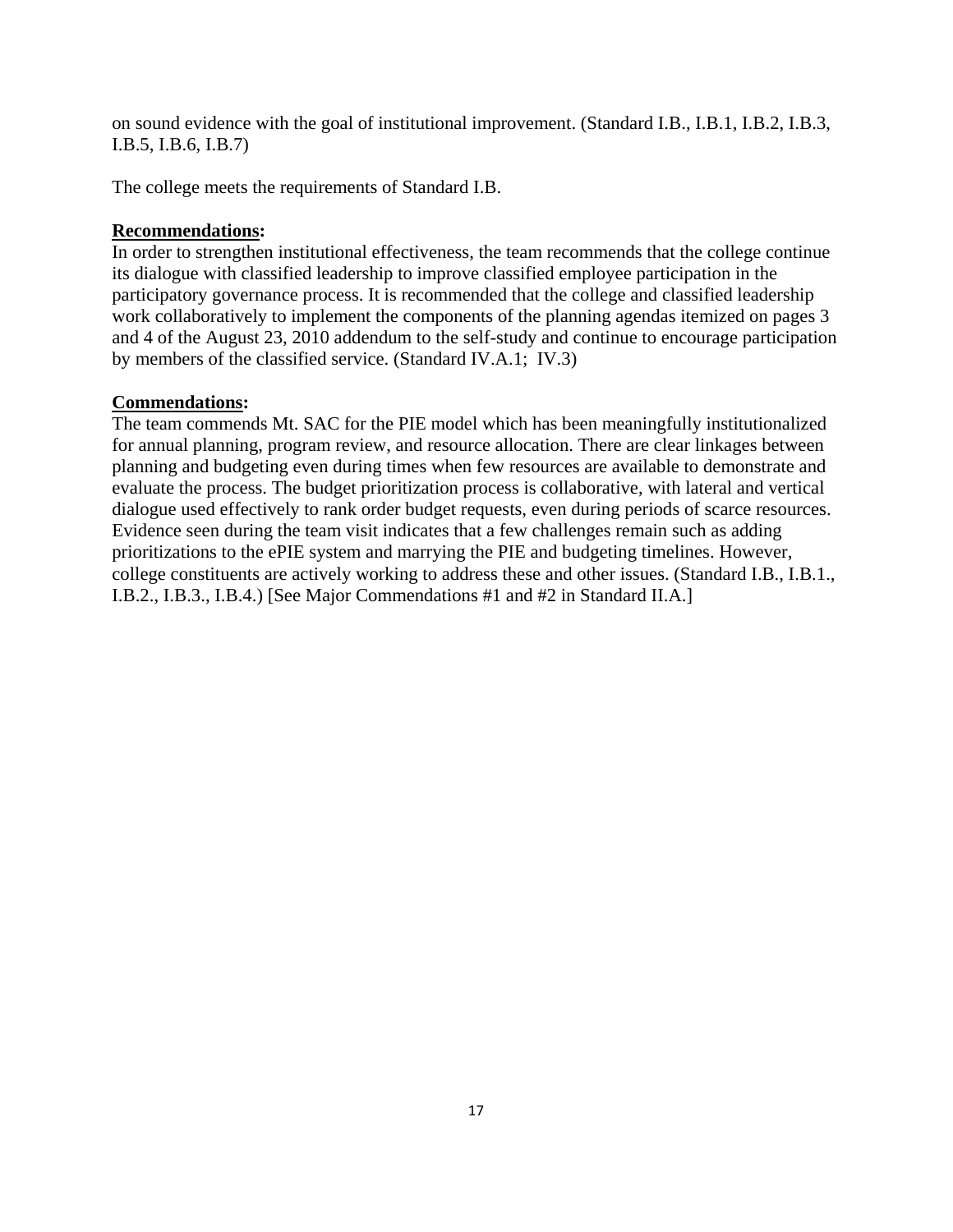# **STANDARD II Student Learning Programs and Service**

## **A. Instructional Programs**

### **General Observations:**

The college presents compelling evidence that it understands the nature of and the needs of its service district. This is a crucial and essential context for academic program deployment and evaluation. The Educational Master Plan (EMP) provides a thorough analysis of the district population in terms of ethnicity, educational behavior, correlations between unemployment and degree attainment, as well as economic factors such as foreclosure pressures and outlook. The EMP documents some concern about outflow of students to nearby community colleges (EMP 46). The college has a district population of approximately 900,000. The enrollment of the college is large at over 60,000 unduplicated fall/spring combined for 08-09 (according to selfstudy report (SSR), 11).

The EMP aligns ethnicity percentages in the surrounding service area with enrollments. The college is assessing enrollments relative to the district with special attention to serving specific ethnic groups. Further, the self-study provides excellent student achievement documentation demonstrating the relationship between specific ethnicities and retention as well as success data (SSR 23-24). Good data are also presented on transfer performance to the Cal States as well as the UCs. In summary, the SSR provides a good overview of data that breaks down the district population as well as student achievement issues, such as persistence. It is the team's understanding that this data is provided by the IT department and the team was impressed with the breadth and depth of this contextual demographic data and student achievement data. (Standard IIA.1.a)

The college offers over 1600 courses in several degree formats (11 AA degrees, 79 AS degrees, 56 skills certificates, 69 certificates of achievement, 4 certificates of competency) (SSR 119). The college has worked diligently of late to launch a new planning process (PIE) that includes annual program review roll ups from all academic and most non-academic units. It is a broad and ambitious planning vision that attempts to roll up learning outcomes along with other kinds of data and reports into a planning and budgeting process. The college has invested considerable energy and process deployment to ensure the integration of academic evaluation and college planning and budgeting. A long and detailed effort has taken place around learning outcomes since at least 2003.

It will be a measure of the success of this process to see if it can bring important data to the foreground in a way to execute decisions based on data. If all comes together, the opportunity to increase the efficiency, collegiality, and shared governance of an already vibrant campus will be significantly enhanced. (Standard IIA.2.e,f; IB.3) The college recognizes this opportunity in documents such as the Planning for Excellence series. Specifically for instance, Issue No. 1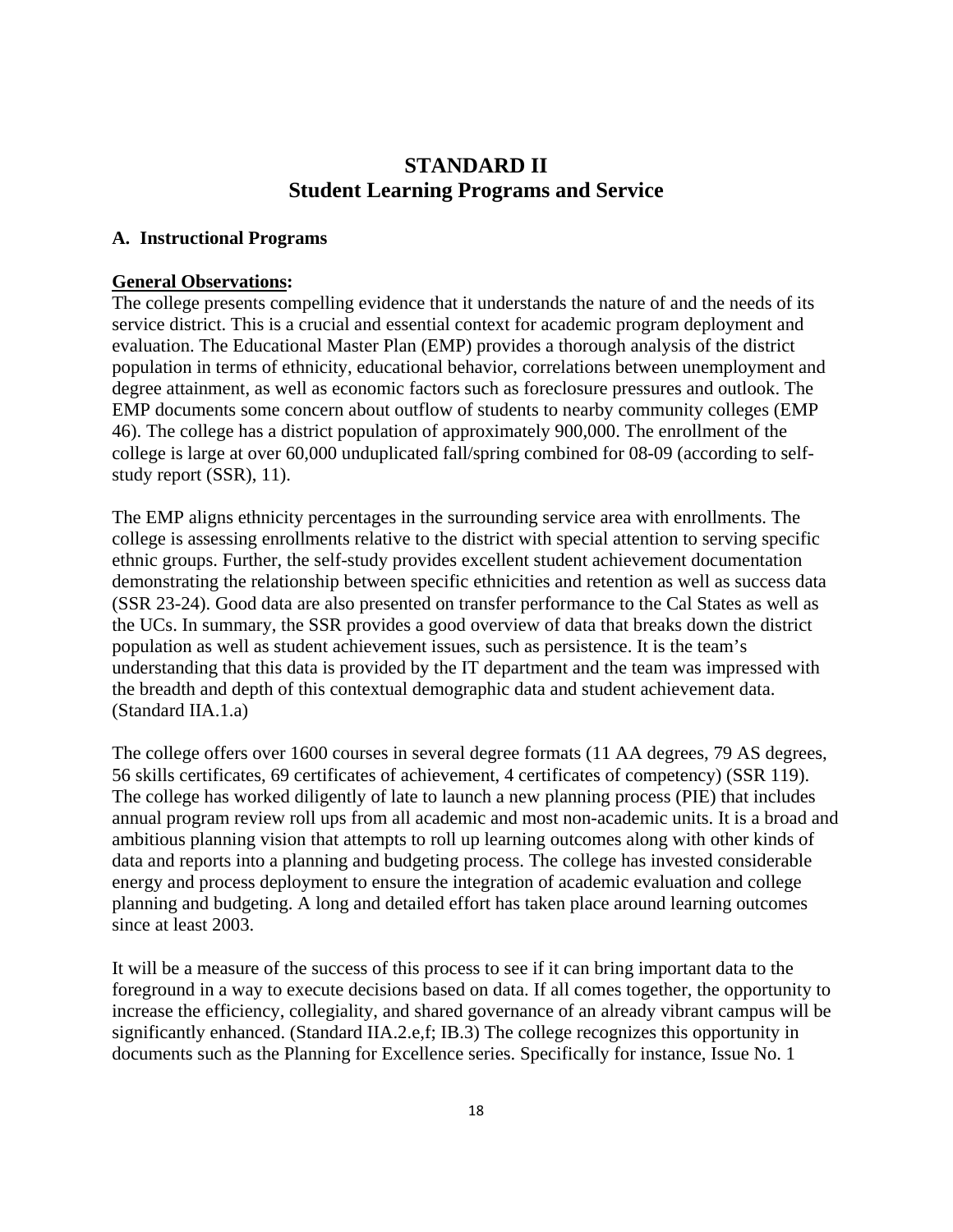discusses the relationship between planning and SLOs and emphasizes the fact that PIE is "intended to integrate the various planning processes" (see Issue No. 1, 2009). (Standard IIA.2.f)

Mt. SAC is a college well-positioned to nurture a new culture of change, collaboration, and integrated planning.

#### **Findings and Evidence:**

As noted, the college offers over 1600 courses in several degree formats: 11 AA degrees, (Standard IIA.4), 79 AS degrees, 56 skills certificates, 69 certificates of achievement, 4 certificates of competency (SSR 119). As suggested above, the college analyzes significant amounts of data to understand its service population (Standard II.A.1.a). In addition, the college has for several years assessed its placement testing practice and made appropriate changes (SSR 14). In addition the college has further addressed the needs of its students by charting job placement data and external licensure examination success (SSR 28/II.A.1.a). It is clear that in addition to the RIE department, the IT department is to be commended for all of the student achievement data and other contextual data about general student success and activities. (Standard IIA.1.a)

As part of this process, the team observed that the mission of the institution and its objectives are integrated into the planning process around program creation and assessment as well as course assessment and management (Standard II.A.1). In fact more than merely a dimension of the process, the SSR states that it is a "primary goal of the PIE process… to align the work and goal setting of individual departments to institutional mission and goals" (SSR 30/II.A.1). The selfstudy documents the fact that the college mission is included on the college's planning documents: "The college's planning documents (e.g., program review (PIE), EMP, etc.) also contain the college's mission statement, as it is the mission statement that drives the programs and services offered" (SSR 39/II.A.1). The team found that there is evidence that continued focus and refinement of connecting the mission of the college, its goals and objectives, to instructional programs. (Standard IIA.1.a; IIA.2.d,e,f)

The RIE department produces the fact book and "engages in ad hoc research projects" and works with various constituencies and planning groups on campus (SSR 131). In addition the RIE department provides additional data and analysis at the unit and PAC level of the PIE process to inform decisions and judgment at those junctures. In addition: "Any individual can submit a request for a particular research question" (SSR 132). (Standard IIA.1.a)

The team reviewed distance education via direct access through the college portal. The team also reviewed the noncredit offerings. The academic programs have many modes of delivery and distance learning, in particular, receives a high level of scrutiny and quality control. Faculty must be certified to teach distance learning and the curricular process singles distance education courses out for special review (SSR 126). The college also offers multiple modes of delivery and support mechanisms related to course offerings (Standard IIA.1.b). The college deployed bridge programs/learning communities, for instance. Participation has grown 60 percent since 2007 in these programs and the participants continue to do better than students not in these cohorts (SSR 42, 114). The college has received some national attention for this program (SSR 114). According to the SSR, the college has one of the most vibrant continuous education, noncredit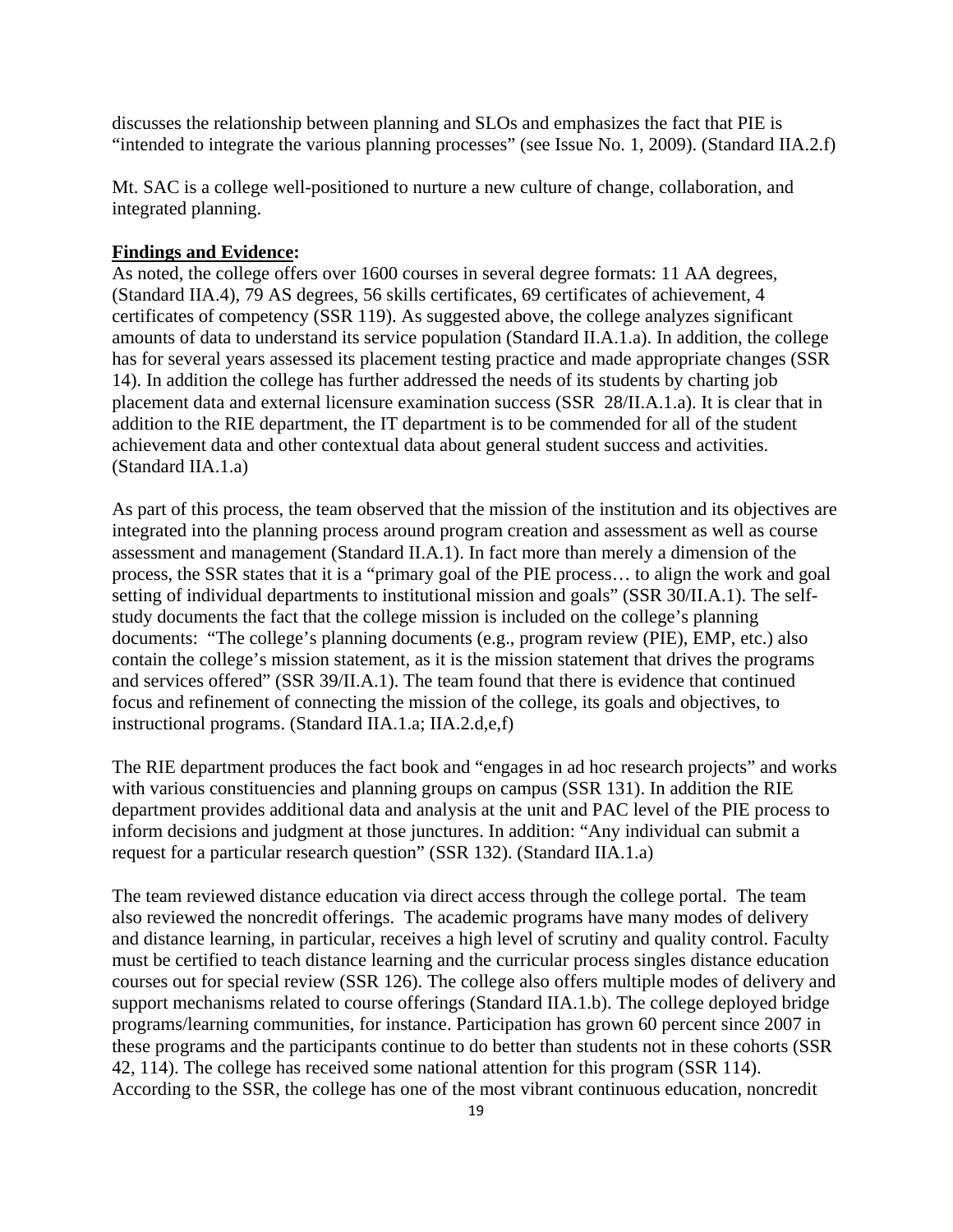programs in the state, serving more than 39,000 students during the 07/08 academic year (SSR 8). In addition, the report documents additional validation of these programs through the Accrediting Commission of Schools associated with WASC (SSR 8). (Standard IIA.1.b)

Assessment work at Mt SAC has been recognized by the California system: "In March 2010, the college was honored to receive two awards for its work in planning and assessment from The Research and Planning (RP) Group for California Community Colleges (See Excellence in Planning Award 2010; Excellence in Assessment Award 2010)" (SSR 176). (Standard IB.3;II.A.2.e,f)

The quality, currency, and performance of programs are established, assessed and maintained through what the college refers to as PIE (Standard II.A.2). Components of this PIE process include reviewing the past year's accomplishments and areas of opportunity, an environmental scan (communicating internal and external conditions as well as data sources), setting short- and long-term goals, documenting assessment efforts (including student learning outcomes, general education outcomes, and administrative unit objectives). (SSR130)

Academic departments and non-academic units, including distance education and noncredit programs, fill out a PIE worksheet. Course outlines and programs are aligned (SSR 121) with mission by EDC which assures that the course outline and course design are intact. Courses are reviewed by this committee on a four year basis (SSR 121). The EDC evaluates course outlines looking for multiple measures (SSR 158). In addition there is a focus by the EDC to ensure that curriculum is "integrated" but without increasing unnecessary redundancy with the rest of the course requirements. An integrated curriculum is a balancing act that is "core to the purpose and function of the EDC and the Curriculum and Instruction Council" (SSR122; see also 126, 148). (Standard IIA.2, IIA.2.c) The team concludes the college has reached the entry level of the proficiency rubric on program review.

The Outcomes Committee focuses on the quality and integrity of course level outcomes by sampling a range of these campus-wide and in addition the Outcomes Committee (a combination of the SLO Committee and the GEO Committee) compares these samples with a rubric (SSR 121, SSR 152). (Standard IIA.2.a)

The SLOs Outcomes Committee was formed by the Academic Senate in late 2003, to evaluate SLOs processes and procedures, and to recommend a systematic approach to implant SLO assessment. Crucially, SLOs are part of the annual PIE review process. There is a guidebook for constructing and using SLOs written in September 2008. There are professional development opportunities and communication vehicles (Spotlight, etc.). The SSR states that SLOs are constructed within a framework of the college mission, college goals, data from internal and external sources (SSR 144). The SSR states that the college has identified at least two SLOs per (active) course. The outcomes coordinator confirms that the college has now achieved this goal at the 95-99 percent level. Evidence of this is in the portal as well as in PIE documents. (Standard IIA.2.e,f)

While many departments, such as in the Career Technical Education (CTE) areas as well as basic skills, are well on their way in this arena, many other departments have additional work to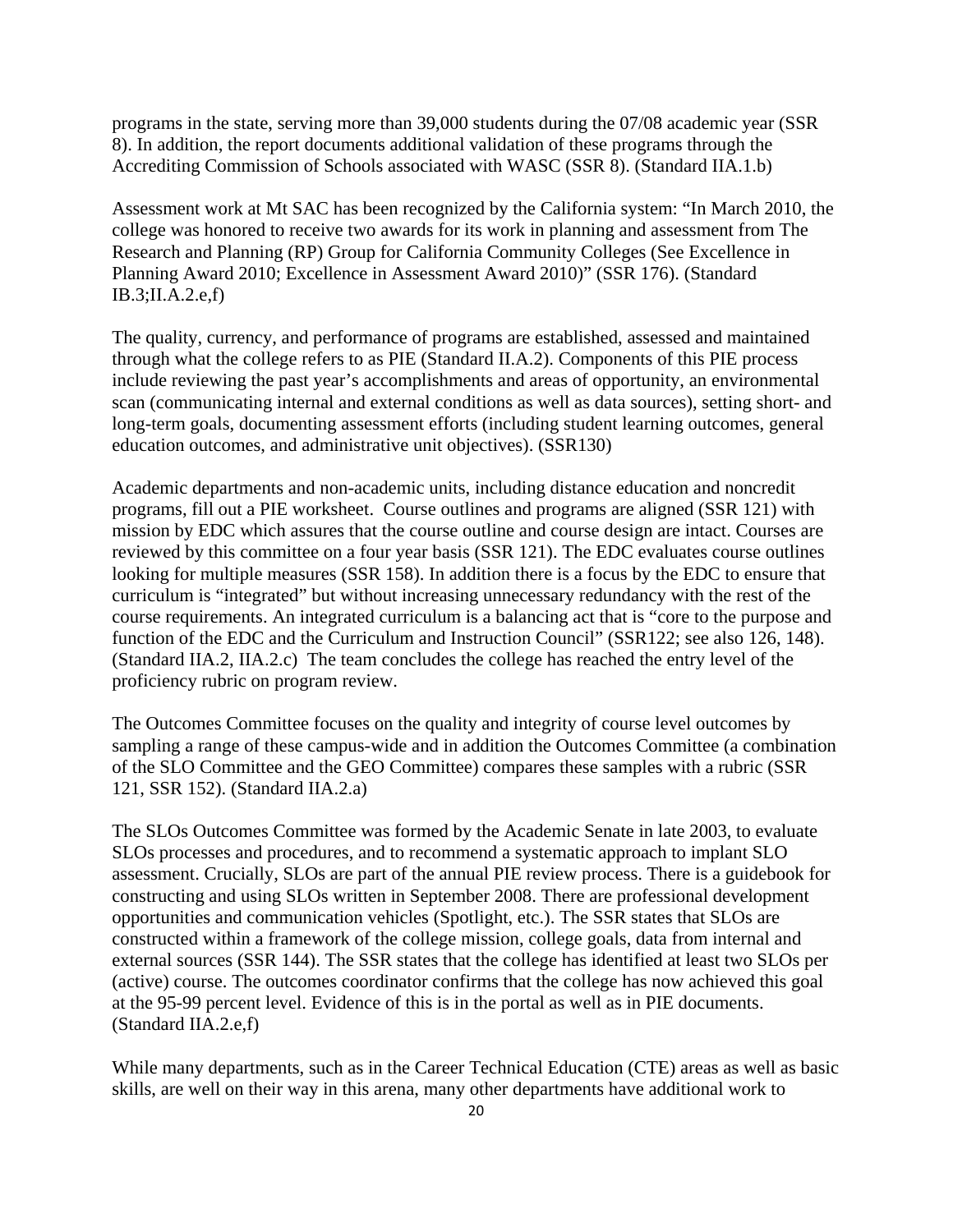complete. A generous amount of latitude resides with the faculty regarding how to use and if to use results. The SSR states that the faculty determine, with consultation with deans, "how results will be used" (SSR 145). Schedules for SLO assessment are developed by the faculty in each department (SSR 145). (Standard IIA.2.a) There is some concern that an uneven schedule of production of SLO assessment data may leave some departments without significant data inclusion in PIE and therefore be left out of the planning and budgeting process. (Standard 1.B.3, II.A.2.f) For instance, it is not clear that the SLO impact has made it to the planning and budgeting level with any force. A review of the "Instructional PIE 2009-2010" link shows goal alignment but no direct mention of learning outcomes as part of the change and decision process at decision level at the end of the PIE process. (Standard II.A.2.f)

In addition, the nature and crafting of the SLOs are worthy of consideration. The math unit, for instance, is examining the way students "feel" about their learning environment. The outcomes design for the campus includes affective outcomes as a means of assessment. Two other more recent (dance, enterprise application systems, etc) unit assessment forms are linked, but the assessment tools and outcomes are sparse. The SSR cites an example of assessment activities and decision-making by referencing one of the "Planning for Excellence" newsletters (http://www.mtsac.edu/administration/research/pdf/newsletters/2009- 10\_planning\_for\_excellence.pdf). One finds only that outcomes and measures were finally decided on (SSR 32). The general education outcomes summary shows a well laid out plan for assessment, the tools to use and the criteria for evaluation. (Standard IIA.1.c; IIA.2.e,f,h,i)

The team observed that as a student learning outcome cannot cover the entire list of measurable objectives that a course might have, some faculty are listing both the measurable objectives for the course and either listing the student learning outcomes for that course or giving a link to where the students might find the learning outcomes for that course. (SSR 35-36)

Conversations involving members of the team and the outcomes coordinator, the Senate president, and others, highlighted the challenge the college is facing in attempting to balance the use and function of these two items. The treatment of outcomes reflects this ongoing campus issue. For instance, outcomes are not placed on all syllabi. The outcomes coordinator speculated that only around 50 percent of courses have outcomes on syllabi or have even a link that directs students to where these can be found. (Standard IIA.6)

During interviews regarding SLOs, the team had concerns over the uneven publication of SLOs, the lack of their appearance on syllabi, the nature of results treatment, and other aspects of what the campus refers to as SLO production and use. Upon further examination, the team discerned that Mt. SAC has produced larger scale SLOs (Measureable Objectives (MOs)) and smaller discrete SLOs. When asked how MOs are assessed the answer was "grades." Several times the team was informed by faculty that MOs are too global to be fully measured by any SLO.

The EDC has an excellent style sheet for guiding faculty on course review practice. This includes excellent examples of how to construct "measureable outcomes." These statements are crafted with strong action verbs and the EDC ensures they are connected to the testing and other assignments in the syllabi. (Standard IIA.2.a) The approach to SLO creation and assessment is to look at a much smaller piece of an MO/outcome. Therefore, the current outcomes assessment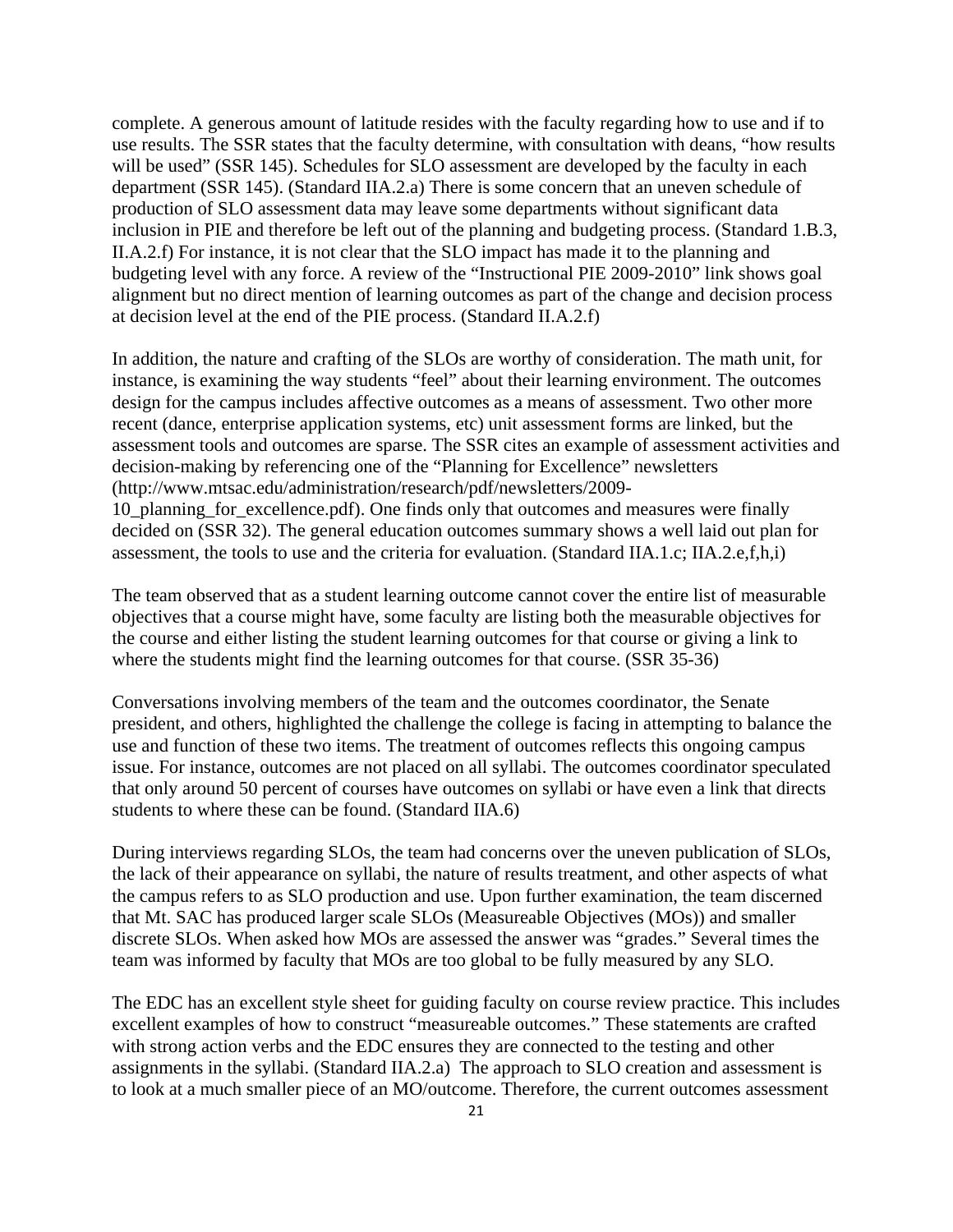process raises questions regarding the degree to which faculty will know how students are gaining value at the MO level in any given semester. (Standard IIA.1.c, IIA.2.a,e,f)

The team did verify that there has been some activity in the use of results area. (Standard IIA.1.c) One finds these in PIE, in planning documents and in outcomes summaries (for instance, general education outcomes summary). There are samples of unit changes as a result of SLO review, and there is consideration of evidence shown in these documents. Again, it seems that if the MO statements were being assessed in whole, the results would be more substantive and the results would also (when appropriate) impact the unit review, program review, PIE process in a more impactful manner. (Standard IIA.1.c; IIA.2.e,f)

The SSR states that the college is to have 50 percent of courses (active) through one assessment cycle of one SLO by December 2010. According to the outcomes coordinator, the college is at the 40 percent level of getting through one cycle. A recent update letter (August 23, 2010 to Brian King: "Developments since the completion of the institutional self-study") from the president at Mt. SAC assures the team of these issues:

- 34 percent of courses have at least one use of results information and/or discussions underway
- 54 percent of degrees/certificates have one SLO and means of assessment information and/or discussions are underway.

Although there are differing appraisals of accomplishment, the college, nevertheless, seems to be on track for its course level December goal of 50 percent. The SSR further states that "by December 2012, 100 percent of courses, degrees and certificates will have gone through the evaluation cycle including use of results, thus closing the loop" (SSR 32). (IIA.1.c) The SSR further says it will have 100 percent of the GEO through a first cycle by the same time frame (SSR 145). (Standard IIA.2.e,f; IIA.3) Regarding program outcomes, the SSR states that program SLOs are only 27 percent developed as of May 2009 (SSR 147). The team finds that there has been no real movement from this 2009 data point.(Note to Team Chair: In moving to ePIE, we encountered a programming error that was not recognized until a few months ago. The error resulted in no new tabulation of program outcomes for the period of a year. We have corrected the error, and the correct figure for program outcomes is 47%.) Overall the structures and processes are in place for an excellent system of assessment and program review. The concerns raised above about MOs and SLOs need to be considered. In addition, it is suggested that program outcomes be completed as soon as possible. (Standard IIA.6)

The development of outcomes, the review of course design, and the monitoring of courses and programs all take place inside and alongside the PIE process. The process emanates from the Institutional Effectiveness Committee (IEC) and constitutes an annual role up. Unit worksheets receive summary/analytical treatment at the dean level, again at the team/VP level, and at the institutional level by IEC. The institutional PIE is then passed on to the PAC for final decisionmaking. (Standard II.A.2.f)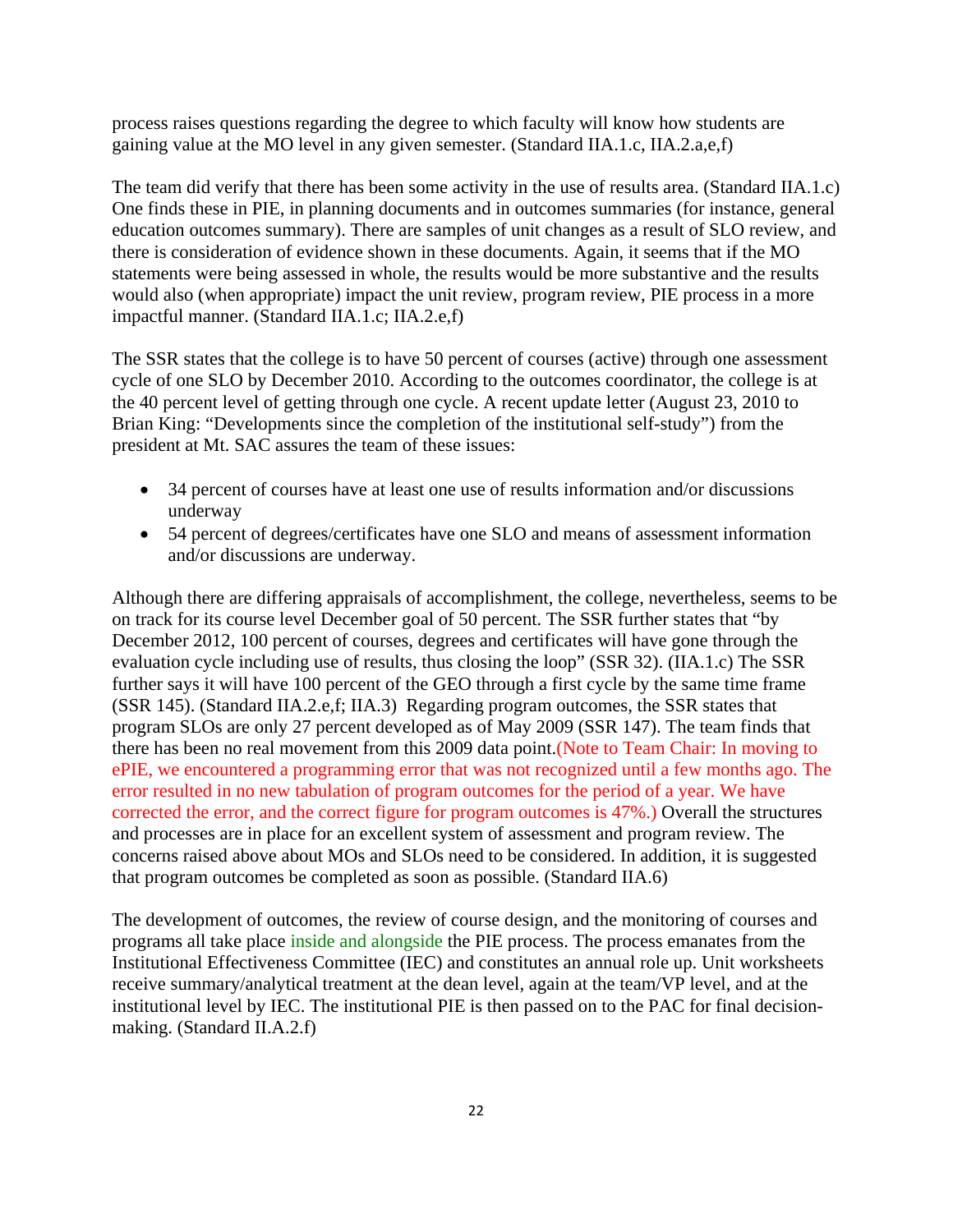Academic departments, as all academic and non-academic units, fill out planning for institutional effectiveness worksheet. Course outlines and programs are aligned (SSR 121) with mission by the EDC which assures testing, assignments, (Standard II.A.2.a) and other aspects of the course outline and course design are intact. Courses are also reviewed by this committee on a four year basis (SSR 121). The EDC serves as a standing committee of the Curriculum and Instruction Council (SSR 148). The EDC evaluates course outlines ensuring the existence of multiple measures (SSR 158). The entire set of responsibilities of the EDC for completeness and quality, for distance education, regulations are outlined in the SSR (148-149). In addition, the Curriculum and Instruction Council has a set of oversight issues as well that ensure academic quality and improvement. One primary responsibility is to review potential programs; another is to recommend instructional priorities for the campus. It also serves as the conduit between the work of the EDC and the Senate (SSR 149). (Standard IIA.2.c.)

In addition, and perhaps most importantly, there is a focus by the EDC to ensure that curriculum is "integrated." The EDC is a tightly honed group that ensures good quality and an integrated syllabus and integrated curriculum. By this the college means that courses are mapped properly to work productively and not redundantly with the rest of the course requirements. An integrated curriculum is a balancing act that is "core to the purpose and function of the EDC and the Curriculum and Instruction Council" (SSR122; see also 126, 148). The EDU also reviews distance education courses with a separate form and it tracks these courses carefully (SSR 151). (Standard IIA.2.c) The Outcomes Committee focuses on the quality and integrity of course level outcomes by sampling a range of these campus-wide (Standard II.A.2.a.) and, in addition, the Outcomes Committee compares these samples with a rubric (SSR 121).

The recent combining of the SLO and GEO efforts under the heading of the Outcomes Committee should help with some of the confusion that these two systems created on campus (SSR 153). Vocational programs (SSR 154) along with student service programs and CTE all are part of a review process that rolls up to the PAC level. These programs make excellent use of advisory committees and environmental scanning.

The college ensures that faculty are of appropriate levels of quality by deploying rigorous hiring practices, review processes, and professional development opportunities that allow for continual improvement (SSR 156-57). (Standard II.A.2.c) Departments as well as other mechanisms already mentioned (EDC, Curriculum and Instruction Council, RIE, etc.) ensure that courses have the depth and breadth needed. (Standard II.A.2.c) The departments maintain course outlines and ensure that proper transfer requirements are satisfied with an eye towards the standards of the CSU and UC systems. (Standard IIA.2.c)

The team reviewed evidence the college supplied, and observed the multiple examples of teaching and delivery modes that reflect the needs and learning styles of its students. Extensive programming is deployed and monitored to reach students of varying needs and capabilities. (Standard II.A.2.d)

The SSR states that there is a relation between SLO assessment and student attainment of course and program success. The Math/Computer Science Department is offered as an example (SSR 169). (Standard II.A.2.h) However the bulk of the conversation here seems to focus on a load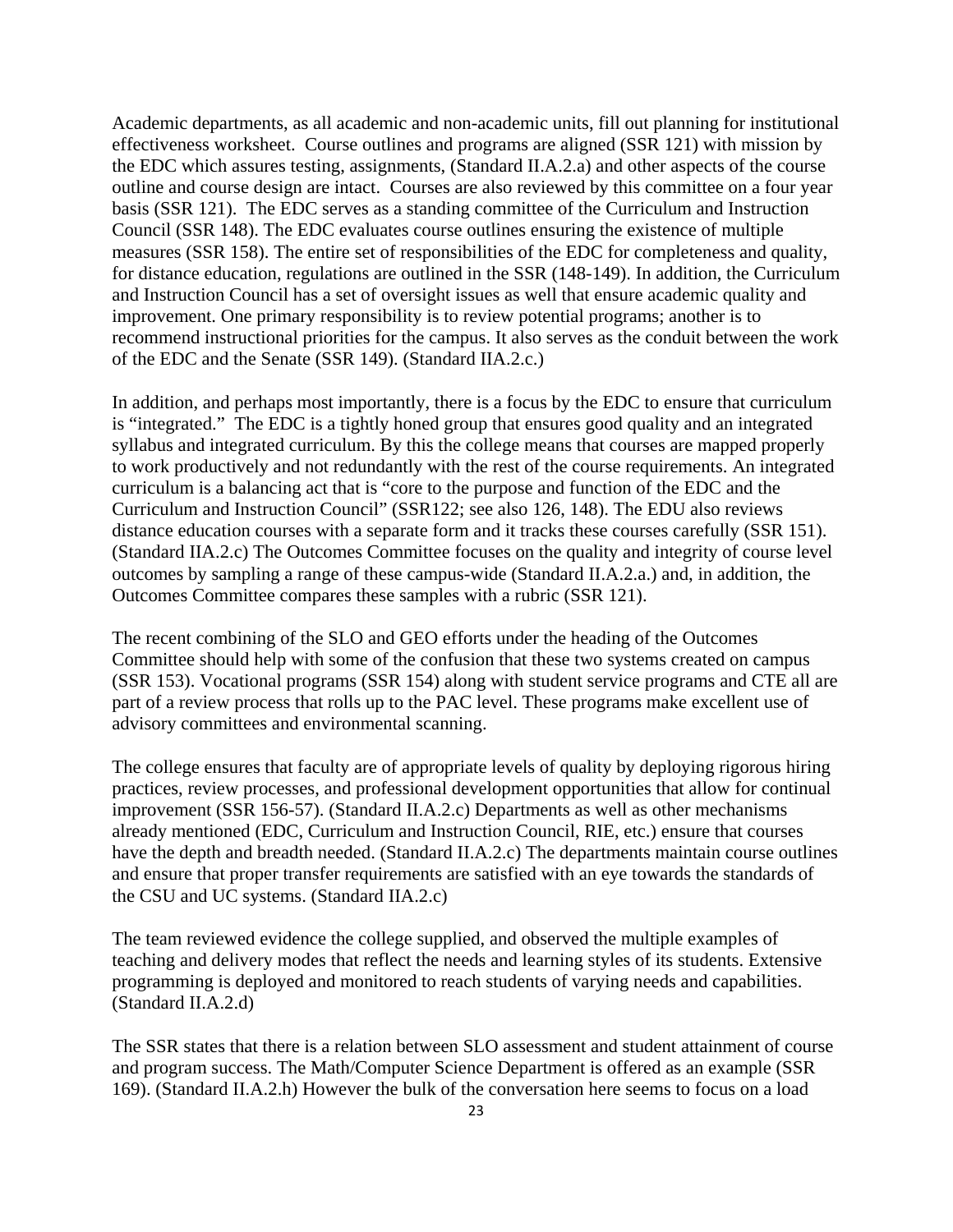analysis as opposed to a connection between SLOs and student success in course or program completion. The position on outcomes and degree attainment is stated in the SSR: "A student receiving a degree from Mt. SAC will have successfully completed the courses required for that degree." The student then would have met the measurable objectives for each of the courses required for that degree, and hence, met the student learning outcomes for each course" (SSR 169-70). This seems to evade the issue regarding how student achievement of SLOs is equated with student course and or degree attainment. The college recognizes it did not fully meet this standard at the time the self-study was completed. (Standard IIA.2.h,i)

The GEOs are the institutional outcomes as declared by the SSR. CTE programs that require external testing or certificates that possess capstone experiences (SSR 170) and therefore GEOs and CTE outcomes are in better shape for connection to program outcomes and correlation with grading or degree attainment. The SSR addresses this issue by stating that the mapping of AA program SLOs and course SLOs is an acknowledged thing of value but "this is an ongoing process, and the college is in the beginning of this work" (SSR 170). As mentioned, there is a promising planning and assessment (PIE) process in place but outcomes (MOs) at the course and program level need some energetic evolution and linkages set up. (Standard IIA.2.h,i)

The college not only has engaged in a general education philosophy and deployment that reflects the values of the faculty, the college must also align its curricular values with the requirements at the CSU and UC levels. As stated in the SSR, the General Educational Subcommittee approves courses for general education status assessing the rationale for each course. The GEO Committee developed General Education Zones to ensure that its broad educational mission is being achieved, responsibility for developing these "zones" fell on faculty, staff, and administrators. As with other areas relating to outcomes at Mt. SAC, dialogue, bulletins, newsletters, and meetings are manifold as the project evolves and gets implemented.

This standard on general education asks for a process for selection of general education courses that is driven by the faculty, guided by a philosophy, and has an assessment practice. The college has accomplished this and is poised to have a fine roll up of institutional goals and outcomes based on this assessment of GEOs. (Standard II.A.3).

The zones, as laid out in the curriculum map and assessment plan for general education, assure an understanding of the major areas of general education laid out in standard II.A.3.a,b,c. The processes for evaluating and approving the general education curriculum are organized by the subcommittee mentioned above. The integrated review performed by the EDC and the oversight by the GE Committee provide an impressive system and array of courses and outcomes to fulfill requirements for general education, in breadth and depth. (Standard II.A.3.a,b,c)

The college appears to have a good process for the development and monitoring of degrees that possess an interdisciplinary core and an area of inquiry. As has already been documented, the implementation of General Education Zones along with the associated outcomes and supporting committees and process demonstrate a strong commitment to a broad education experience covering the standards. The work of the EDC has already been documented focusing on an integrated curriculum (SSR 126) as well as the efforts around general education. In addition, a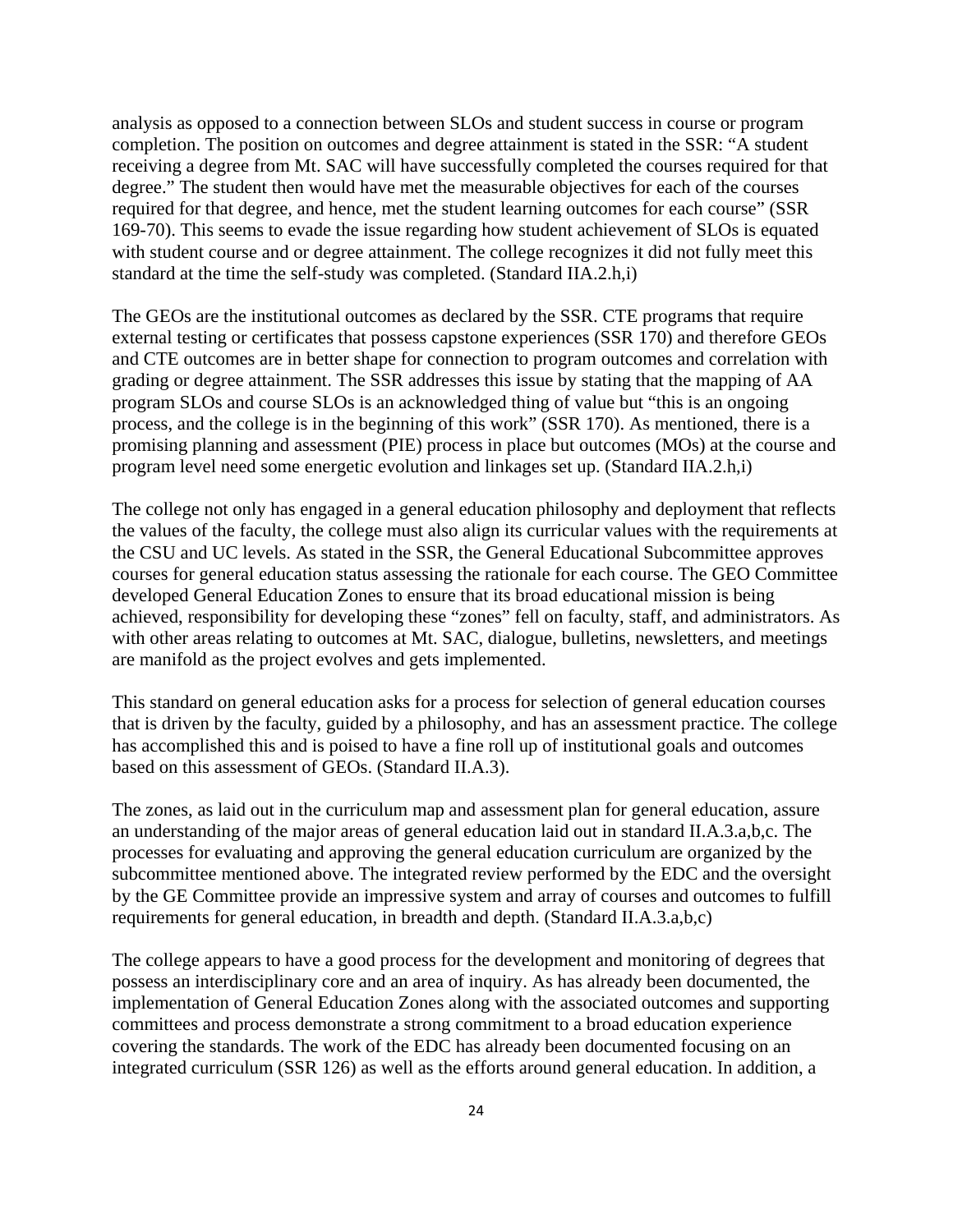"duplication and overlap policy was developed and adopted by the Academic Senate in spring 2010" (SSR 126). (Standard II.A.3. a,b,c)

The SSR documents a revision of the AA degree in liberal arts and sciences with "areas of emphasis" (SSR 127). The changes in the AA degree in 2007 and 2008 were designed to insist on focused degree areas in addition to the interdisciplinary general education requirement for these degrees. The faculty separated 4 degrees into 11 degrees "with areas of emphasis" (SSR 180). (Standard IIA.6) In addition, the CTE areas have specific focuses in occupational areas. These are reviewed by faculty in conjunction with advisory groups at least once a year (SSR 181). (Standard II.A.4)

The college is aware of and plans for the fact that many of its programs have external, professional examining and licensing requirements beyond the specific program requirements at Mt. SAC. Pass rates are documented in the SSR (181-182) and these seem to be very successful. The SSR states that there is a high degree of responsiveness between the Mt. SAC programs and changes in the regulations or focuses of external agencies (SSR 181). (Standard II.A.5)

The college has an electronic version of the catalog with clear links to important academic areas such as matriculation, academic opportunities and requirements, transfer details to CSU and UC campuses, and, of course, courses and programs. The general education philosophy is stated in the catalog (section 8, p. 65) along with general education outcomes. The college has a version of SLO publication that has already been detailed above.

The college has formal policies and procedures to facilitate and administrate transfer equivalencies and alignments. The catalog has detailed information for transfer processes leading to the CSUs and the UCs (SSR 102-109). In addition individual courses are designated with "UC" or "CSU" to indicate transfer acceptance. High school courses are available and articulated that have a dual enrollment/credit standing. All of various matriculation and transfer policies and practices are laid out clearly in the catalog. Articulation matters are referred to the EDC on general education and transfer issues. The catalog details this information in the section on transfer. (Standard II.A.6, II.A.6a)

The college makes proper accommodations for students who experience a program elimination or program change situation. The process that formalizes these actions is contained in AP 4021. This procedure addresses issues related to student completion and accommodation as well as issues facing faculty and others associated with the program. (Standard II.A.6.b)

The college has a commitment to information and accuracy as is reflected in the practices surrounding publication of the catalog, schedule of classes, orientation handbooks, fact book, annual report, and other information important for the public. The web page has a dedicated department focused on reviewing the currency and accuracy of the information available there. The catalog details transfer policies and important dates and procedures. There are policies and practices in place to allow for review of academic issues surrounding articulation information in particular. Recent changes in board policies allow for a more accountable form of policy proposal and revision. Changes in policy are disseminated campus-wide. The college has taken steps to address communication needs through increasing publication vehicles (newsletters),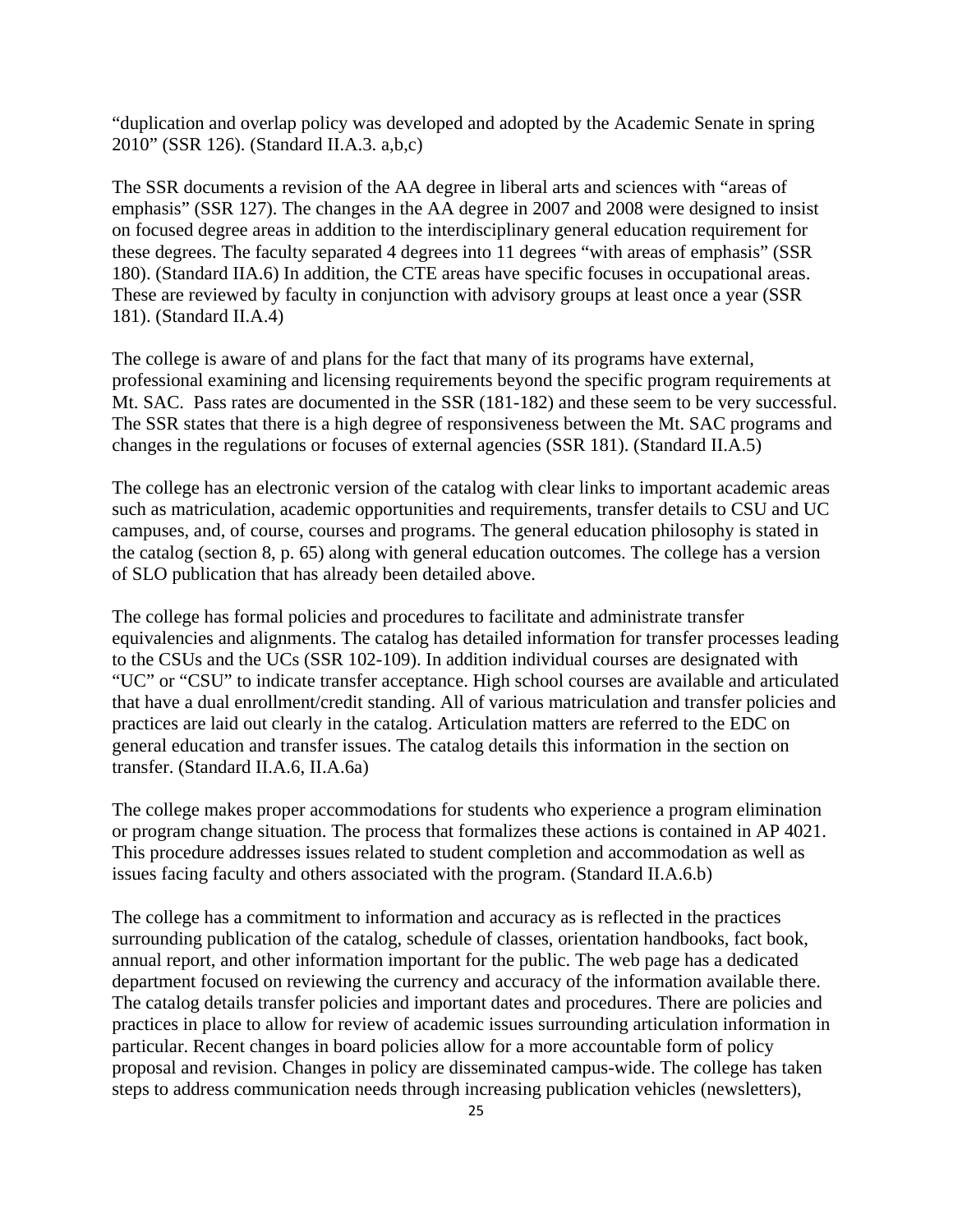broadcasting online updates, and other issues from the president's office. The college engaged a consultant in 2009 to advise on communication issues and, as a result, several changes have been made regarding how information is communicated. (Standard II.A.6.c)

The college has a clear BP on academic freedom and makes its values clear in the policy language on this issue. In addition, the BP clearly makes a distinguishing point that supports the rights of faculty to discuss issues within the instructor's "area of competence" (SSR 189). This area of the policy is meant to dissuade the irresponsible injection of opinion outside of areas of research and competence of the faculty member. Teaching within areas of competence is a right and "no evaluation shall be made…based on the exercise of these freedoms" (SSR 189). The faculty contract also lays out clear requirements and expectations regarding faculty behavior as well as freedoms. The contract makes it clear where faculty responsibilities are regarding the curriculum and other duties, especially in terms of teaching in one's area of competence and within the course outline (SSR 191). Procedures are in place to bring student concerns forward regarding teaching from bias instead of professional views in the discipline. In addition the catalog has clear policy statements on honesty and cheating (SSR 189). (Standard II.A.7, II.A.7.a, b) The college paid particular attention to conduct associated with the use of electronic communication, student rights and responsibilities, and faculty teaching and performance expectations (SSR 192). (Standard II.A.7.c)

#### **Conclusions:**

The college has responded aggressively in recent years to integrate its various committees and processes under one planning and budgeting model, PIE. The PIE model is comprehensive and integrates all the relevant units and data at the college. The college is to be commended for moving in the right direction but needs to move with concerted speed and force to tighten linkages in this process so that the roll up has a formal and not an informal set of relations. In other words, the focus on the institution must be academic life and the success of the student. And while a great effort has been made to link all units around learning, the data from this experience is still in the developmental stage and the concern exists regarding how and whether the learning outcomes information is uniform in its development and whether this information makes its way into PIE with any force, symmetry, necessity, and regularity. Nevertheless the college has moved its organizational structure around the PIE process, and it has generated results from assessment and review and used results. There is widespread and purposeful dialogue around these issues and comprehensive focus on improvement is embraced by the processes, practices, and committee definition. The team finds that the college has moved into the bottom third of the proficiency level on the student learning outcomes rubric. The team concludes the college meets Standard IIA.

#### **Recommendations:**

Major Recommendation #2: The team recommends that the college review and clarify its student learning assessment terminology to alleviate potential confusion involving "measurable outcomes" and "student learning outcomes." By comprehensively assessing what the college refers to as "measurable outcomes," students and faculty could better understand assessment outcomes. The team also recommends that outcomes should be more easily accessible to students. (IIA.1.c; IIA.2.e,f, IIA.1.6)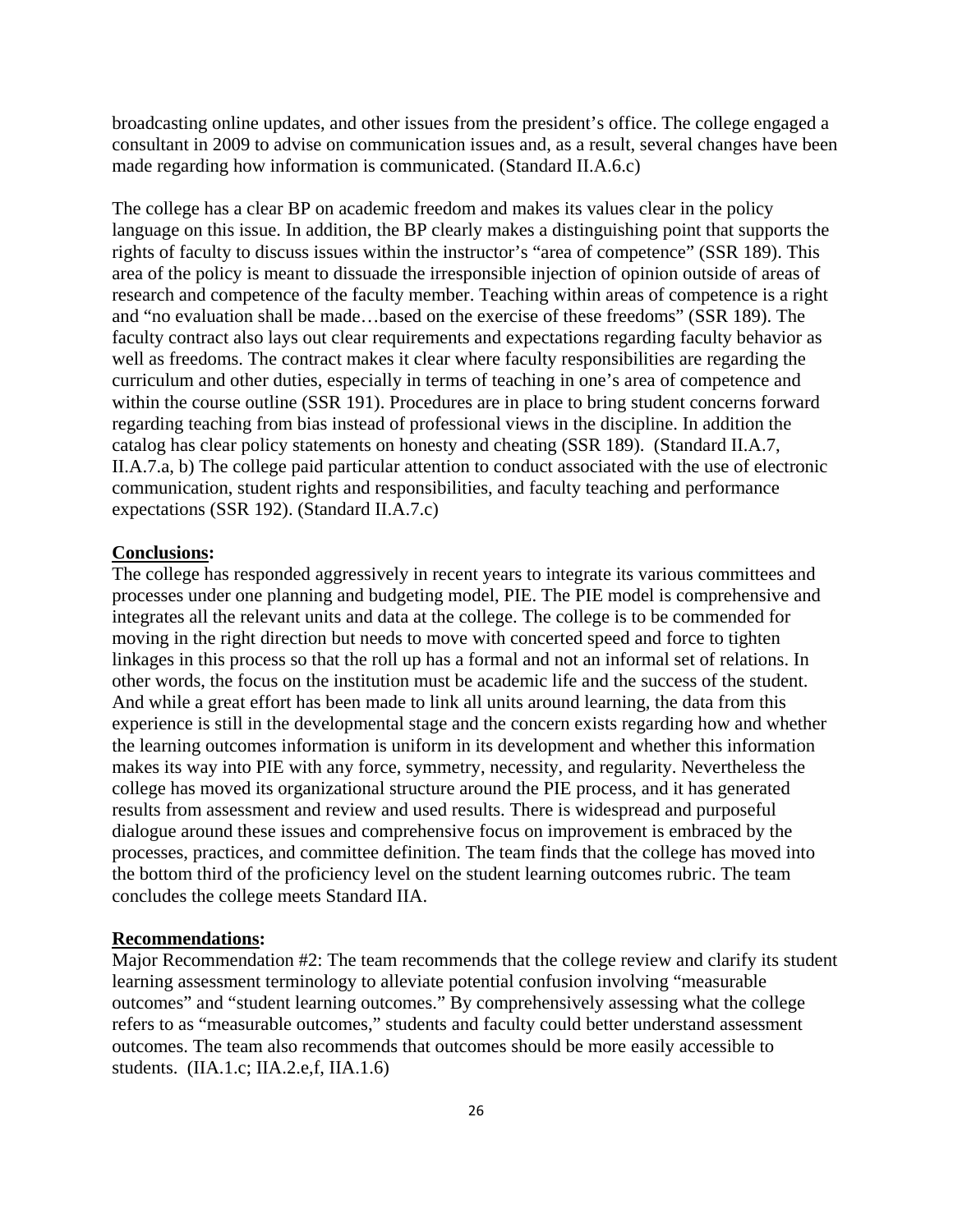Major Recommendation #3*:* The team recommends that the college award degrees and certificates based on student achievement of a program's stated learning outcomes. The team recommends that the college be cognizant of the approaching deadline for compliance with this standard. (Standard IIA.1.c; IIA.2.h,i)

### **Commendations:**

*Major Commendation #1:* The team commends the college for its academic approval and quality control committees, policies and achievements. The college, through these policies and practices, demonstrates an intense focus on quality courses and delivery systems. Committees such as the EDC have highly impressive processes and values that insist on an integrated curriculum of the finest quality.

*Major Commendation # 2:* The team commends the college for including academic and student services planning and assessment in its comprehensive PIE process. The linkages between planning and budgeting are evidenced by dialog and successful collaboration.

*Major Commendation #3:* The team commends the college for its many publications and other communication vehicles that have been deployed to move the campus forward on issues regarding academic quality.

### **B. Student Support Services**

#### **General Observations:**

The college has expanded the number of counselors and types of counseling available to students. The college has almost doubled the number of general counselors and those in specific programs (EOP&S, Bridge, and ASPIRE). In 2004, the college had approximately 15 counselors, in 2010 they have 31 in various programs, including an increase in general counseling. They also use multiple mediums to counsel and advise students: in-person, the portal, email, and group sessions.

The college uses several different media to communicate college policy, including the student complaint and grievance procedures to meet this previous recommendation. These procedures are communicated to students in the college's catalog (2010-11 edition, pages 248-252), class schedule, the portal, website, printing material, email, and listing in classroom signs. The team reviewed the various methods of communication.

#### **Findings and Evidence:**

Student services are provided in five locations on campus, including (1) A&R, Assessment, EOPS, CARE, CalWORKs, DSPS, High School Outreach, Upward Bound, Financial Aid, Veterans, Scholarships, Counseling, Career and Transfer Center, VP Office (2) Student Life, (3) Bridge Programs, ASPIRE, ECHS, (4) DSPS Tech Center, and (5) Student Health Center.

An internal assessment tool, APS (APS -??) – access, participation, progress, persistence, success, is used to evaluate services to students. This system incorporates the student services integrated SLOs and AUOs. Each program within student services completes the PIE annually.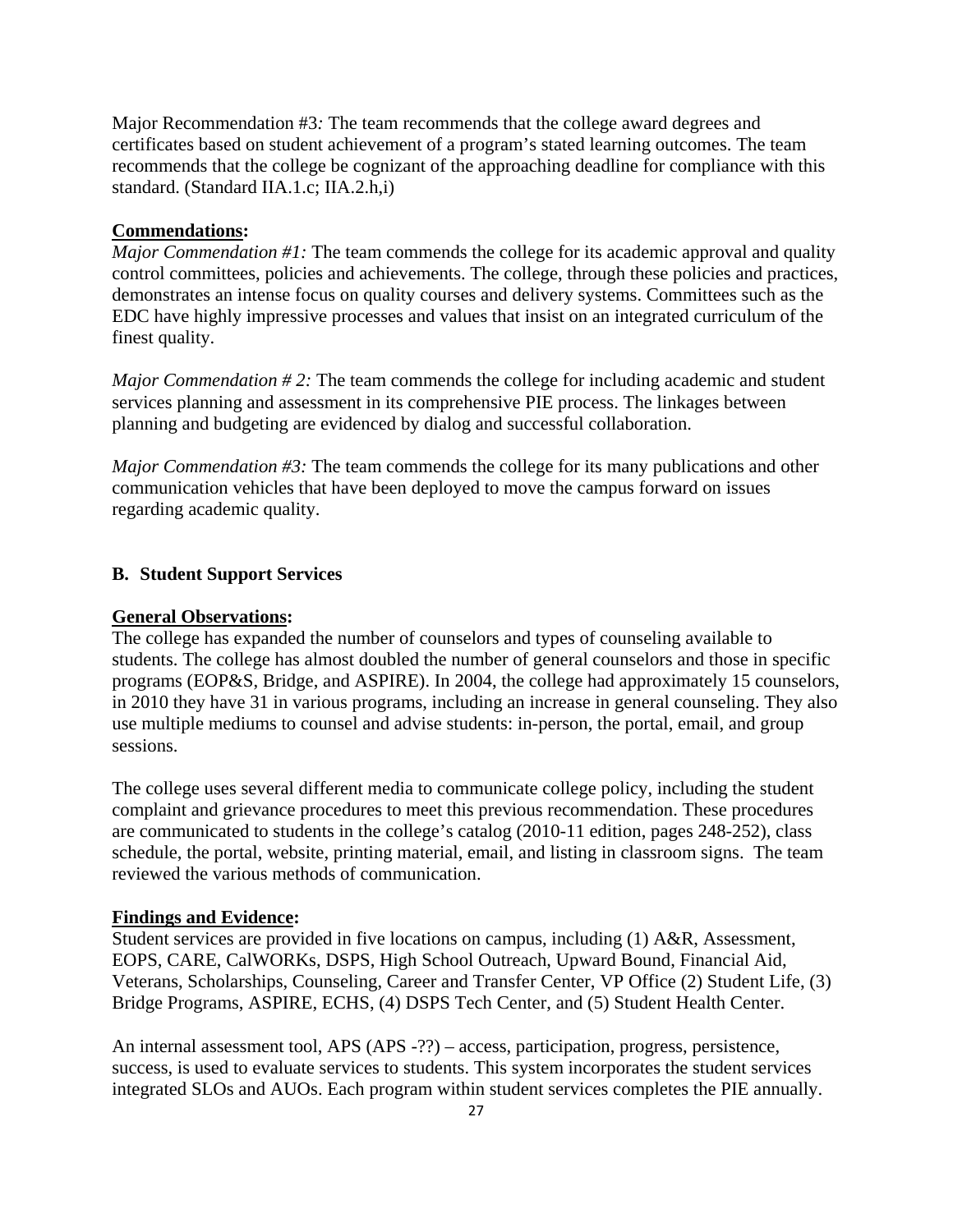The PIE summary report is submitted to the IEC Committee, PAC, and is reviewed by student services managers.

The PIE process in student services relies on student surveys to determine outcomes of programs and services. Student services committees including Student Preparation and Success Council, Student Equity Committee, and Assessment and Matriculation Committee review data. Based on this data, the college makes significant efforts to improve the success and the transfer rates of the diverse students they recruit.

The college provides services to re-entry students through EOPS, CARE, and CalWORKs programs. The college has a learning community for these students and provides support for both academic and life needs. The college has, with Title V funds, expanded services to at-risk students. They are assessing if "intrusive" interventions contribute to student success of students in basic skills courses. They are also using program-identified counselors in CTE programs and have a CTE focused Technology and Educational Resource Center.

Mt. SAC recognizes that students may come to them requiring noncredit educational services. The college provides adult basic education (ABE), GED and ESL services. These programs include assessments, orientations, and educational plan development. (Standard II. B. 1)

The Mt. SAC college catalog is clear and easy to use. It is produced annually. The catalog includes all the information required in Standard II. B. 2. (a, b, c, d). It is available to students, staff, and faculty in both a paper and an online version. (Standard II. B. 2. a, b, c, d)

Mt. SAC uses an assessment process including placement testing and Cooperative Institutional Research Project (CIRP) freshman survey to ensure they are meeting students' needs. The aggregates of the placement tests are shared with high schools and specific instructional departments to be used for planning.

Placement test scores are used to determine the number of sections to offer to accommodate incoming students. Faculties use placement tests to adapt curriculum and to create learning communities. The disproportionate impact studies are reviewed by the Assessment & Matriculation Committee and the Student Preparation & Success Council for instructional interventions and specialized support programs

The college uses the ESL computer-adaptive placement test for noncredit ESL students to place the students at one of seven levels. Freshmen complete the freshman survey or CIRP. This data goes to the Student Preparation and Success Council for review and is then shared with other departments.

Mt. SAC has only one site and it provides comprehensive services to all students. To ensure access to student services, A&R, Counseling, Financial Aid, Assessment, Health Center are open until 7:00 p.m. Monday through Thursday. Just prior to the beginning of fall and spring semesters they add Saturday hours to ensure student access. Other student service offices stay open until 6:00 p.m. Monday through Thursday. Distance education services are offered as needed by students.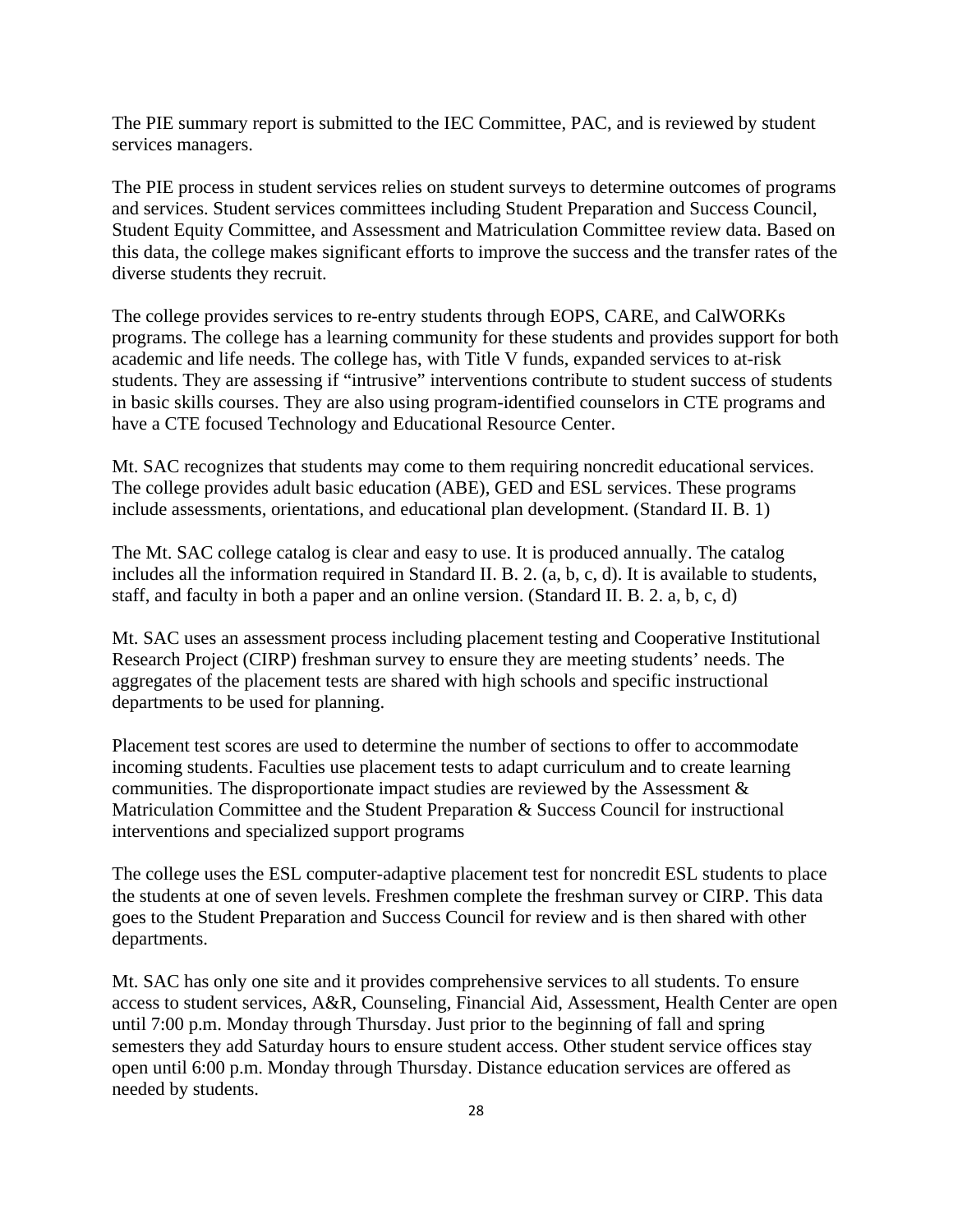Services are adapted as needed based on data collected from the CIRP and from individual student services program data. This information is shared with all student services programs. The college has added online counseling, online orientation, and the ability for students to make counseling appointments online. New programs have recently been developed to support veterans, former foster youth, African American students, and students with needs for psychological services. The ESL site on the Mt. SAC web page is available in five languages other than English. (Standard II. B. 3. a)

Mt. SAC hosts a wide variety of student government and club activities to encourage civic and personal responsibility. The associated students website provides information about student government officers, meetings, campus clubs, and sponsored events. The student health center's website lists a range of workshop offerings for the fall 2010 semester on topics including mental health, colds and flus, breast cancer awareness, alcohol and drug abuse, sexual assault and a health fair. The college also offers courses to meet Area E – Lifelong Understanding and Self-Development requirements. (Standard II. B.3. b)

Mt. SAC employs general counselors and program specific counselors for special populations, and EOPS/CARE, CalWORKs, DSPS, Bridge, Financial Aid, Noncredit including ESL, ABE. A STEM counselor is paid through a grant. There are counselors fluent in six languages – English, Spanish, Korean, Chinese, Vietnamese, and Swahili.

In addition to counselors, there are educational advisors who provide students with information on specific course requirements. They are given "technical training" on graduation and transfer requirements and on when to refer students to counselors. Both counselors and advisors attend workshops regarding transfer and articulation. Counselors from categorical programs have access to program specific training.

Student Educational Plans (SEP) are required for students in certain programs. The college has in place Academic Probation and Progress Probation policy and procedures. Counselors of all programs and advisors hold regular meetings. Counselors may apply for professional development funds. Most of the assessment of student counseling and advising appears to be through student satisfaction surveys.

The counseling department has program SLOs and AUOs. These are evaluated annually through PIE. (Standard II. B.3.c)

Mt. SAC has a diverse student population. A wide variety of student clubs "promoting understanding and appreciation of diversity." The self-study reports that October is Disability Awareness Month but the team found little promotion of the event other than the DSPS web page under celebrations and events where a banner reported that it was Disability Awareness Month. On the site visit the team saw signs posted on campus announcing Disability Awareness Month. The college hosted Black College Summit in August of this year. In 2007 there was an international students' day culture fair. The college has a Student Equity Committee, Campus Equity and Diversity Committee, and a revised Student Equity Plan. The college also has a project entitled Equity for All. Mt. SAC is making a focused effort to support and enhance student, staff, and faculty understanding of diversity. (Standard II B.3.d)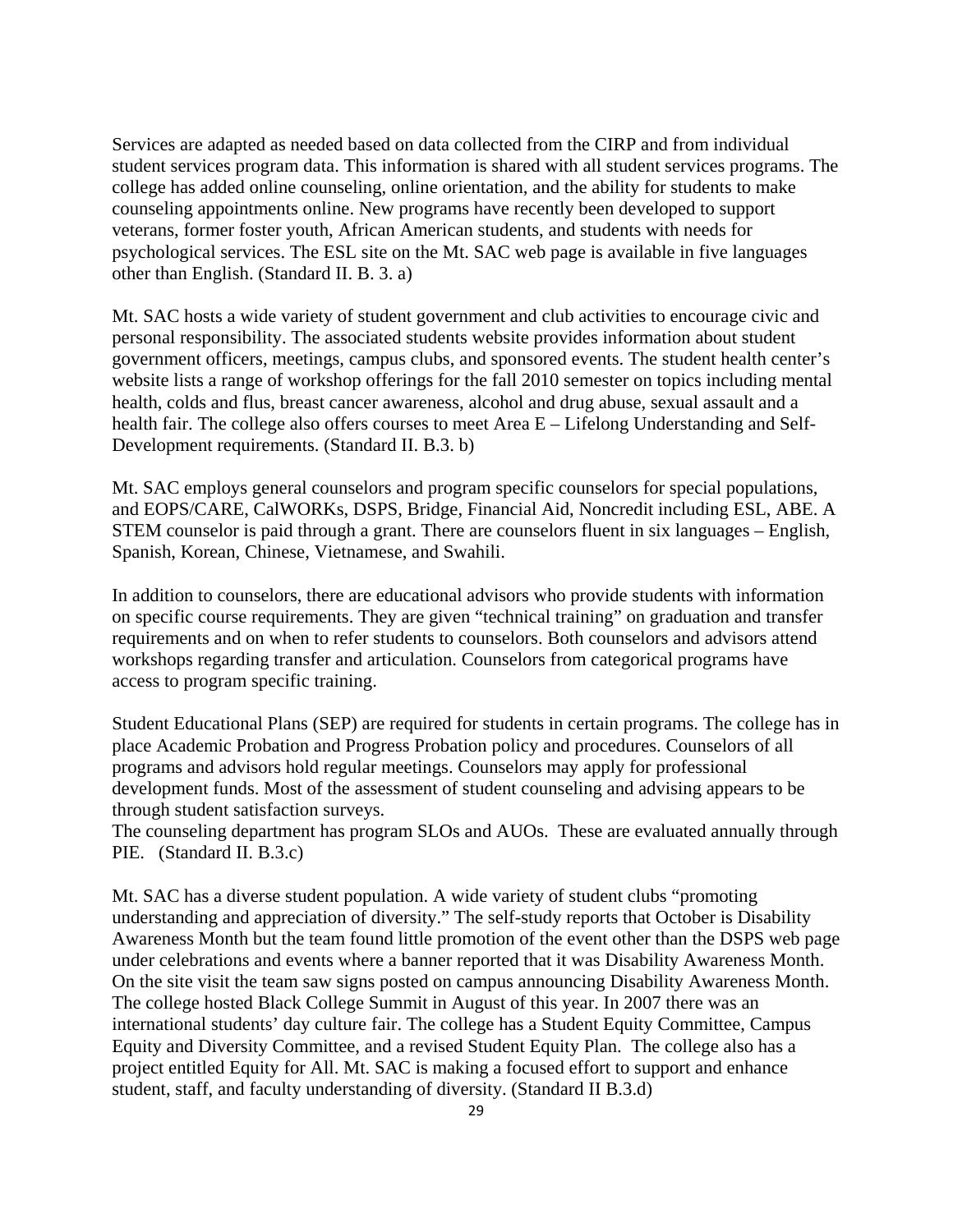The college admissions process is routinely reviewed and evaluated. Placements tests are validated by the IECCommittee. Disproportionate impact studies apparently show that African American and Latino students are disproportionally impacted by the math and English assessment tests but the results are within the minimums required by the California Community Colleges Chancellor's Office (CCCCO). (Standard II. B.3 e)

Mt. SAC is in the process of transferring student records from hard copy to electronic records. These records are stored securely and multiple password protected. The college policy on student records is published in the college catalog (page 16) and on the website (http://www.mtsac.edu/administration/infosecurity/privacy.html). (Standard II. B. 3. f)

Student services has developed a comprehensive model of self-assessment which includes SLOs, AUOs, and APS system. Each department within student services completes a program review (PIE). The PIE is signed off by department staff and then submitted to the vice president of student services who summarizes the reports and submits them to the IEC. The findings of PIE are reviewed annually at a meeting of all student services staff. Mangers of the various student services programs also meet annually for "informal" review and planning. The PIE process contributed to the addition of two new SLOs, dynamic research to measure outcomes and student success, and opportunities for professional development.

Student services assessment of outcomes seem to rely heavily on student surveys. The team observed certain limitations in measuring outcomes. (Standard II. B.4)

#### **Conclusions:**

The PIE program review process is clear and defines a set of goals to provide quality services and support to students. Employees emgaged in PIE are clear about their mission and how their services are tied to the college missions and enhances the learning of students. It could be more closely aligned to the planning and budget process. The biggest concern is that the program review too closely mirrors instructions process; this does not allow for the differences that student services present. Some variances could allow the true nature of student services could be differentiated and celebrated. An internal assessment tool, APS – access, participation, progress, persistence, success, is used to evaluate services to students. This system incorporates the student services integrates SLOs and AUOs. Each program within student services completes the PIE annually. The PIE summary report is submitted to the PIE Committee, the PAC, and is reviewed by student services managers.

The institution's website, portal, and catalog are very clear and easy to read. It is easy for students to find the required information and policies that affect them (Standard II.B.2.a.b.c). The layout of the catalog is accessible and nicely laid out. Mt SAC has gone beyond the state and federal mandates in providing information about the college's policies, procedures and compliance requirements.

The college's student equity plan is updated regularly and does not appear to sit on the shelf. The college has an active committee that ensures that the plan is a living document. The college actively recruits students who can benefit from an education, but who may not pursue this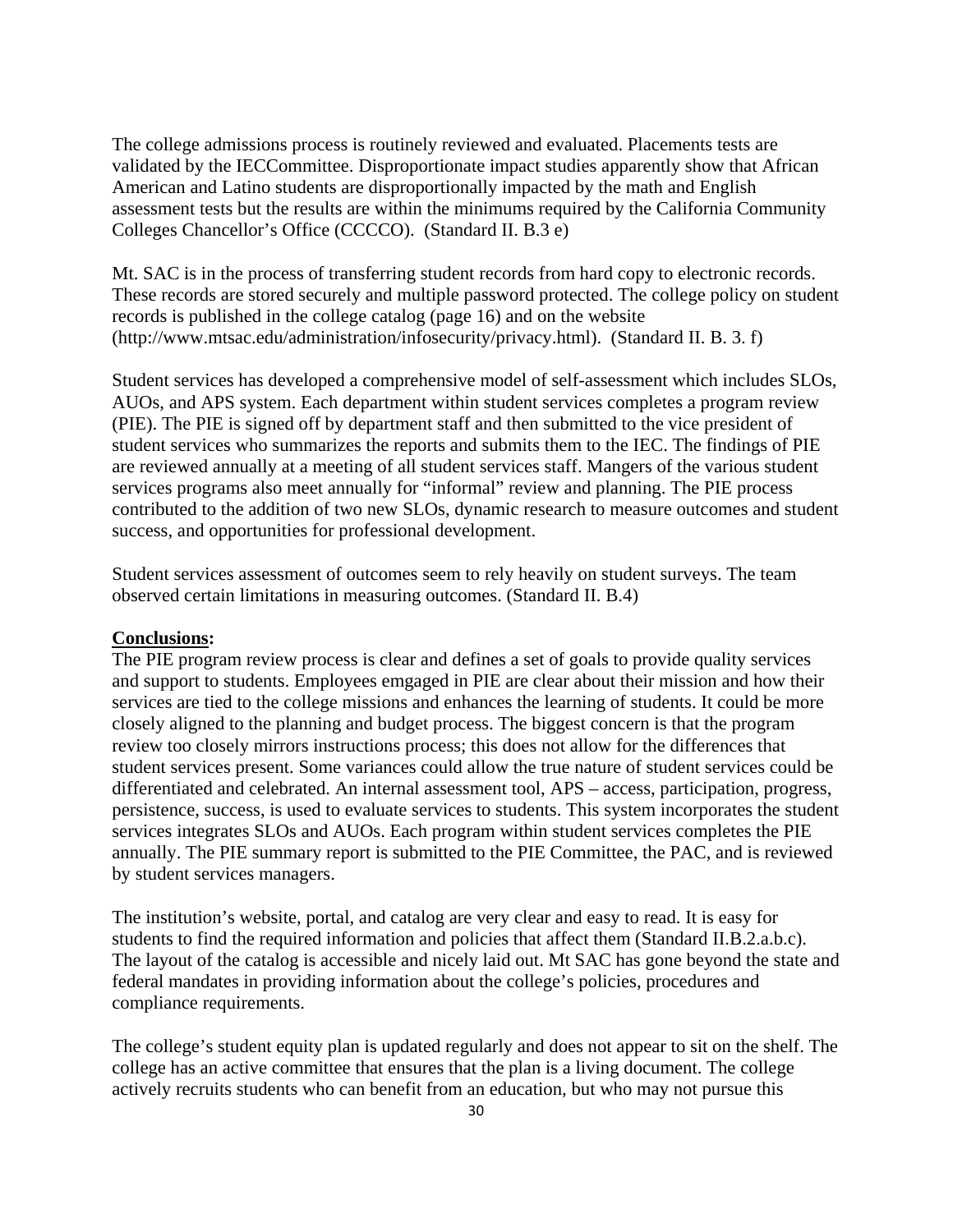option. The outreach office is large and very active. The counseling office is active inside and outside the institution. Individual counselors are assigned to CTE program and are actively seeking out students to complete education plans, career assessments, and much more. This model appears to be very effective for the college. The college focuses on recruiting students from local high schools with a thorough outreach program to high school administrators, counselors, students and families, and community groups and agencies. Programs including Cash for College and "Connect 4" enable high school graduates to be college-ready when the semester begins, with applications, assessments, orientations, and early enrollments.

Mt. SAC assures equitable access to all students. The college's student equity plan is updated regularly and is used to inform the work of student services. They have a Student Equity Committee that ensures that the plan is a living document. The college actively recruits diverse students from local communities and high schools. In addition to recruiting off campus, the counseling staff provide orientations and pre-advising sessions at local high schools and other community locations.

Counselors assigned to CTE programs actively seek out students to complete education plans, provide career assessments, and job search skills. This model appears to be very effective for the college. EOPS and CARES/CalWORKs provide specific student services to first generation college attendees, single parents and cash aid recipients.

access to online registration and online counseling. DSPS students also receive targeted services to ensure student success. Students have have

Mt. SAC has two impressive programs, Leadership Education and Development (LEAD) and Character Counts that encourage personal and civic responsibility. The LEAD program is a series of workshops that targets personal growth (Core workshops are Appreciation and Respecting Diversity, Conflict Resolution, Personal Leadership, Communication Skills, Ethical Decision Making, and Leading for Change: A model for leadership). Fall 2010 sessions include getting involved on campus, personal goal setting, public speaking, values clarification, power and privilege, understanding yourself, resume development, problem solving, organizational planning for student clubs, event planning, fundraising, publicity and promotion, recruiting membership, vision and goal setting. The LEAD program conducts about 40 free workshops during each semester.

The second set of workshops is called Character Counts (CC). This workshop is tied to the conduct process. In cases where a student has violated the student rights and responsibility policy, and the infraction is not serious enough to warrant a suspension (i.e., cheating, plagiarism), a student is required to complete a four hour CC workshop to be eligible for reenrollment the next term. The pillars of this workshop are: trustworthiness, responsibility, fairness, caring, and citizenship. (Standard II. B.3.b)

The student health center's website lists a range of workshop offerings for the fall 2010 semester on topics including mental health, colds and flus, breast cancer awareness, alcohol and drug abuse, sexual assault and a health fair. (It is unclear how these topics are selected and how the workshops are assessed.) The college also offers courses to meet the Area E – Lifelong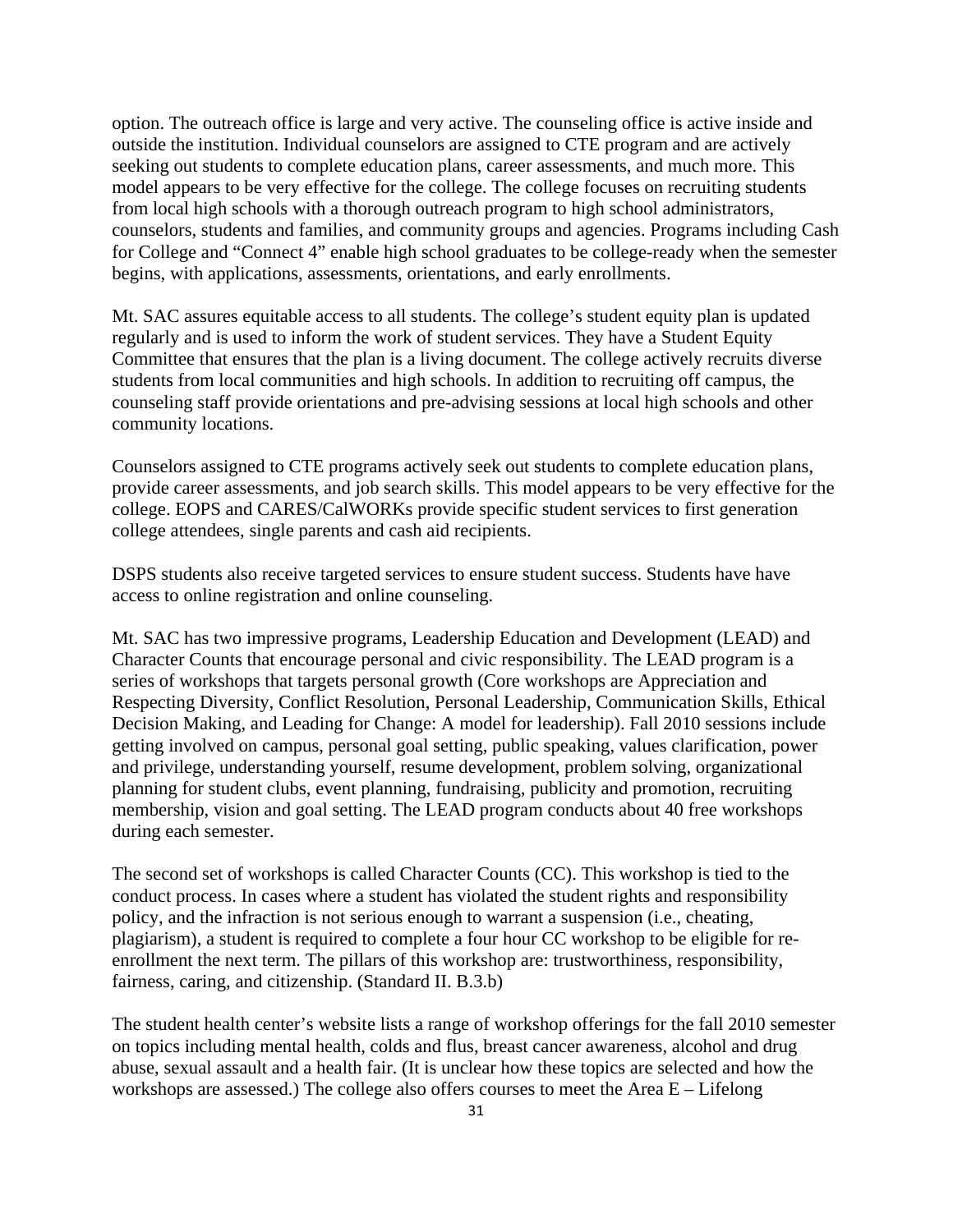Understanding and Self-Development requirements. (Standard II. B.3.b.) There are parallel programs that meet this standard in EOPS, Bridge, and ASPIRE. All three programs focus on the student's development of personal and civic responsibility.

The college clearly is exceeding the standard to improve personal and civic responsibility. Mt. SAC is thinking about the whole student and taking learning outside the classroom in smaller and manageable bits for students.

The college has expanded the number and types of counseling services available since the last visit. Each of these services is designed to support student success. Programs in general counseling, Bridge, ASPIRE, and EOPS/CARE work together to serve more students through specialized program targeted at the general student and specific populations. All programs are designed to support student learning and completion. The programs' PIE data and evaluations show that student persistence is increasing. (Standard II.B.3.c)

As stated above the college has a thorough Student Equity Plan which is used to create a campus climate of acceptance for all students. The plan reflects the college's commitment serving the diverse population of students who enroll.

The Student Life Office LEAD (Leadership Education and Development) Program which allows students to earn a noncredit certificate in leadership is available at no charge to all students. One of the six core workshops in that program is "Appreciating and Respecting Diversity." The Associated Students Senate has two "Cross Cultural" senators. Activities of campus cultural clubs are coordinated through the Associated Students.

The Student Equity Committee plans to hold retreat on diversity issues for campus committees and academic senators. There will be a specific focus on classroom issues related to diversity and identifying any disparities. The college looks closely at the persistence, completions, and success rates of students.

The college consistently and routinely revalidates the placement instruments. The disproportionate impact studies are reviewed by the Assessment & Matriculation Committee and the Student Preparation & Success Council for instructional interventions and specialized support programs

The college has excellent processes to maintain student records. In reviewing the college's security procedures set forth since in the implementation of Banner and the Luminis portal, they meet the state and federal standards for security and confidentiality. Mt. SAC is in the process of transferring student records from hard copy to electronic records. These records are stored securely and multiple password protected. The college policy on student records is published in the college catalog (page 16) and on the website.

(http://www.mtsac.edu/administration/infosecurity/privacy.html) (Standard II. B.3.f)

Mt. SAC Student Services has developed an AUO and SLO process. A majority of the departments have SLOs and appropriate assessment plans, and initial assessment results. Two offices, Admissions and Records and Financial Aid, are missing SLOs and assessment results.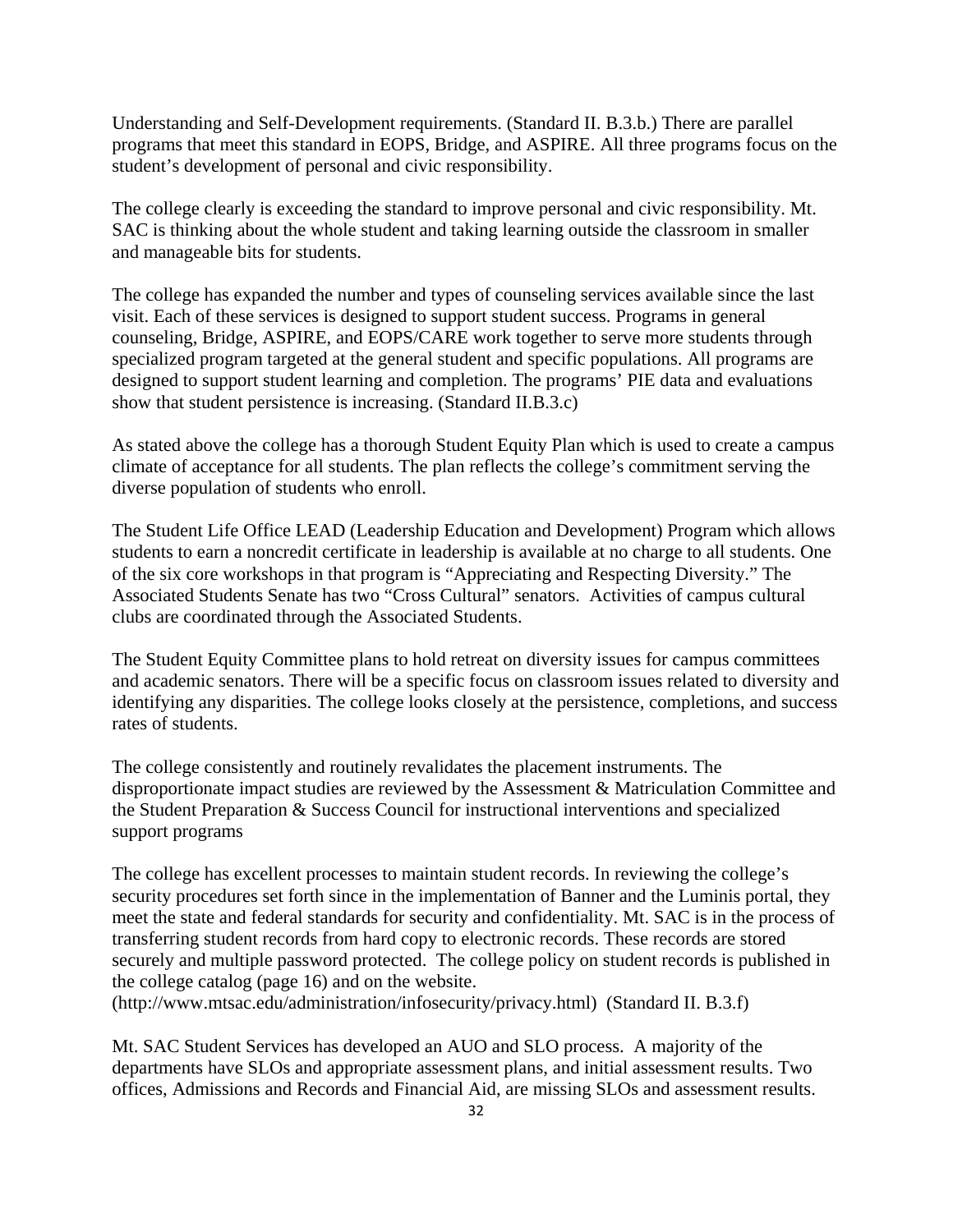This is attributed to recent three year implementation of the new Banner student information system. A&R and Financial Aid have AUOs completed and are being assessed. The AUO has more to do with day-to-day operations and implementation of Banner. Now that the Banner system is primarily implemented, the two offices are in the process of developing SLOs and assessment plans. Through the PIE and APS process, student services is using SLO/AUOs to develop and improve their services and student learning. (Standard II.B.4)

The college meets Standard II.B.

# **Commendations:**

*Major Commendation #5*: The team commends the college for excellent and innovative programs that recruit, orient, and prepare students for college success. In addition, the college commitment continues with support services including library and learning support services. The data demonstrate real progress in student success and retention of students who are academically at risk.

#### **C. Library and Learning Support Services**

#### **General Observations:**

The drafters of the self-study focused on academic programs, support, and outcomes. Interviews with the library dean and two librarians also confirmed that for Standard II.C, the library has been engaged in a variety of "intellectual, aesthetic, and cultural activities" such as:

Children's Literature Day Women's History Month Atomic Bomb Exhibition Origami Activity

The California budget crisis has had an effect on Mt. SAC, just as it has on every community college in California. Because of extremely prudent fiscal practices and early collegial dialogue and intervention, Mt. SAC is actually in very good financial shape, in general. Still, the steps taken to preserve financial security have taken a toll on programs and departments, the library and Learning Support Services, in particular. The library is challenged with a shortage of librarians; a shortage of space; and a shortage of materials.

In response to budget shortfall, reduced staffing, and no opportunity for additional space any time soon, the college reexamined and reorganized the library in a way that makes better use of personnel and information resources. It has the added benefit of serving the students better with a more intuitive, systematic, and efficient arrangement of services, materials, and resources.

#### **Findings and Evidence:**

The library and other learning support services are sufficient to support the institution's instructional programs in whatever format and wherever they are offered. The library has set goals (PIE 2008-2009), but none of these five goals are measureable. The link is made to both college and team goals. The goals appear to reiterate the basic job of the library and do not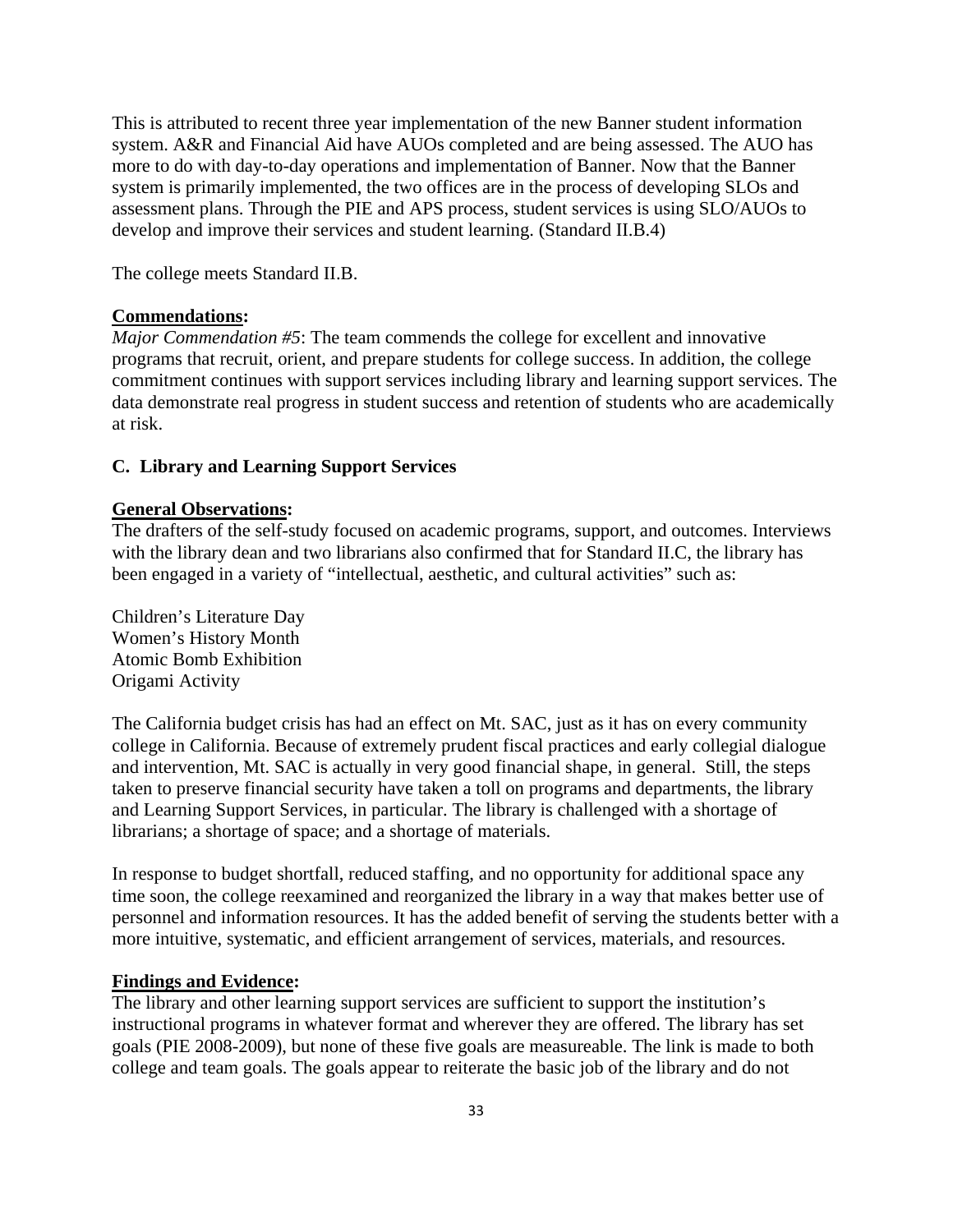provide a real target for librarians and support staff to aim for. The library has set three different kinds of outcomes:

- 1. Strategic Action: must do items with either a yes or no for having been accomplished or not.
- 2. Student Learning Outcomes: tied to FTES courses 1A and 1B
- 3. Administrative Unit Outcomes: measurable; online; conclusive evidence by fall 2012/spring 2013.

The Learning Assistance Center has surveyed students and undertaken studies to determine student satisfaction and the efficacy of tutoring with gratifying results. The Learning Lab has completed a PIE (2008-2009), created SLOs, and completed an assessment cycle for one of its classes. Students are very positive about their experiences with the Learning Lab. Although the learning support is highly effective, services are not always sufficient for the demand. Technology resources are sufficient, but human resources are inadequate. The shortage of staffing is exacerbated by the current fiscal crisis. (Standard II.C)

Mt. SAC provides library and learning support services that are sufficient in quantity, currency, depth, and variety to facilitate educational offerings, regardless of location or means of delivery. Despite budget constraints, the library meets its goal of providing resources, environment, and teaching, with an emphasis on information competency (a core institutional outcome) that enables students to succeed in their academic pursuits. The library provides services and resources to off-campus distance learning students, such as online tutorials, and off-site access to electronic databases and e-books.

The Math Activities Resource Center, Writing Center, Supplemental Instruction, Learning Assistance Center (LAC), Tutorial Services (with specialized tutoring for speech, sign language, student athletes, and students in technical courses), and the Learning Lab appear to be doing a very good job despite staffing challenges. (Standard II.C.1)

Mt. SAC relies on the appropriate expertise of faculty in the selection and maintenance of educational equipment and materials to support student learning and enhance the achievement of the mission of the institution. The librarians are responsible for selection of library materials and maintenance of the collection. They use professional collection development practices, and were working on a formal, written collection development policy and procedures when the self-study was being written.

According to the self-study, there is "no process [that] requires library to sign off on new courses or programs to ensure that sufficient materials are available to support the programs." Providing resources to support specific courses and/or programs is a key function of the community college library. When librarians are not involved in course and/or program approval there is a very real danger of an information gap occurring that could seriously affect students in the future. Also, the approval of new courses or programs does not include provision of funding to purchase library materials to support them. This impacts the library's ability to support both existing and new courses.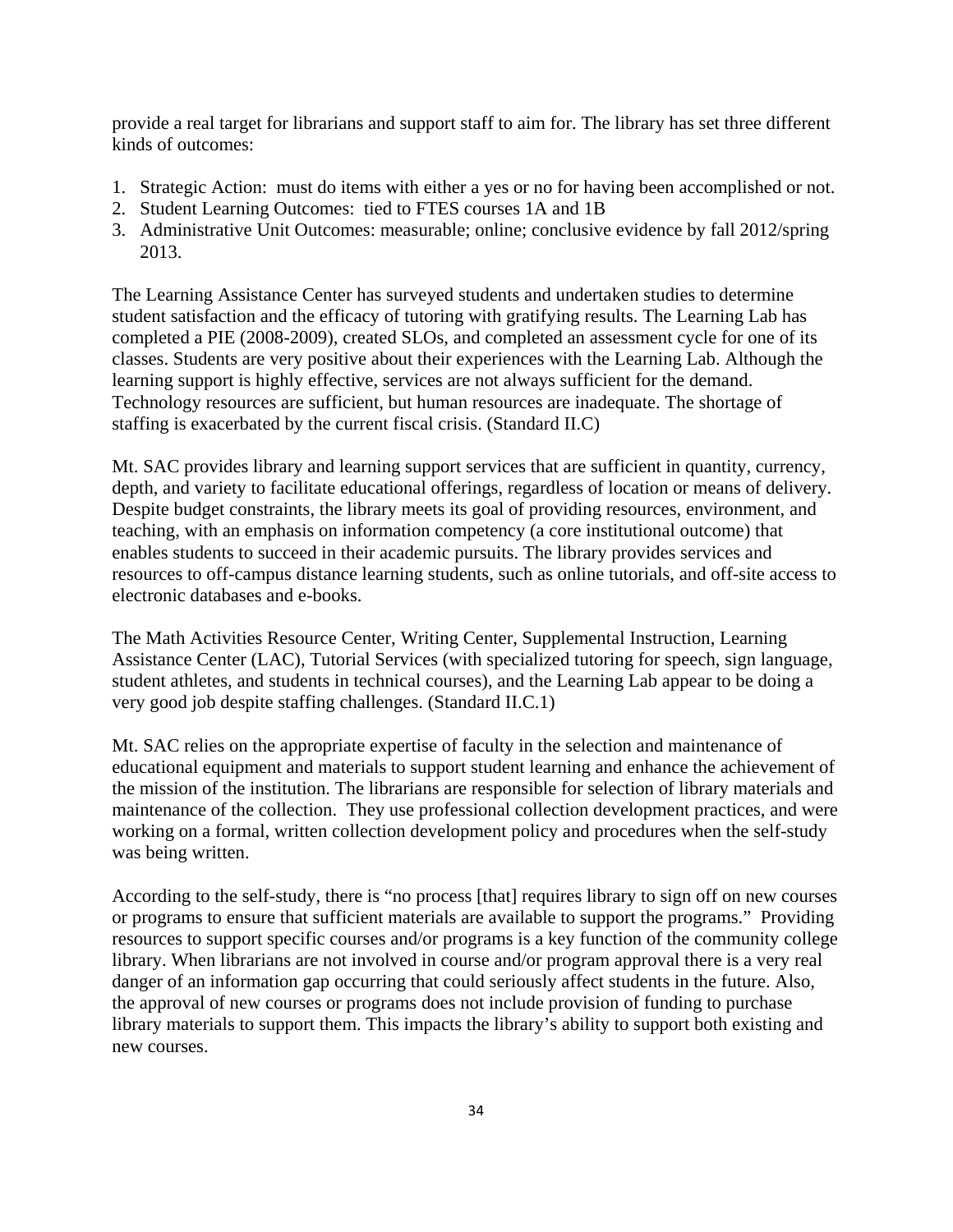The librarians are to be commended for taking on the challenge of completing a full inventory and removing approximately 5,000 obsolete items from the collection. Weeding is often a painful process and hard to explain to others when there is a budget crisis, but is absolutely essential to maintaining a viable, useful, and appropriate college collection.

The quantity and quality of equipment and technological resources in learning support services are sufficient to meet students' needs. Students have access to learning support at open labs, discipline specific labs, computer classrooms, and mobile labs. In addition, an online tutoring platform is being explored to provide tutoring support to distant learners. (Standard II.C.1.a)

The library and other learning support services provide ongoing instruction for their users so that students are able to develop skills in information competency. Librarians have created a number of ways to offer information competency instruction:

- Reference and research assistance on a one-on-one basis with students.
- A credit Information Resources and Research Methods course.
- Library orientation classes.
- Course specific instruction.
- Skills workshops throughout the semester.
- The Library Exercise, a 12-page workbook that includes library services and finding books, articles, and websites.
- Interactive research tutorials.

The actual number of students reached through these various methods has been hard to determine. (Standard II.C.1.b)

Both the library and other learning support services have provided adequate access to their resources and services despite fluctuating budget constraints. Whenever possible hours have been expanded to include Sundays; unfortunately funding for these additional hours has been cut in the last few years.

Mt. SAC and the library are to be commended for adding two full-time librarian positions, reference/instruction and reference/collection development, in response to one of the library's action plans from the last accreditation cycle. The LAC is not fully staffed in relation to the number of hours and days open and the number of students served. This is true despite the fact that hours of service have been reduced due to budget cuts. There are plans in place to restore service hours and staff when budget permits. (Standard II.C.1.c)

Mt. SAC provides effective maintenance and security for its library and other learning support services. The library provides effective maintenance by the systems librarian, learning resources computer technician, media service technicians and a network administrator. Security in the library is provided by a 3M Detection System and an Optex Morse security system, SirsiDynix PocketCirc.

The LAC has an administrator, computer facilities supervisors, computer technicians, hourly personnel, campus security, and custodial services that all handle different levels of maintenance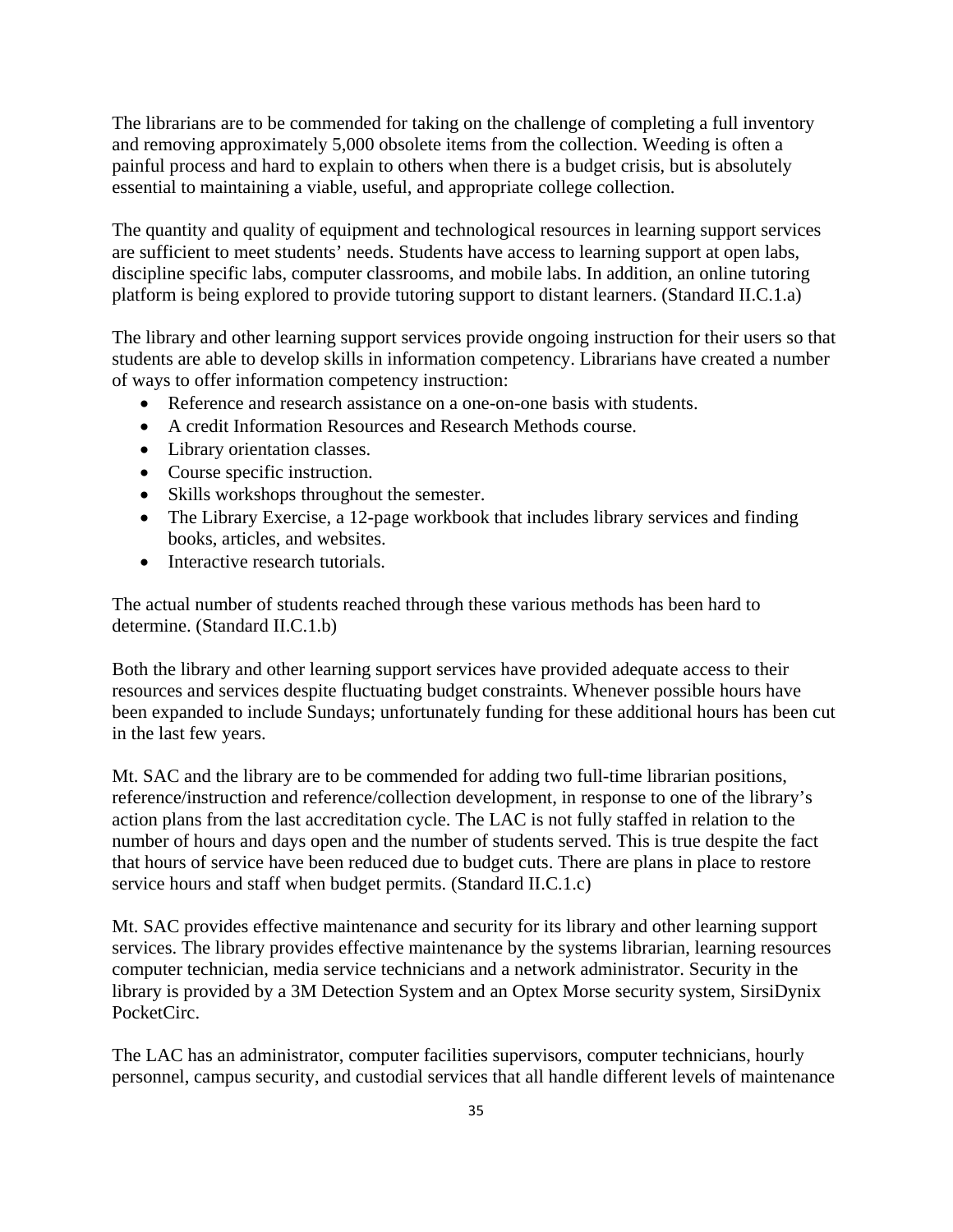and/or security. The drafters of the self-study put technology needs, including funding, replacement, and development of a continuous inventory process in this standard. (Standard  $II.C.1.d$ 

Mt. SAC documents the formal agreements it has with CCLC, IEALC, CalPoly, OCLC, SirsiDynix, VTEA, SirsiWebCAT. These resources and services are adequate for the institution's intended purposes, are easily accessible, and used. In addition, both the Technology and Telecommunications Infrastructure Program (TTIP) and the Vocational and Technical Education Act (VTEA) provided some funding opportunities for library technology. TTIP was a statewide grant that was given to every community college in the state in equal amounts until last year. Termination of funding by the legislature, with little hope of it ever being refunded, has caused great consternation throughout the state college libraries. Loss of this funding has not impacted Mt. SAC significantly yet. (Standard II.C.1.e)

Library, the LAC, and Tutorial Services completed and submitted PIE reports. It is unclear whether the institution uses the results of these evaluations as the basis for improvement, although it seems that the library and Learning Support Services are doing so. The library completed PIEs in 2007-2008 and 2008-2009. Although the library has struggled with data collection and evidence-based planning in the past, there is evidence that in the last two years an effort is being made to develop appropriate assessment instruments. Data collection and analysis should be regular, ongoing, and routine. The annual SLO cycle for courses will help with the particulars of student learning outcomes tied to planning and budgeting, but represents only a small part of the overall measurable outcomes of library and learning support contributions to the institution. Library and Learning Support Services administration and staff may want to explore developing robust SLOs for services that data collection can verify and measure.

In Learning Support Services, data sources beyond student and faculty surveys may provide additional and/or more appropriate information regarding adequacy, efficacy, and achievement of department, team, and/or institutional goals (core outcomes). Mt. SAC Tutorial Services provided evidence in their PIE 2008-2009 that their services contribute to the achievement of student learning outcomes.

At present there is "no process [that] requires library to sign off on new courses or programs to ensure that sufficient materials are available to support the programs." Providing resources to support specific courses and/or programs is a key function of the community college of library. When librarians are not involved in course and/or program approval there is a very real danger of an information gap occurring that could influence students in the future. (Standard II.C.1.a)

The library has set goals (PIE 2008-2009), but none of the five goals is easily measured. The link is made to both college and team goals. The goals appear to reiterate the basic job of the library and do not provide a real target for librarians and support staff to aim for. (Standard II.C) Although the library and Learning Support Services are using evaluation of PIE to make improvements and/or changes, it is not clear from any of the documents how Mt. SAC uses the results of the PIE as the basis of improvement, or in institutional prioritization, planning, or budgeting.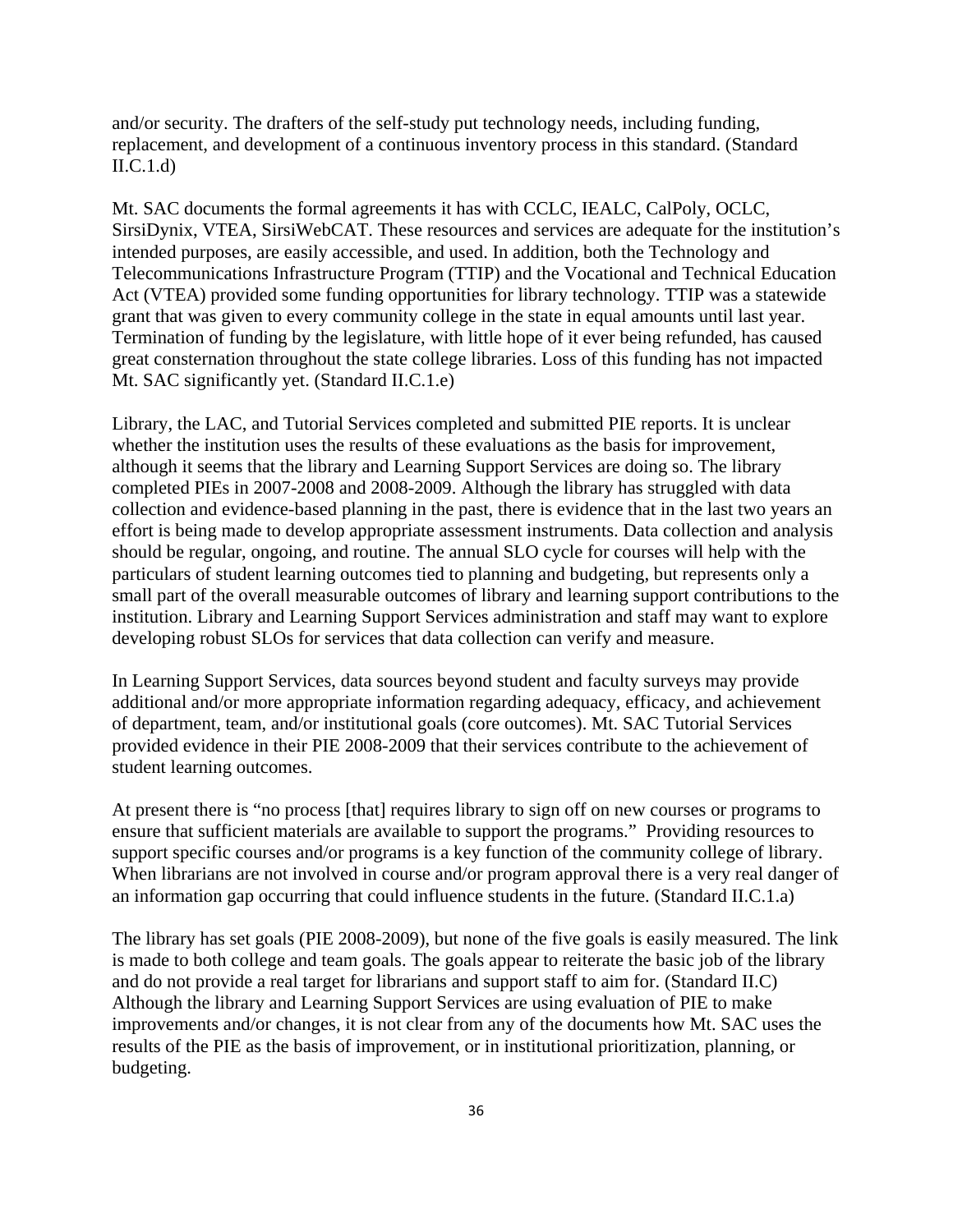## **Conclusions:**

The library and Learning Support Services are operating with an unpredictable, shifting budget, inadequate staffing, and some institutional impediments to achieving their academic missions. Both the library and the Learning Support Services focused their reportage entirely on the academic nature of their missions, although it is clear in the standard (II.C) that "intellectual, aesthetic, and cultural activities" should have a place in their missions.

Despite staffing shortage and unpredictable funding, librarians are to be commended for taking on the challenge of completing a full inventory of the college's collection and carefully evaluating each item. This evaluation resulted in removal of approximately 5,000 obsolete (or inappropriate) items from the collection. Weeding is a painful process and is often hard to explain to others, especially when there is a budget crisis and money is in short supply. However, maintenance of the collection requires removal of obsolete and inappropriate materials on a regular basis to insure a viable, useful, and appropriate college collection.

Development of library and other learning support resources and services should be aligned with development of curriculum and programs. The college may explore ways to formalize inclusion of a librarian in curriculum development and approval processes. While this would not guarantee adequate planning, acquisition, and implementation of appropriate materials, tools, resources, and staffing, it would greatly assist library and learning support services in meeting the needs of all students and faculty regardless of discipline, location, or type of delivery. (Standard II.C.1.a)

The library and Learning Support Services administration and staff would benefit by working with RIE, IEC and PIE committees to determine the kinds of data needed to provide the type of evidence that will provide useful information that will contribute to course level, department/program level/team level, and institutional level outcomes. A clear distinction should be made between outcomes, goals, objectives, and activities; and an effort must be made institution-wide to clarify their relationship to each other and ultimately to student success, achievement, and satisfaction.

The college meets Standard II.C.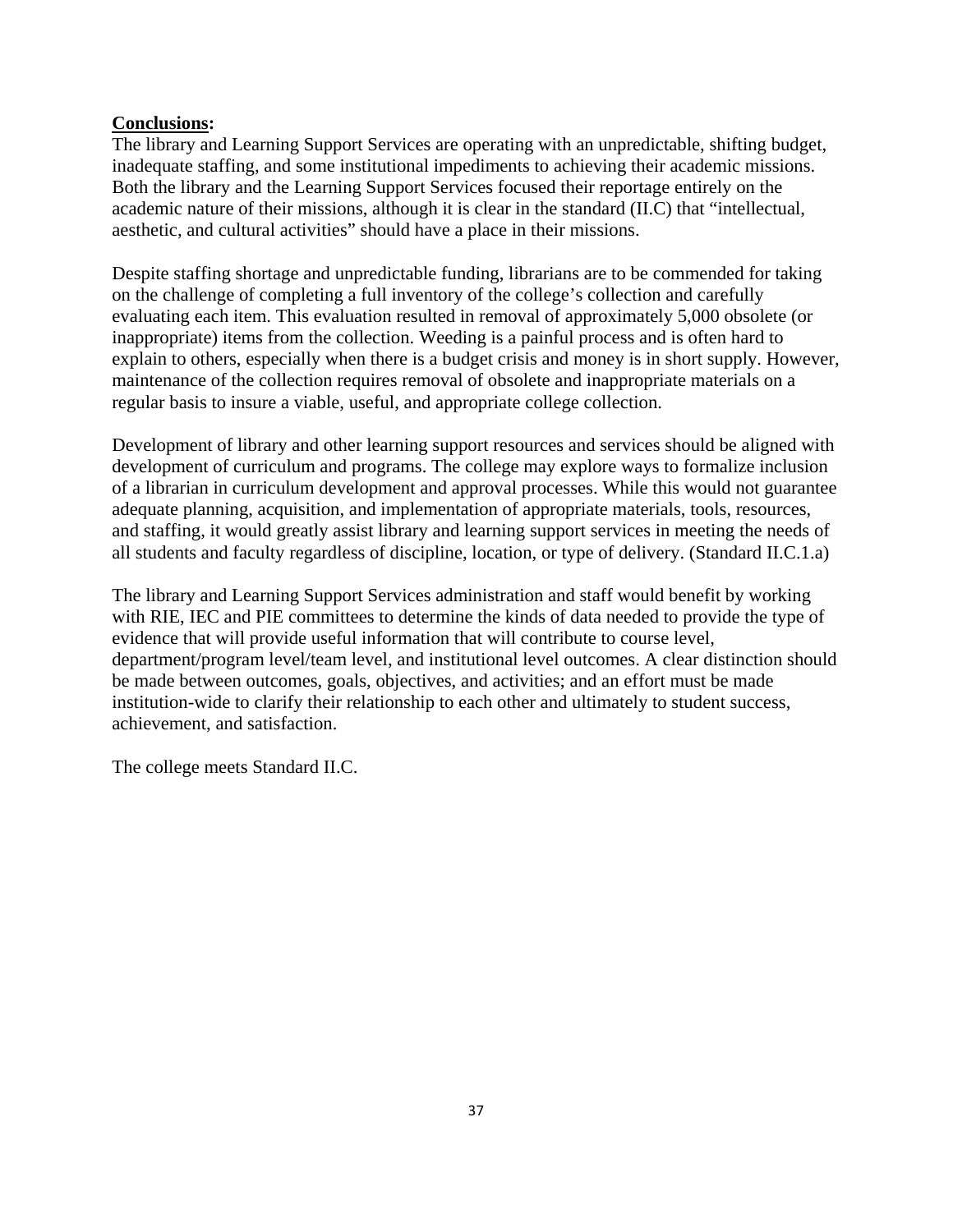# **STANDARD III Resources**

### **A. Human Resources**

## **General Observations:**

Mt. SAC has policies and procedures in place to provide adequate allocations for human resources to support both the educational system and student learning outcomes. The college also has a proven track record for its commitment to diversity and hiring qualified personnel. Based on information provided and evidence via the college website, Mt. SAC adheres to state, local and federal human resource guidelines and current practices appear to be working very well.

## **Findings and Evidence:**

The college has policies and procedures for hiring qualified personnel and managed by human resources to ensure compliance. Included in the policies are criteria set forth to ensure that personnel hired meet the general requirements (i.e., education, training, experience, etc.) of the job description. The policies and procedures follow guidelines established by the mission and goals of the college and are integrated with institutional planning as evidenced by the EMP and program review process. (Standard III.A, III.A.1)

Procedures are established for hiring management, faculty, and classified positions as set forth in AP 7120. They have established screening committees to review all applications to ensure qualifications are met. Degrees held by faculty and administrators must be earned from accredited institutions and there is an equivalency process. Screening committees develop interview questions, and written assignments/oral presentations (if needed). The screening committee for management positions consists of managers, faculty, one classified employee, a human resources representative, and an Equal Employment Opportunity representative. Faculty screening committee consists of one area administrator, department chair, and three faculty members. Classified screening committees consist of a manager of the open position, one classified staff within the department, one classified staff selected by the appropriate CSEA unit and one optional member recommended by the office of human resources. The president's cabinet discusses need and funding and makes the decision to hire. As of February 2010, the Campus Equity and Diversity Committee was reconvened to ensure that all constituent groups are adequately represented as a commitment to the college's diversity plan. (Standard III.A,  $III.A.1.a)$ 

Mt. SAC has a clearly defined evaluation process for all employees. Board policies/administrative procedures dictate evaluation of college personnel. Administrators are evaluated the first year and thereafter every two years. Full-time tenured faculty evaluation is a three year process; student evaluations the first year, classroom visitations during the second year, and a summary of the evaluation during the third year. Student learning outcomes are a component of faculty evaluations. (Standard III.A.1.b,c)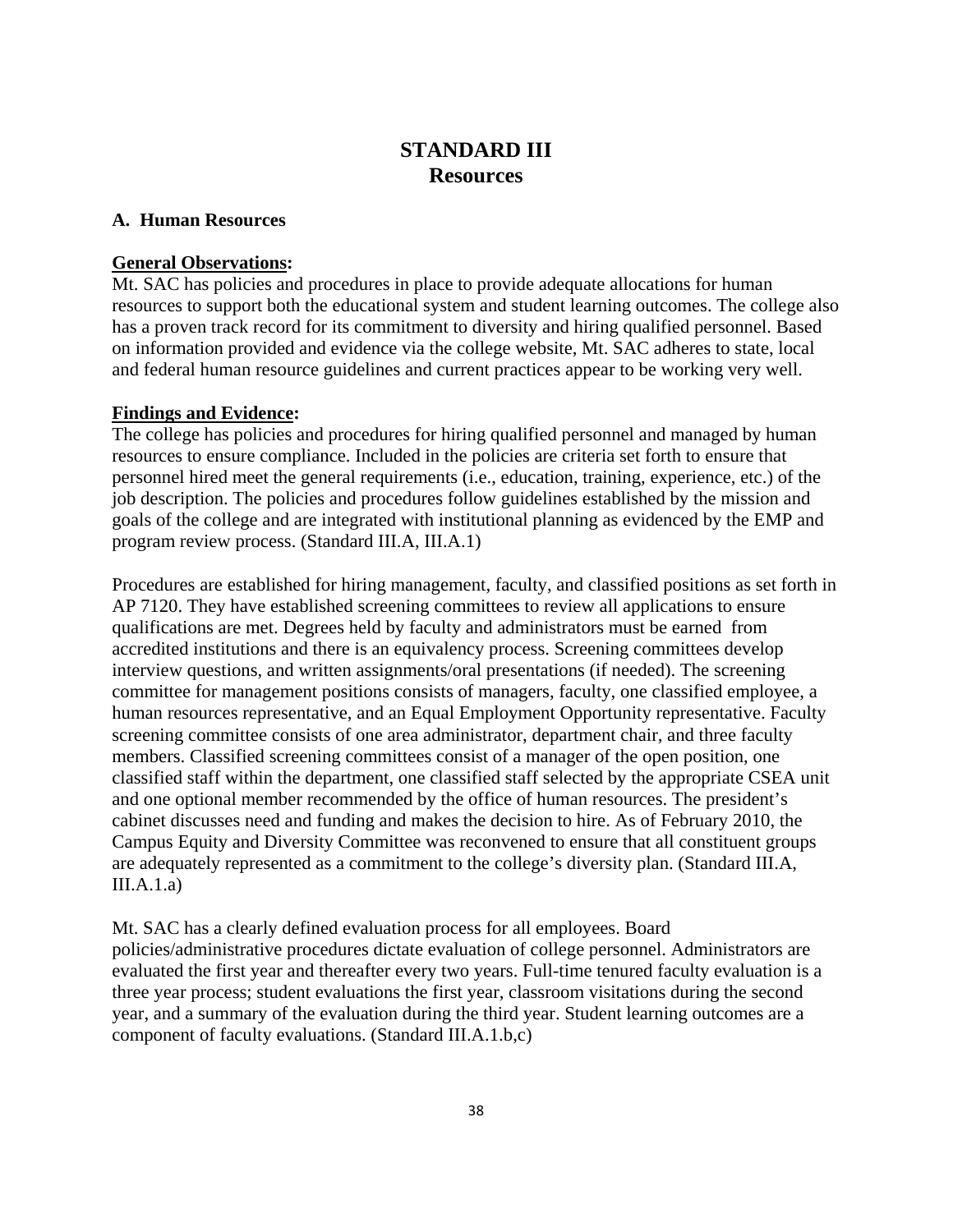Probationary faculty evaluation is a four-year program. Evaluation is continual throughout the probationary period. Adjunct and partial contract professors are evaluated on a three-year cycle managed by the department chair. (Standard III.A.1.b)

During the first year of employment, classified personnel are evaluated twice before their probationary period ends and annually thereafter. (Standard III.A.1.b)

Mt. SAC has a Code of Professional Ethics adopted by faculty and the board in place; there is some concern as to whether it reaches all personnel on campus and there needs to better mechanism to ensure that all personnel are aware of the code. The Professional Relations Committee has recommended the Code of Professional Ethics be approved, however, they need to figure out a way to better disseminate the information to all personnel. The current practices of evaluations appear to working well for the college. (Standard III.A.1.b-d)

Presently, the college has sufficient number of qualified staff and administrators to support the mission and goals of the college. The college uses its program review process to identify the need to fill new or existing positions. (Standard III.A.2)

In reviewing board policies and administrative procedures, the college has written policies and guidelines that are available for information and review. These policies are reviewed through PAC as well as the Academic Senate and classified unions, as appropriate, and communicated to the college via its website. Employee records are kept in a safe and secure place within the human relations department and there are written policies relating to release of confidential employee information in accordance with all legal requirements. (Standard III.A3, III.A.3a,b)

Mt. SAC has incorporated one of its goals, "The college will provide opportunities for increased diversity and equity for all across the campus" which clearly demonstrates its commitment to increase awareness of diversity campus-wide. The college provides programs, services, workshops and training for staff through its Professional and Organizational Development, Teaching and Learning Center, and Student Health Center. (Standard III.A.4, III.4.a)

For the past two years, the college used the PeopleAdmin system relating to applicant data. The college now utilizes its own reporting system which allows it to access the diversity of the pools and provides information for improvement. The college also analyzes its success rates for upcoming recruitment targeting underrepresented groups. (Standard IIII.A.4.b)

Integrity in the treatment of all constituents and students is encouraged by district policy, college catalog and collective bargaining agreements. (Standard III.A.4c)

The college, through its office of professional and organizational development, provides a variety of professional development activities. These programs are for both in-class and out-ofclassroom needs. All are directly related to the mission of the college. Although the programs are systematically evaluated, the college has stated it needs a more systematic approach to analyze the information. (Standard III.A.5, III.A.5a,b)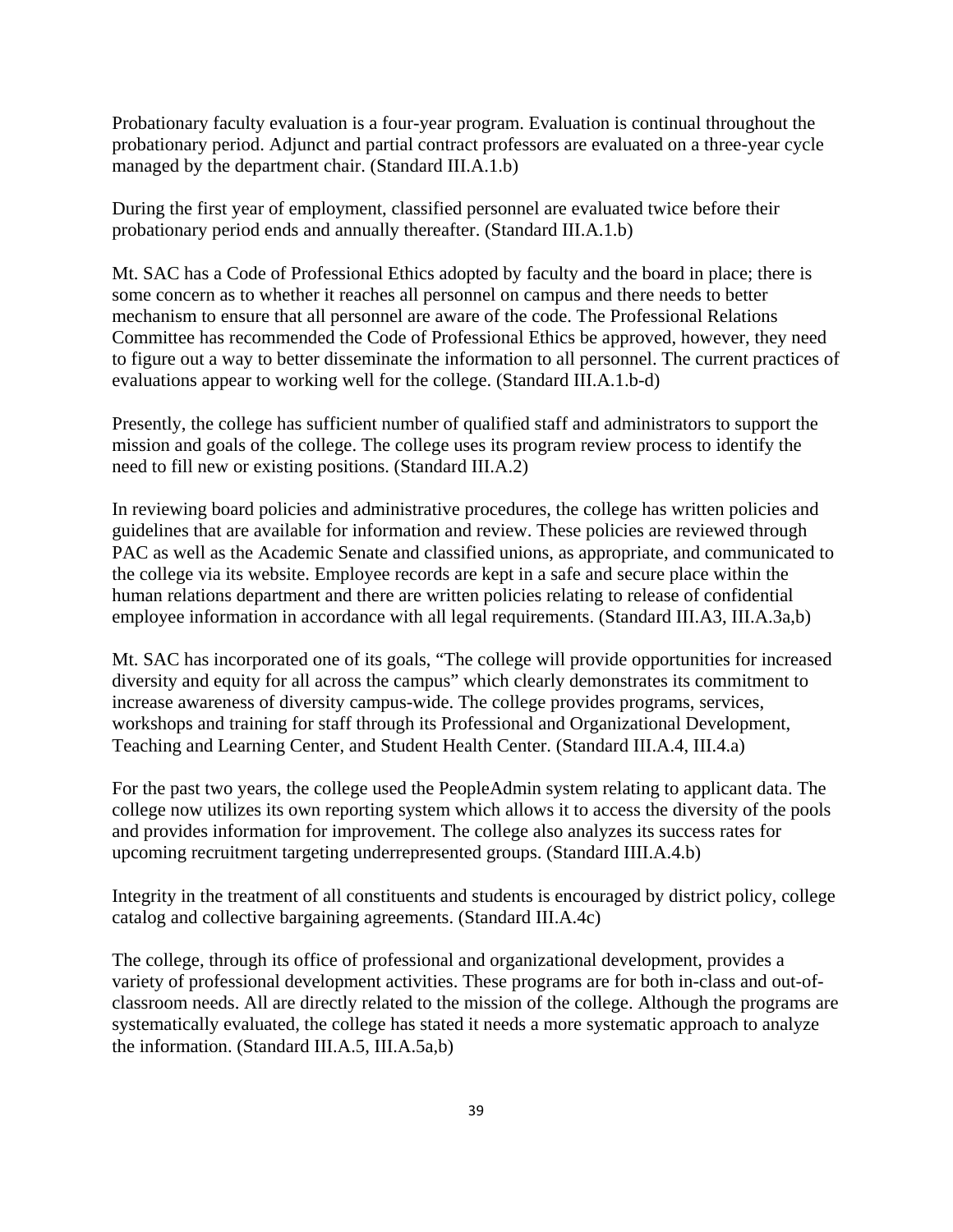PIE is the model used at the college to assess, plan, and document to ensure human resources are integrated into institutional plans. These resources may include budget, facilities, staffing, research support, marketing, etc. The process is conducted annually by IEC as a basis for improvement. (Standard III.A.6)

#### **Conclusions:**

Although the vice president of human resources has only been in her position since February 2010, she has been able to settle bargaining unit contracts that were pending for three years for the two classified unions, and proposals for successor agreements will be sunshined next month with the board. The human relations vice president has established an ongoing dialogue with the union presidents to discuss issues of mutual interest before they become problematic. Also, the vice president has brought fingerprinting requirements into compliance for the district and continues to monitor/change or restructure human resources practices that were either out of date or non-existence.

The college meets Standard III.A.

#### **B. Physical Resources**

#### **General Observations:**

The Mt. SAC campus is spread out over 421 acres, mostly one-story buildings and is comprised of 85 buildings. More than half of the structures are designated as academic buildings and the others are used for administration, operations, and farm use. Most of the college facilities were built in the 1940 or 1970 era with only two newer buildings constructed in 1990's. The community approved a \$221 million facilities bond (Measure R) in November of 2001 with 17 projects listed. Of the l7, 13 have been completed. Measure RR was approved in 2008, allowing bond sales on \$353 million for construction, equipment, and debt retirement. With the bond measurements passing, the college also updated its EMP Plan and is in the process of updating its Facilities Master Plan. A remarkable transformation of the Mt. SAC campus is well underway. (Standard III.B, III.B.1)

#### **Findings and Evidence:**

The institution provides safe and sufficient physical resources that support and assure the integrity and quality of its programs and services, regardless of location or means of delivery.

The college has a cross-functional committee made up of representation from the bargaining units, leadership from public safety, risk management, and facilities management along with student health services to ensure that the campus community is secure and safe. The public safety department is charged with the safety of all while on campus. They also provide a night security escort for students and staff for added security. When the facilities management department receives safety concerns they have a 24-hour response time. Safety issues are evaluated, prioritized, and incorporated into scheduled maintenance plans. Facilities management staff and contractors conduct regular inspections of fire-life-safety equipment and major mechanical systems to evaluate operability and make recommendations. Mt. SAC has implemented a software management program (FMIS) to improve its ability to inspect, maintain, and service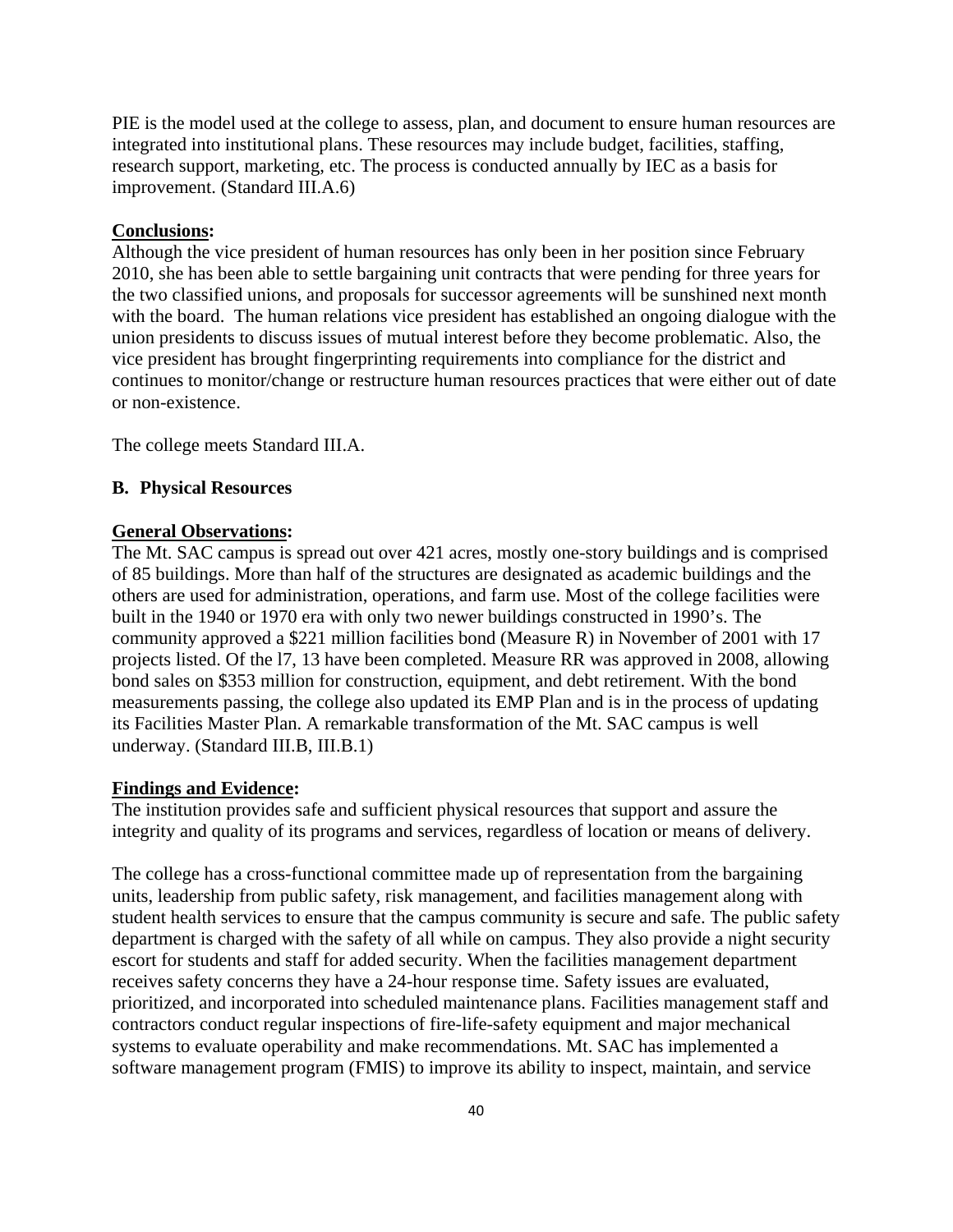new mechanical, electrical, and fire-life-safety systems that are coming on line with the new buildings. (Standard III.B.1)

Mt. SAC has established guidelines and planning tools to ensure that facilities are designed and modernized with optimum utilization of space for learning environments. Mt. SAC is following the guidelines in the Chancellor's Office Facilities Planning Manual. The intent of any new facility is to have a service life of 75 years and at least 40 for existing building renovations. In addition, the college has identified support space, technology, and systems requirements as part of its planning process. For all work funded by local bonds, a Citizens Oversight Committee is in place, in compliance with Prop 39. The college provides thorough, quarterly updates to its Citizens Oversight Committee. (Standard IIIB.1.a)

Due to the location of the campus, many changes were needed to be in compliance with the ADA accessibility guidelines (narrow hallways, drinking fountains, doors, etc.). With the passage of the Measure R bond in 2001, building modernization projects and infrastructure improvement projects have begun to move the campus toward compliance. All aspects of the campus's physical environment were address with over 6000 barriers identified. Many items have been addressed and will be mitigated by the proposed 2020 year for the completion of construction projects. The college hired The Wright Group to evaluate building standards. Identified areas range from coded key pads, video surveillance, and hand reads for identification purposes. The college has placed high priority on ensuring a healthful learning and working environment. (Standard III.B.1.b)

To assure the feasibility of effectiveness of physical resources in supporting institutional programs and services, the institution plans and evaluates its facilities and equipment on a regular basis, taking utilization and other relevant data into account.

Based on evidence provided, Mt SAC has procedures in place for necessary improvements to maintain requirements to support equipment and instructional needs (see 5-Year Construction Plan). There is an ongoing dialogue between faculty, the Facilities Planning and Management Department, and other areas on long-range planning. Long-range capital plans are included in the Facilities Master Plan, 5-Year Construction, and 10-Year Construction Plan. Space utilization is reviewed annually. Mt. SAC appears to be committed to assuring the feasibility and effectiveness of physical resources to support institutional programs and services. (Standard  $IIIB.2.a-b)$ 

## **Conclusions:**

Mt. SAC meets the requirements of Standard IIIB – Resources.

#### **C. Technology Resources**

#### **General Observations:**

This section of the self-study report was thorough and detailed. It provided current levels of IT resources, recent changes in IT staffing, the technology resource planning process, recent and current initiatives, educational supports, and training opportunities for staff and students. Mt.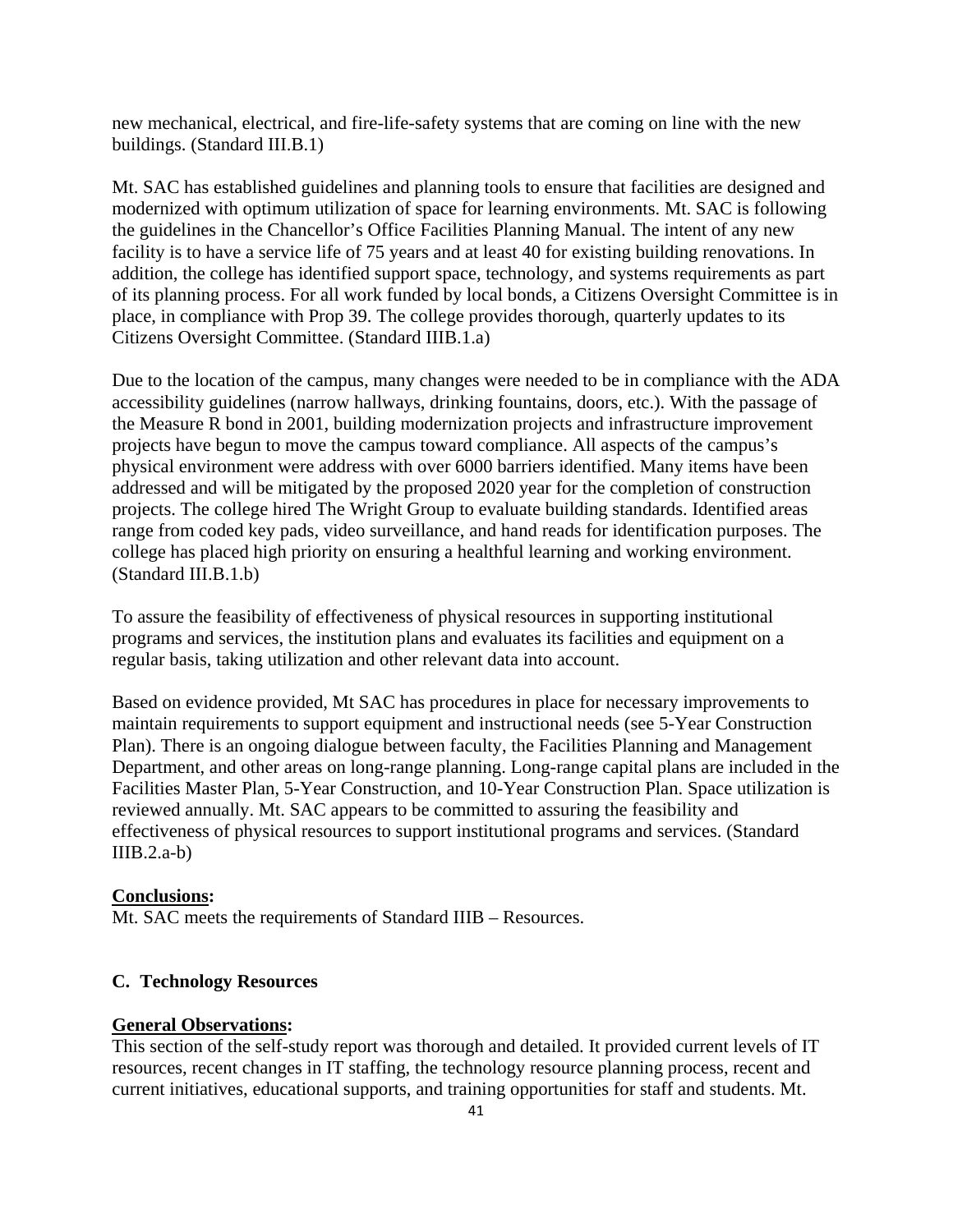SAC provides consistent support staff, financial resources and facilities to support its technology programs for both staff and student learning programs. They have recently created a Technology Master Plan (TMP) that outlines how resources are used to support student programs and services. The TMP is currently integrated with the EMP, as well as other institutional planning processes such as PIE, and Technology Standards for Classrooms. The TMP can be viewed on the web and is addressed in the Planning for Excellence Newsletter, January 2010. The recent conversion to a new college-wide information system—Banner—will support institutional growth and future innovations.

#### **Findings and Evidence:**

Mt. SAC has more than 70 full- and part-time employees who provide support to students, faculty and staff. A new management position was created to directly support student learning (assistant director academic technology). Computers for offices are kept current with software to complete their daily duties. Faculty is equipped with either laptops or desktops and are replaced on a five year cycle. Part-time faculty has access to computers in their areas of discipline. The college also provides technology for distance learning program and services. Faculty and students can use a single sign-in process for Blackboard-supported classes through the portal. This process has eliminated the need to have multiple steps. The college also has a student web portal for anytime/anywhere access for student information such as grades and registration information. Students may also obtain an email account after registration. Two database administrators are employed (one recently who begins her employment shortly). Three database administrators are needed, but because of budget cuts, this will not happen. (Standard III.C,  $III.C.1)$ 

The Banner system was rolled out on a somewhat overambitious timeline. Modules were delivered later than expected. A replacement for the Data Warehouse used by the research office is still pending. (Standard III.C, III.C.1)

The IT team also supports the library's system and electronic reference librarians to provide uninterrupted users access to library resources. College-wide communications is supported via several media formats (i.e. - satellite, video and e-conferencing, college website, Banner, etc). The new EAS Banner system was purchased to improve and integrate communications through various components of the college. The IT department help desk is also available to offer support for any technology problems and concerns. The help desk, along with the enterprise application team, are available to provide student/staff support in learning software and hardware applications. All calls from staff, faculty, and students are handled at the help desk which is open Monday through Friday from 7:30 a.m. – 4:30 p.m. Staffing of the help desk telephone lines is many times supplemented with knowledgeable students, and this works well. Additional hours of access to the help desk are recommended, especially in terms of service to students. (Standard III.C.1, III.C.1.a-b)

Omni Update is a small pilot web content management system purchased with Title V funding. It is a 3-page template to build a web page consistent with other web pages across campus. Because it is in its "infancy" stage, many divisions/departments have yet to use Omni Update. Currently there is a vacant position that, when filled, will assist in marketing, delivering, and training using Omni Update.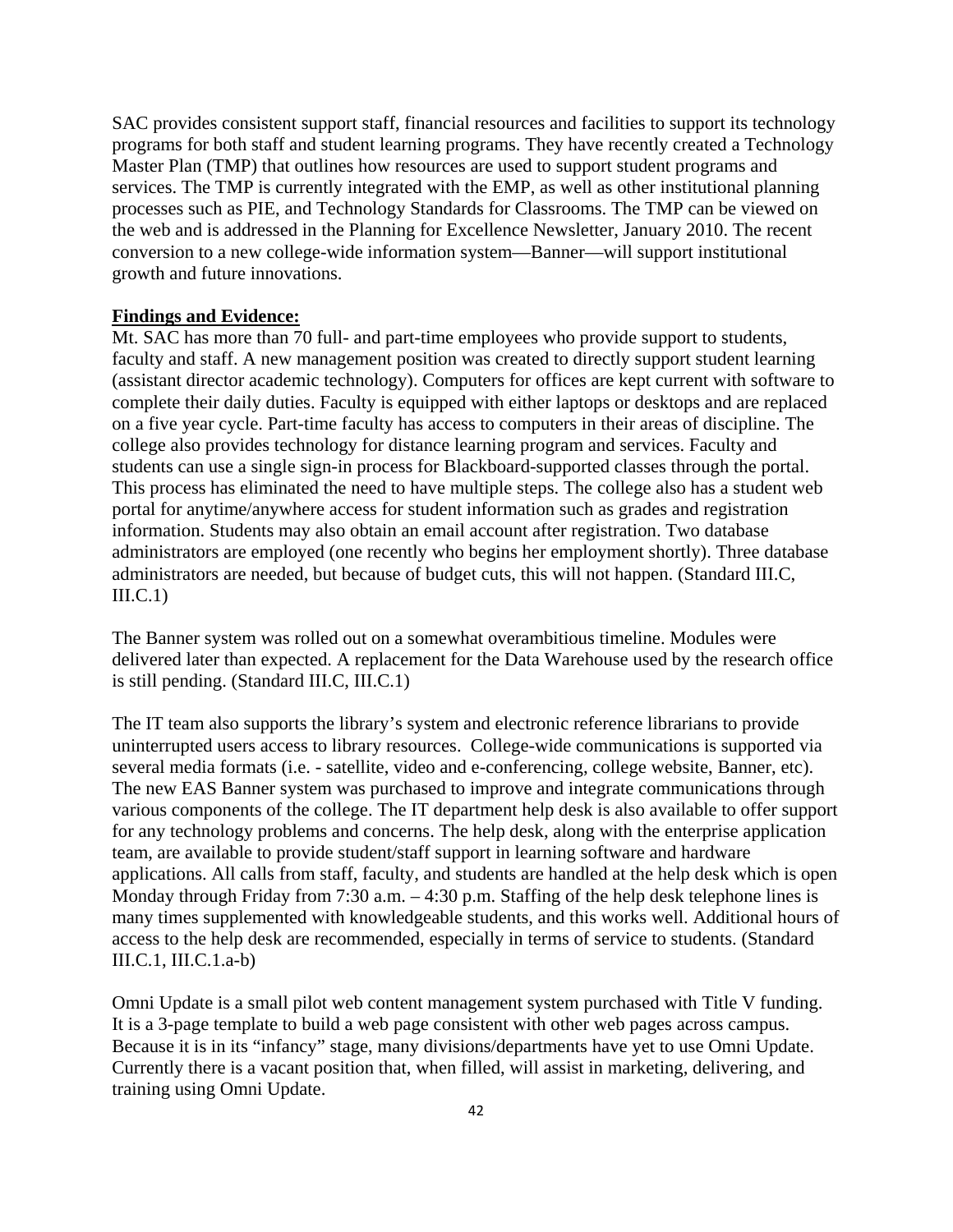Professional and Organizational Development (POD) offers a variety of training in effective application of its information technology to staff. Workshops on Luminis Portal Management, Banner Web Self-Service training for faculty, INB General Navigation, Argos Reporting System, Blackboard, and other application software are offered regularly for staff and students. Workshops are evaluated and results are used as a guide for future course offerings. The college website is another vehicle for students to learn logging into the system, registering/dropping classes, and obtaining transcripts. (Standard III.C.1.b)

State of the art infrastructure has been at the top of Mt. SAC's priority list for a number of years. This planning has allowed the college to maintain a campus-wide life cycle replacement of equipment and to stay current with technology. The recently upgraded Banner system allows for increased usage of email, portal messaging, mobile technology and advanced communications. Banner also provides web services for faculty that include instructors' class schedules, faculty schedules, real time access to enrollment data by class section, etc. The Luminis portal provides the ability to produce campus announcements, web-based student email, Lotus webmail access campus events, direct access to Blackboard, etc. The college has a new data center and new servers, upgraded phone system, and a tape backup system for secure backup of data and a disaster recovery system including off campus storage of nightly backup tapes. A fireproof vault houses the data center tape storage. Recently a power backup system was implemented and diesel generators added to ensure uninterrupted power to key areas in case of an emergency. A special database administration system (ODS-Operational Data Storage) enterprise data warehouse for research employees is being installed. It is recognized that those working with research need a different database software program.

The college supports and maintains over 40 computer labs and lab classrooms on campus. More than 1,200 workstations in labs support the college's diverse programs and services. The campus has approximately 3,500 computers on campus. The Banner system is used by the college as the centralized system for students and college staff. The college well supports the development, maintenance, and enhancement of its programs and services. (Standard III.C.1.d)

As part of the program review process, technology planning is integrated with the institutional planning process and is part of the mission statement. This process allows for evaluation of current processes and identifies needs for improvement with a link to resource allocation. Formal feedback from the faculty/staff on information technology has been positive. (Standard  $III.C.2)$ 

### **Conclusions:**

Mt. SAC provides adequate training, financial resources and staff to meet its current technology needs. They also have long range planning processes for updating equipment and training. Technology appears to play an integral part in institutional planning. The IT Plan is reviewed every year. The college's electronic program review system, ePIE, is supported by ongoing training programs. Through various administrative procedures, board policies, TMP, newsletters, and IT standards, communication, computing and other informational resources support and enhance all aspects of the college.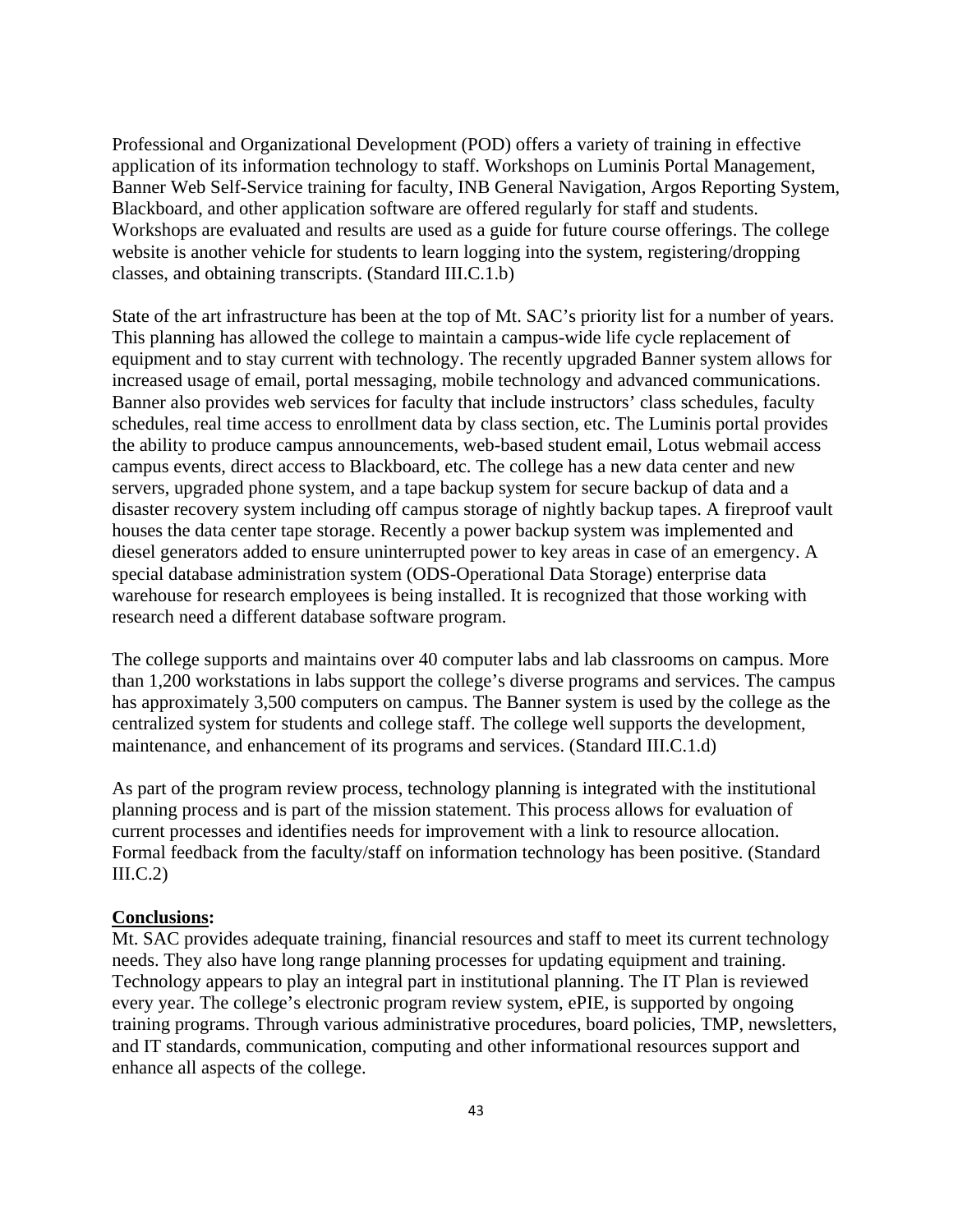#### Mt. SAC meets Standard III.C.

#### **D. Financial Resources**

#### **General Observations:**

The financial planning for Mt SAC's annual operations is based upon a very conservative assessment of district resources. BP 6200 dictates that the college maintain 10 percent reserves in general funds. This conservative approach and sound financial planning has allowed the college to maintain an average reserve of approximately 19 percent over the past years. The college has received "unqualified" audit reports for the last three years with minimum audit findings and all recommendations have been corrected and implemented.

Financial planning at Mt. SAC aligns with the institutional goals and is integrated with the planning processes of the college. While the units are responsible for their respective budgets, PAC is the final approving body before presentation to the board. This approach has worked well for the college and has enabled the college to remain fiscally solvent. The resources are more than adequate to support the mission and goals, student learning, and other services. (Standard III.D, III.D.1)

#### **Findings and Evidence:**

Financial planning process is integrated annually with the PIE process which relies heavily on the college's mission and goals as the basis for each department's budget. The college reviews on an annual basis any revisions in its fiscal planning process. The college's long-range plans are based on the EMP with goals that meet the objectives. Short-range plans are more flexible depending upon available funds. Estimated budgets are part of the ongoing financial plans, however, based on actual expenditures, budgets are adjusted accordingly to meet the needs of the new fiscal year. (Standard III.D, D.1.a)

The grants department reports to the vice president of instruction and oversees approximately 39 federal and state grants for approximately \$6.5 million. Grant funding levels have been at \$14,116,120. They have partnered with such entities as K-12 districts, other community colleges (ie, Chabot-Las Positas, Chaffey, El Camino, San Bernardino Valley, LA Trade, etc), Bradley University, CSU Long Beach, CSU Fullerton, etc., government agencies, business/industry and community/professional organizations. The grants department monitors federal regulations and guidelines. All grants on campus are assigned a project director. (Standard III.D.1.b)

The foundation supports the college by raising money for student scholarships and for campus projects. Last year, \$175,000 was awarded in scholarships to 165 students. Both the college and foundation have developed partnerships with community, civic, education, health care, municipalities, and businesses to generate resources for the college. (Standard IIID.1.b)

The college has incorporated a budgetary vision into the 2020 visionary strategic plan over the next twenty years. The college passed a general obligation bond, Measure R in 2001 and has since passed a follow-up Measure RR Bond to allow for new structures to meet the needs of growing enrollment. However, at this time, the college has chosen not to issue bonds in light of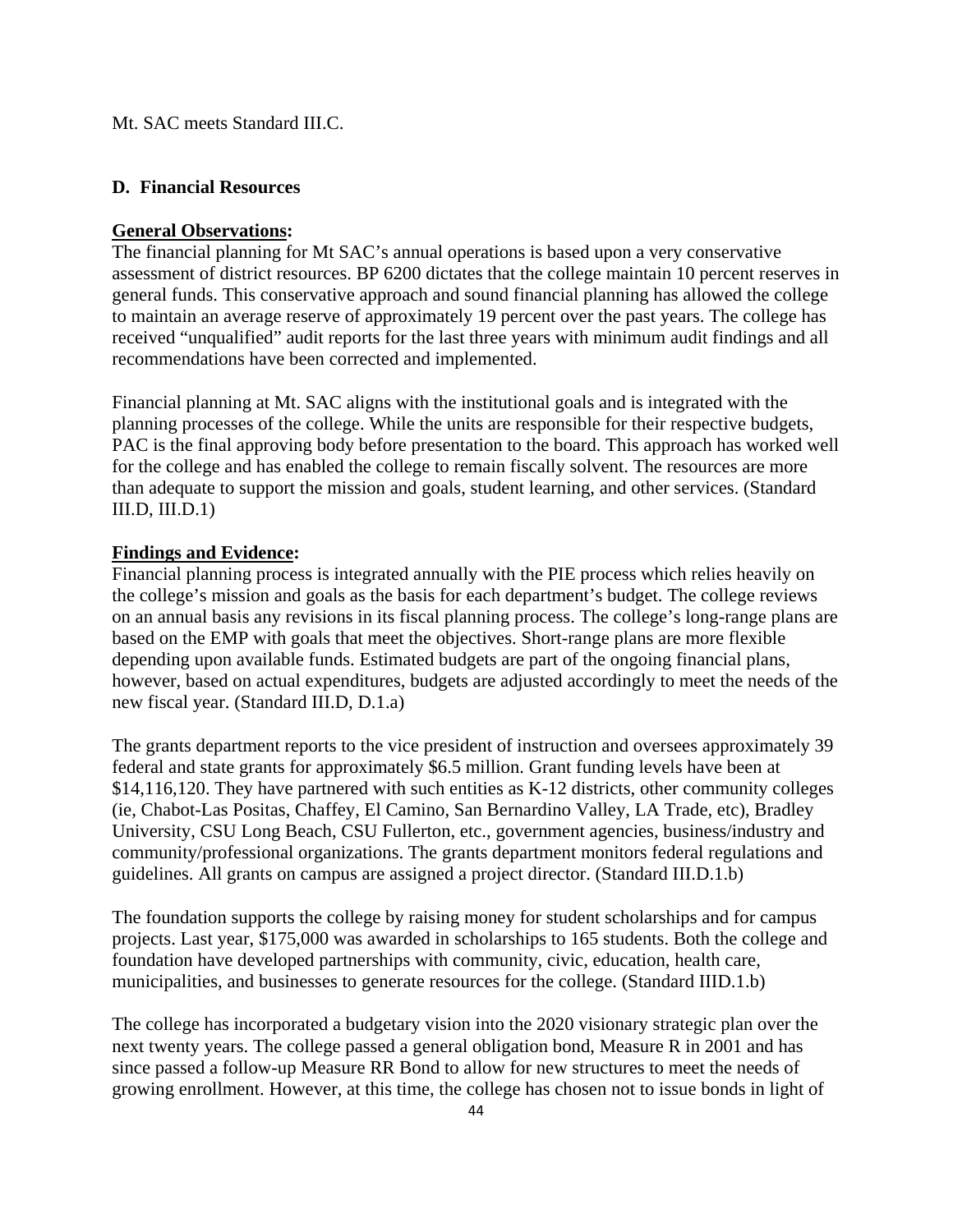the current financial posture of the State. They have recently obtained a Bond Anticipation Note (BAN) for \$65 million to continue with construction for the next five years. It is anticipated that the financial status of the state will improve and they will be able to sell the bonds in Measure RR to complete the needs of their growing campus. In 2008, the college established an OPEB (Other Post-Emergency Benefits), board approved) trust for retiree medical benefits. The college updated its actuarial study in January 2009. Per board approval, annual deposits are made into a OPEB trust fund for retirees' health liabilities. As of June 2009, the trust had \$61.2 million for funding of the OPEB liability. The college updated its actuarial study in January 2009 for the next three years. Future obligations for OPEB liability are part of the College's budget planning process. (Standard III.D.1.c)

The Budget Committee develops, makes recommendations, and evaluates policies and processes and reports to PAC. Membership for each of these committees allows opportunities for participation from all constituent groups on campus. (Standard III.D.1.d)

The financial management (fiscal, budgetary, financial) prior to August 27, 2008, was contracted through the Los Angeles County Superintendent of Schools (LACOE). Mt. SAC has now assumed the majority control of internal audits, issuance of payroll and commercial warrants inhouse. While LACOE still has a high level of oversight, it is no longer involved in the day-today activities. Mt. SAC achieved this huge undertaking by installing the financial management software of Banner finance and human resources/payroll systems which allows the College to provide accurate, timely, and dependable financial information campus-wide. Also, using the Banner system will allow departments to review their financial information at a more detailed level. This process was approved by external auditors prior to applying for approval by the LACOE. (Standard III.D.2)

Mt. SAC's financial records are reviewed annually by an independent certified public accounting firm. In reviewing audit reports for the past three years, the audits are in compliance with government auditing standards. The audits indicate that the management of Mt SAC is responsible in maintaining effective internal controls and in compliance with laws, regulations, contracts, and grants applicable to federal programs. Although there were at least two findings that were identified for a couple of years, 1) concurrent enrollment and 2) separation of duties in the payroll department, (which have all been corrected/implemented during the last audit fiscal year) the audit did not indicate significant weaknesses or deficiencies. Thus, Mt. SAC's external audits have received an unqualified audit opinion. (Standard III.D.2.a)

In its continuing effort to distribute information regarding financial matters to all groups, the college has recently implemented a new website (Mt. SAC Budget Information) to provide budget information as well as state budget information. Newsletters have been created to facilitate a broader, more comprehensive understanding of college-wide financial planning. (Standard III.D.2.b)

Through prudent fiscal management, Mt. SAC maintains reserves well over the recommended level by the State Chancellor's Office of 5 percent. BP 6200 stipulates that reserves be maintained at the 10 percent level and they have far exceeded that level. In reviewing the audit reports for the past three years, unrestricted reserves average approximately 19.08 percent which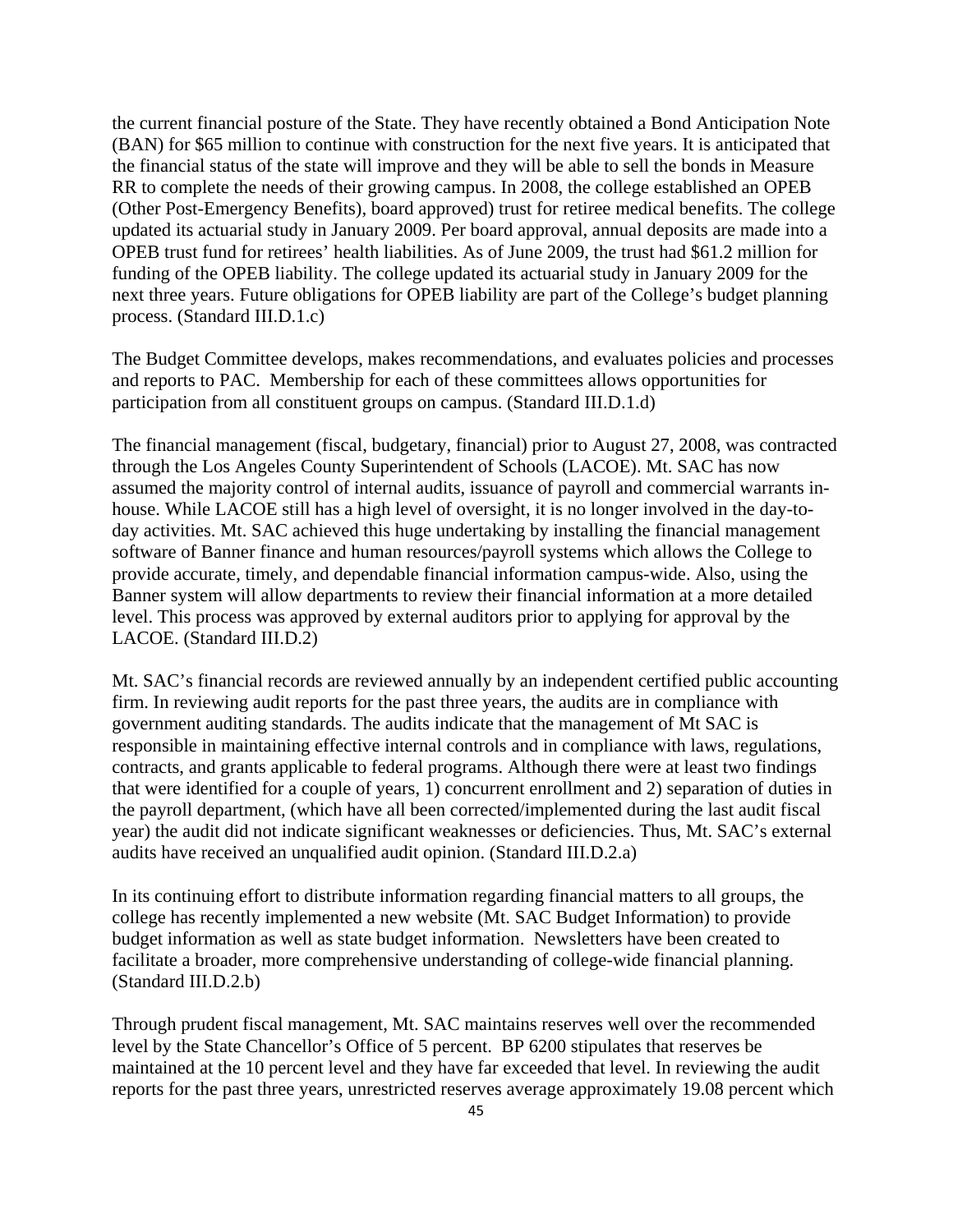is more than adequate to maintain fiscal stability, and meet the goals and mission of the college, as well as any emergencies that might arise within the district. (The college's ending balances for the last three years are as follows: 07/08 - \$26,722,017; 09/10 - \$30,270,416; and 09/10 - \$24,038,725.) Management should be commended for their sound fiscal management. The college also recognizes that they must continue to monitor cash flows with the uncertainties of the State cash flows. The college will rely on Measure RR and BAN for funding additional construction projects. (Standard III.D.2.c)

Audit reports and only two material findings confirm that the district continues to have effective oversight of finances, including financial aid, grants, auxiliary organizations, and the foundation. Audit reports also indicate that the college maintains a very high degree of integrity to uphold its mission statement and goals. The college is also able to evaluate its investments and assets through its sound fiscal management. (Standard III.D.2.d-e)

The director of purchasing oversees all issuance of contracts. Board policy regulates the process by which contracts are implemented and defines policies to maintain the integrity of the college. Administrative procedures define bidding and expenditure limits of purchasing activity. BP also dictates who has signature power to sign contracts on behalf of the college (BP 6150). Board approval is required on all contracts and amendments to contracts. The college maintains controls of all contracts with indemnification and termination clauses. Contracts are in alignment with the college's mission and goals. Per BP 6330, administrative services, under the direction of the director of purchasing, purchases all supplies, equipment and services. Also in place is a procedure which prohibits purchases or materials from employees without specific conditions. There are purchasing policies and procedures included within administrative procedure 6330. (Standard III.D.2.f)

The college has several processes in place to review, improve, and identify areas of concern. Fiscal services has an annual review process in place to ensure that all departments are within their budgets and that funds are being spent following policies and procedures, as well as the mission and goals of the campus. With the implementation of the Banner finance module, the college is confident that all departments will be able to access financial data on-line in a timely manner. The system will also allow employees to view budgetary information both campus-wide and from the state level. Also, the Banner student accounts receivable module went live on May 13, 2009, which allows students to view their accounts on line. (Standard III.D.2.g, D.3)

#### **Conclusions:**

All of the evidence presented, together with the self-study reports, indicates that the college ties its mission and goals as the foundation for finance, clearly defining and following its guidelines and processes for financial planning and budget development. Financial planning is integrated with and supports all institutional planning

The college has more than adequate financial resources to support student learning, mission, goals, and distribution of financial resources to support the development, maintenance, and services of the campus. It has been through prudent fiscal management practices that the college has been able to maintain an average of 19 percent plus in reserves over the last three years.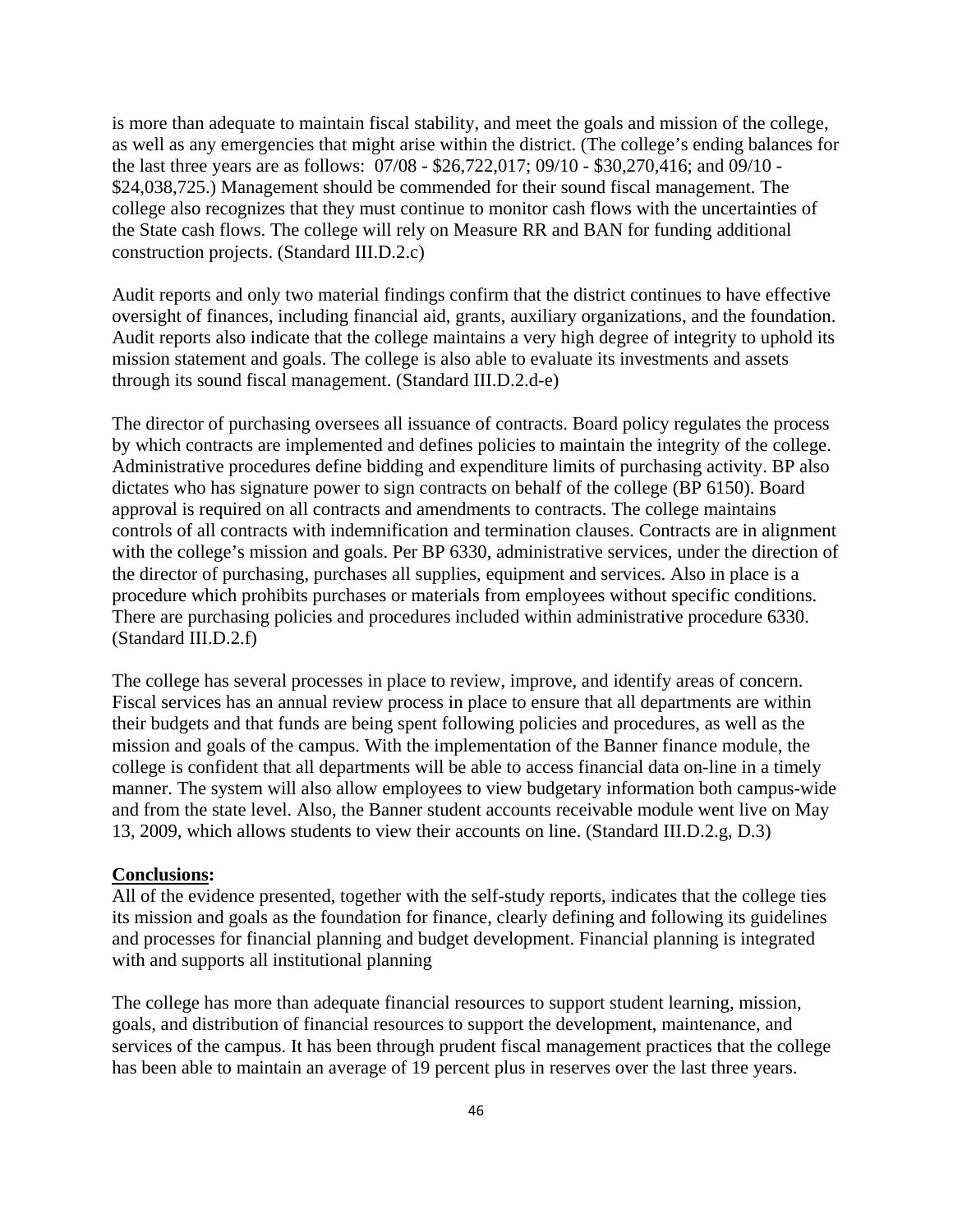With the additional passage of Measure RR and the recent Bond Anticipated Note for modernization of existing buildings and new construction, the college should not have any financial difficulties. Also, the implementation of the Banner financial/payroll software system, assures the district will be able to provide budget and financial information on a more consistence basis. Information is also available on the new website.

During the 2009-10 fiscal year, Mt. SAC was able to achieve significant budget reductions with an end result of \$12 million in budget savings.

Staff should be commended for the collaborative efforts in sound fiscal management.

The team concludes the college has achieved proficiency under the rubric for planning.

The college meets the requirements of Standard III D.

## **Commendations:**

*Major Commendation #4:* The team commends the college for thoughtful fiscal planning in incredibly difficult times, resulting in the college being in a solid financial position.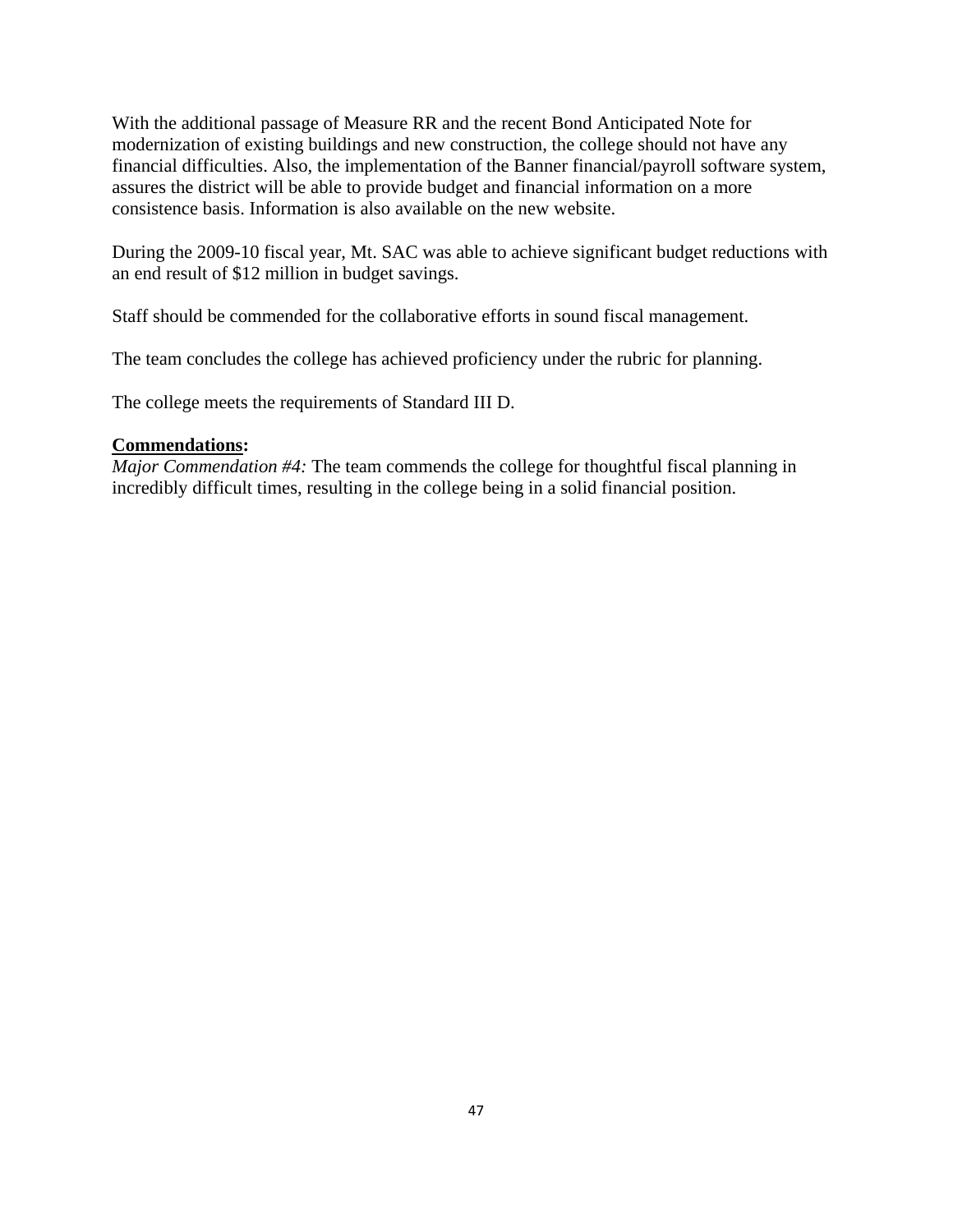# **STANDARD IV Leadership and Governance**

## **A. Decision-Making Roles and Processes**

### **General Observations:**

The college has established a super ordinate shared governance body, the President's Advisory Council. PAC has representatives from all college constituencies. The members of the council are generally aware of their roles. However, in the 2009 OSS employee survey, governance results indicate there is a need to improve communication on the shared governance process. Discussion of the role of classified and student representation took place during the visit at the Tuesday, October 26 PAC meeting during the discussion of the 2010-11 strategic plan. This discussion additionally included a continuing conversation about the 2010-11 strategic plan that includes college goals and strategic objectives. Additionally there are other governance committees that include college-wide representation, as appropriate. These include the IEC, Budget Committee, Campus Equity and Diversity Committee, Information Technology Advisory Committee, and the Professional Development Council. BP 3255 defines participatory governance as shared responsibility for developing and recommending policy through collaboration of administration, faculty, staff, and students for the purpose of establishing high quality programs and services at the college.

Since the self-study was published the college submitted an addendum regarding developments since the completion of the institutional self-study. The college administration began working collaboratively with the two chapters of CSEA to clarify roles and establish planning agendas to further strengthen involvement in planning and governance for classified employees and to strengthen communication with classified employees. There still appears to be a concern by classified leadership regarding representation of classified on shared governance committees, though there is ongoing dialogue between the administration and CSEA leadership on the issue. (Standard IV.A 1.IV.1)

#### **Findings and Evidence:**

BP 3255 which speaks to participatory governance at the college and the adoption of the college's mission, vision, and core values in April 2008, set the policy environment establishing a college climate and environment that fosters the encouragement for campus groups to work closely to meet the college's goals and strategic objectives. PAC and related governance committees provide the opportunity for input from all college constituencies. The 2009 OSS Employee Survey indicated that only 35 percent of the employees knew their role in participatory governance. Additionally 49 percent of employees were content with the amount of information received about the mission and goals from their participatory governance area, and 45 percent of employees were content with the amount of information they received about the communications from their participatory governance representative(s). (Standard I.V.A.1,IV.A.2)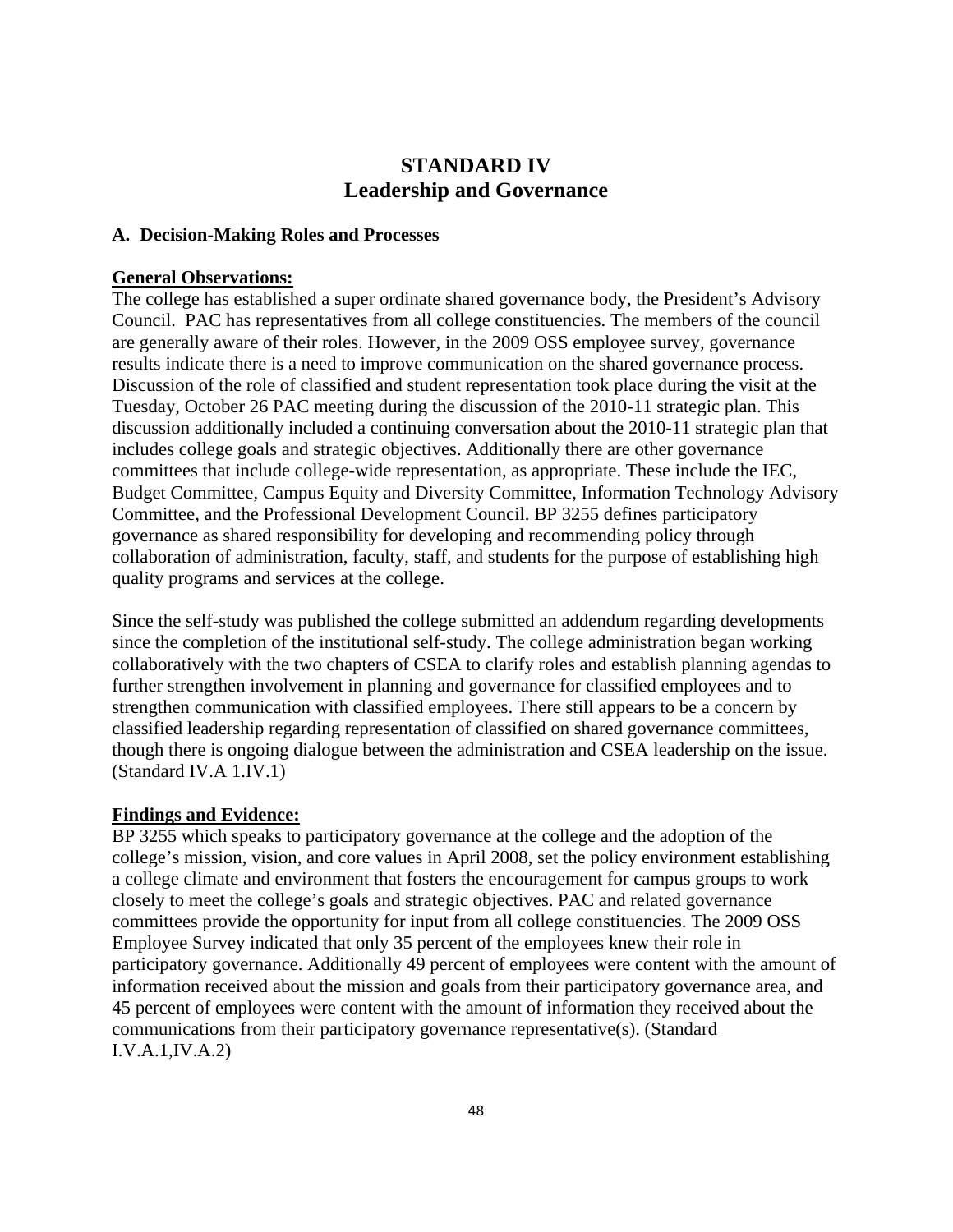The Academic Senate is relied primarily upon for recommendations of academic and professional matters. Senate Committees include the Academic Mutual Agreement Council, Assessment and Matriculation Committee, Basic Skills Coordinating Committee, Curriculum and Instruction Council, Distance Learning Committee, Educational Design Committee, Equivalency Committee, Outcomes Committee, Student Equity Committee, and Senate Preparation and Success Council.

The classified service is represented on committees by appointees of the two CSEA units in collaboration with the college Classified Senate. Subsequent work was done on classified representation and collaboration since the institutional self-study was completed. The August 23, 2010 communication from the president and vice president of instruction identifies strategies for strengthening involvement in planning and governance for classified employees. It states, "To strengthen the participation of and to create a more positive environment for classified employees in planning and governance, the college will collaborate with CSEA leaders to develop and implement a more detailed planning agenda that will enable the college to meet the standard fully." The college further is working with classified leadership to improve and strengthen communication with classified employees. Planning agendas to further these goals are included in the August 23, 2010, communication referenced above. This planning and collaboration continues on campus. Students are represented by individuals appointed by the associated students government. Students have a voice at PAC to represent the student perspective. Planning for Excellence newsletters provide evidence of the use of the existing structure to plan for integration of SLOs and administrative unit objectives. (Standard IV.A, IV.A.1, IV.A.2. IV.A.3. IV.A.2.a)

The college relies on the Academic Senate primarily for recommendations about student learning programs and services. The Academic Senate's Academic Mutual Agreement Council is relied upon for agreement with the board and administration on policies and procedures that are academic and professional in nature. The EDC, co-chaired by a Senate representative and the vice president of instruction, is charged with curriculum review and presents its recommendations to the Academic Senate. (Standard IV.A.2.b)

The college strives to provide opportunities for developing a culture of open communication for the good of the institution. In the college's mission, vision, and core values one of the core values is community building which states –"We work in responsible partnerships through open communication, caring, and a cooperative spirit." This value is reflected in the openness and inclusiveness of the representation of campus constituencies in shared governance operational and ad hoc committees. Constituent groups are encouraged to participate in board presentations and provide input through an open communication process by the Board of Trustees. The president provides a monthly newsletter and provides president's open office hours twice a month to allow employees and students to discuss issues or concerns in a casual atmosphere. Academic Senate and Faculty Association leadership also provide substantive dialogue on issues. College goal #11 states; "The college will improve effectiveness and consistency of dialogue between and among departments, committees, teams, and employee groups across the campus." (Standard IV.4.3, IV.A)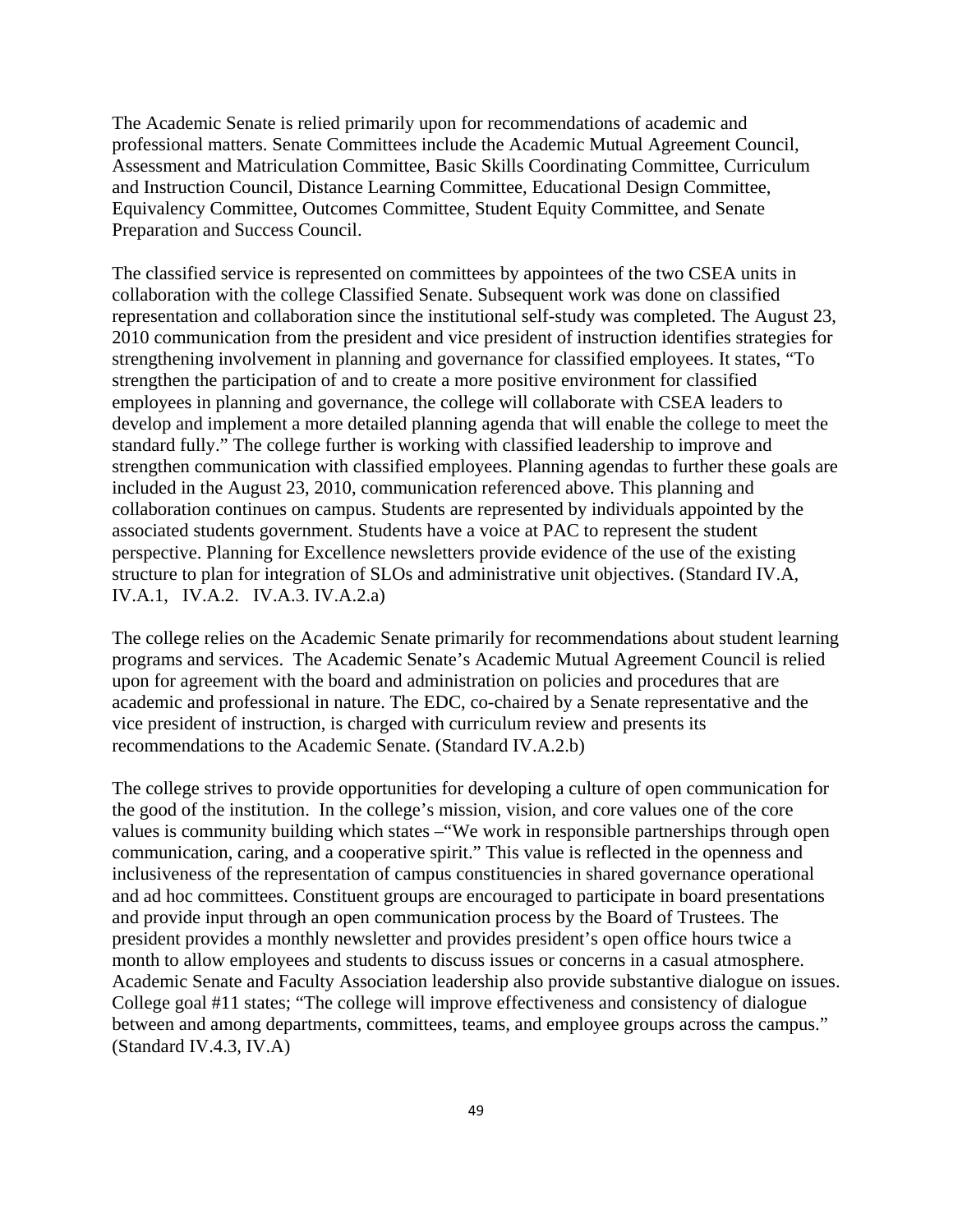The college strives to maintain honesty and integrity in its relationships with external agencies. The inclusion of college constituency groups in the development of the self-study and the timely response to Accrediting Commission timelines, standards, and policies and guidelines have been adhered to (self-study feedback). Additionally, the college makes college documents, like the student equity plan and publishes an annual report. District voters passed Measure RR in fall of 2008, which further demonstrates support by the local community. Mt. SAC has developed a number of federal grant proposals that have been funded, which further indicates its relationship with federal agencies. (Standard IV.A.4)

The role of leadership and the institution's governance and decision-making structures are evaluated on an ongoing formative manner. Governance committees are asked each year to respond to questions on the purpose and function of the committee and the relevance of the committee membership. These questionnaires are forwarded to PAC. PAC also reviews the progress on goals and objectives from these committees on an annual basis to determine their effectiveness. The committees will begin to post its goals and results of the annual evaluation on the college-wide website. (Standard I.V.A.5)

#### **Conclusions:**

The college has an environment that fosters participation by all college constituencies in planning, decision making, and dialogue regarding institutional excellence. There is evidence that students, staff, faculty, and administrators are working hard to improve the college. The college continues to work with classified leadership in establishing a more effective voice for the classified service. (Standard IV.A.1)

PAC is the super ordinate committee that receives input from the rest of the campus governance and operational committees. PAC also oversees the ongoing review and evaluation of the governance and decision making processes at the college. During the team visit, PAC began its review of the 2010-11 Mt. SAC strategic plan and the Mt. SAC Planning for Institutional Effectiveness (PIE) Annual Summary 2009-10.

The college meets the Standard IV.A.

#### **Recommendations:**

*Major Recommendation #1:* In order to strengthen institutional effectiveness, the team recommends that the college continue its dialogue with classified leadership to improve classified employee participation in the participatory governance process. It is recommended that the college and classified leadership work collaboratively to implement the components of the planning agendas itemized on pages 3 and 4 of the August 23, 2010 addendum to the self-study and to continue to encourage classified participation by members of the classified service. (Standard IV.A.1, IV.3)

#### **B. Board and Administrative Organization**

#### **General Observations:**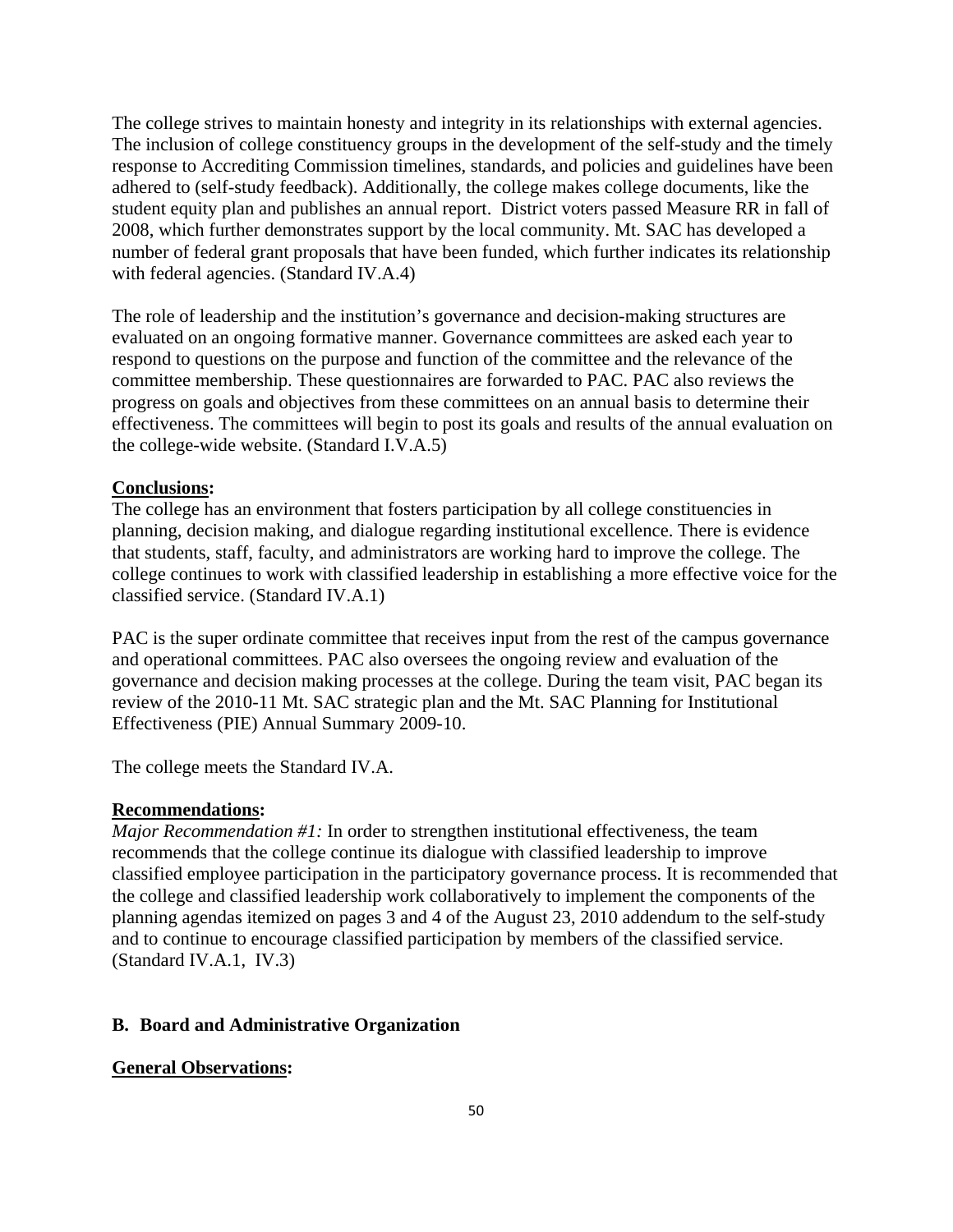The current members of Board of Trustees were in office during the 2004 accreditation process and seem to be confident and comfortable with the process and with their performance. In response to a recommendation made pertaining to their need for more self-reflective dialogue and continuing board training (professional development), the board has made strides in conducting self-evaluations and conducting retreats.

The current college president/district CEO will be retiring in spring 2011. The board's role in selecting the next president provides a major opportunity for the board to continue a tradition of strong leadership exemplified by the outgoing president.

The current state budget crisis doesn't show any signs of receding and as the impact deepens in the college, the processes of participatory governance may become more essential to the smooth operation of the institution, especially where there is a history of dissatisfaction and unease among some segments of the employees. Since the board has the ultimate responsibility for the operation of the college, learning more about participatory governance and fostering a more collegial environment for all Mt. SAC employees should be a priority.

Very careful management of financial resources has put Mt. SAC in an enviable place fiscally. The board has done an excellent job in many ways, and Mt. SAC's standing in the community and among the state's community colleges reflect the quality of their leadership.

#### **Findings and Evidence:**

Mt SAC recognizes the designated responsibilities of the Board of Trustees for setting policies and of the chief administrator for the effective operation of the institution. The current Board of Trustees has served together for over nine years and although they do not always agree, they do share a common commitment to the stability and excellence of the district. (Standard IV.B)

The institution has a Board of Trustees that establishes policies to assure the quality, integrity, and effectiveness of the student learning programs and services, and the financial stability of the institution. (Standard IV.B.1)

Board policies are easily accessible through the college's website. While there is a policy for hiring the college president (BP 2431), it should probably be reviewed and expanded. In addition, there is no administration procedure for hiring of president.

The Board of Trustees has a strong commitment to the institution and is actively involved in the community. The board does arrive at decisions through a collegial dialogue, but once a decision is made, it acts as a whole. (Standard IV.B.1.a)

The board establishes mission-consistent policies to ensure quality, integrity, and improvement of student learning programs and services, and the resources necessary to support them. (Standard IV.B.1.b)

The board has ultimate responsibility for educational quality, legal matters, and financial integrity. (Standard IV.B.1.c) The board publishes policies specifying the board's size, duties, responsibilities, structure, and operating procedures. (Standard IV.B.1.d)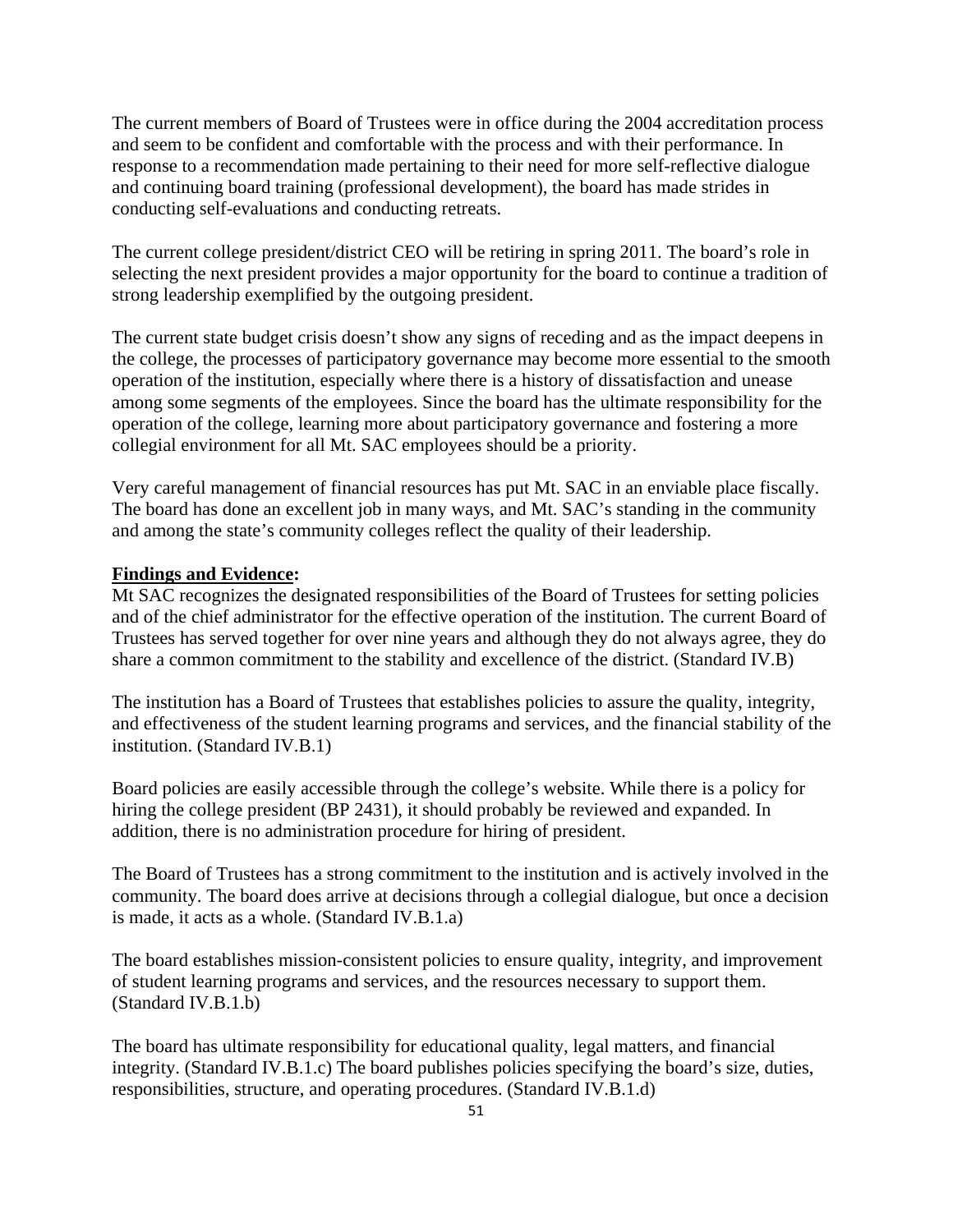The board acts in a manner consistent with its policies. The board regularly evaluates its policies and practices and revises them as necessary, although the span of "regularly" may often be 10 years. (Standard IV.B.1.e) (Note: The policies and procedures have been completely re-done over the last seven years.)

The board has a program for board development and new member orientation. The orientation hasn't been used because members have been in office for over nine years. The board and College President provide orientation and training every year to the student trustee. (Standard IV.B.1.f)

The board's self-evaluation processes for assessing board performance are clearly defined, implemented, and published in its policies (BP 2745). The board goes through this process every year, but the board might benefit from a discussion regarding how to disseminate the outcomes of the evaluation to the college and/or the community. (Standard IV.B.1.g)

The board has a clearly defined Code of Ethics (BP 2715; BP 3050), but there is currently no clearly defined procedure that outlines a process to address any violations to the Code of Ethics. Drafting such an administrative procedure would probably be prudent. (Standard IV.B.1.h)

The board is informed about and involved in the accreditation process. (Standard IV.B.1.i)

The board has responsibility for selecting and evaluating the district chief administrator. The existing policy (BP 2430) should be reviewed and updated. There are no written procedures outlining the hiring process for the chief executive, because the process currently "works so well." It would be prudent to draft an administrative procedure to capture the current excellent process. (Standard V.B.1.j)

#### **Conclusions:**

The board has fulfilled its role and responsibilities for assuring the quality, integrity, and effectiveness of the student learning programs and services, and the financial stability of the institution. That the sitting members have worked together for over nine years is evidence of their ability to arrive at consensus, represent the community they serve, and meet the needs of the academic institution for which they are the governing body.

Teams that have worked together successfully for a long time can slip into a comfortable routine. It appears that the Mt. SAC governing board has developed positive working relationships over the years. The college has developed many exciting programs, and both students and community members express a high level of satisfaction with the school's performance and role in the community.

Although it appears that the governing board has completed its self-evaluation process annually, the results of the evaluation process as well as the Board's annual goals could be readily available to the public. (Standard IV.B.1.g)